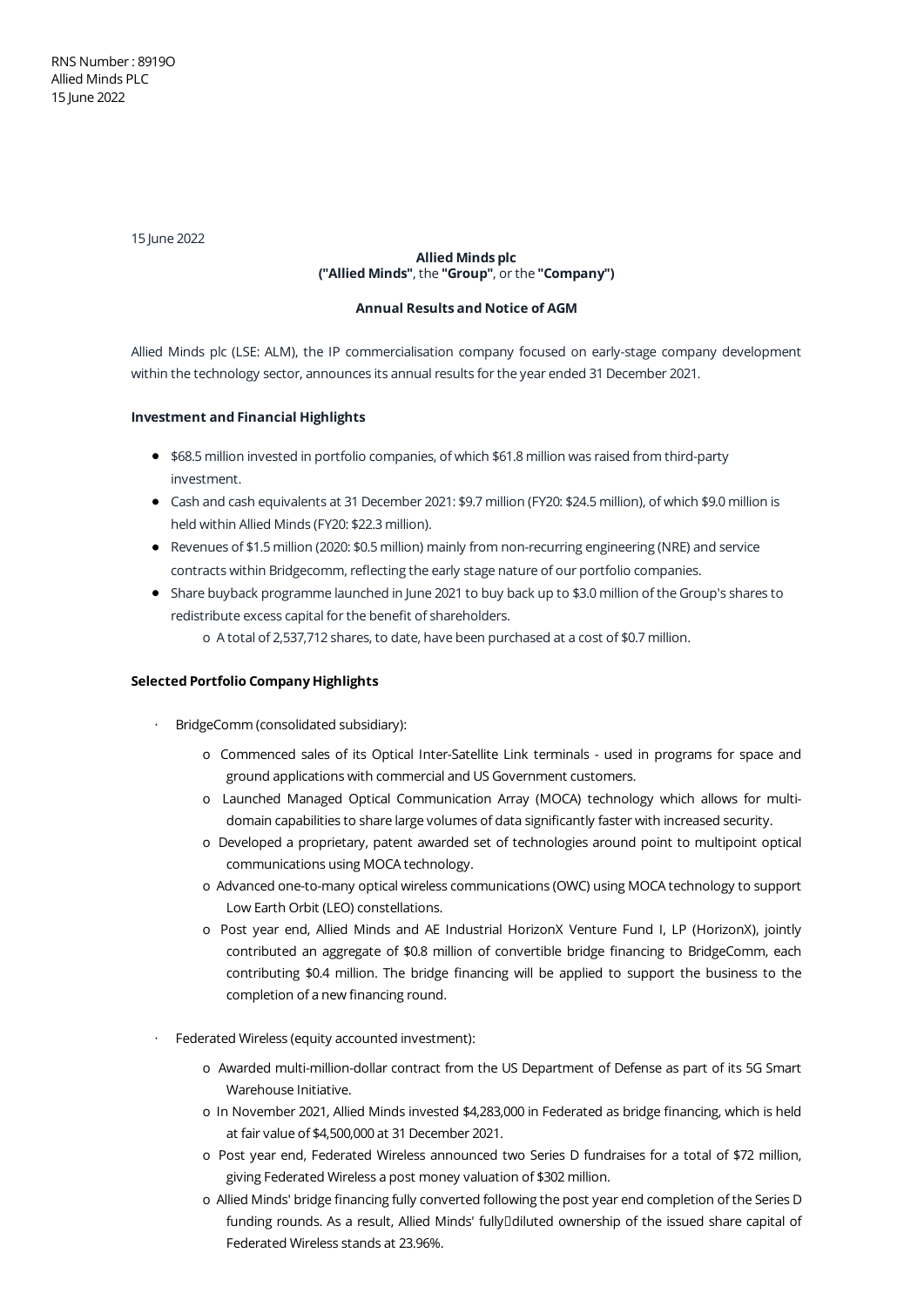- o Key appointments made to the company's leadership team in 2021, including Chief Commercial Officer and Chief Financial Officer.
- o Achieved 3.8x revenue growth in 2021 and expects continued momentum through 2022 and beyond.
- · OcuTerra (ordinary and preference share holding):
	- o Closed \$35 million Series B funding from new investors and as part of the raise the company was deconsolidated from the group financial statements.
	- o Proceeds will be used to fund a Phase II clinical trial of its OTT166 asset in diabetic retinopathy, as well as for other working capital needs.
	- o The company is preparing for the start of the Phase 2 trial, and is building out its managerial and clinical team.
	- o Now funded for the immediate future.
- · Orbital Sidekick (investment held at fair value):
	- o Closed \$16 million Series A funding led by Temasek included new investors Energy Innovation Capital and Syndicate 708 and existing investors Allied Minds and 11.2 Capital.
	- o Launched most powerful satellite yet, Aurora, to collect and analyse hyperspectral data, with a broad focus on sustainability.
	- o Expanded the team from 12 to 39, which is expected to reach 65 employees by the end of 2022.
	- o Expanding satellite operations within existing partnerships with Phillips 66 and iPIPE to provide better leak prevention and monitoring for the energy sector - full commercialisation anticipated during 2023.
	- o Signed a contract with one of the largest pipeline operators in North America Energy Transfer to deliver recurring monitoring services from our satellites through 2023.
	- o Orbital has sufficient cash to fund the business until August 2022 and is in advanced talks with potential investment firms and strategic partner groups to secure the required funding.
- · Touch Bistro (investment held at fair value)
	- o On 28 March 2022, Allied Minds announced that it had completed the disposal of its residual shareholding in Touch Bistro for \$5.5m CAD (\$4.4m USD) in line with its strategy of monetising its investment portfolio. Of the sale proceeds, \$4.97m CAD has been received and \$0.53m CAD is to be held in escrow, with an initial release date in Q3 2022, subject to any then outstanding claims.

# **Corporate Developments**

Post-period end, Allied Minds announced in March 2022 that it will undertake a formal review of the Company's strategic options (the "Strategic Review") including, but are not limited to, a sale of the Company itself, which the Board intends to conduct under the framework of a "Formal Sale Process" in accordance with Rules 2.4 and 2.6 of the Takeover Code, alternatively, to seek to distribute certain assets and any cash reserves directly back to shareholders through a re-structure.

The Company also announced the resignation of Non-Executive Directors, Mark Lerdal and the forthcoming resignation of Harry Rein. Harry Rein and Bruce Failing, the Senior Independent Director, and the Company's largest shareholders are working to ensure an orderly transition to any new Independent Directors.

In compliance with Listing Rule 9.6.3R, the following document will be submitted to the National Storage Mechanism and will shortly be available for inspection at https://www.fca.org.uk/markets/primary[markets/regulatory-disclosures/national-storage-mechanism:](https://www.fca.org.uk/markets/primary-markets/regulatory-disclosures/national-storage-mechanism)

· Annual Report and Accounts for the year ended 31 December 2021

Printed copies of these documents will be posted to shareholders shortly. Copies will also be available shortly on the Investor Relations section of the Company's website at [http://www.alliedminds.com/investor](http://www.alliedminds.com/investor/)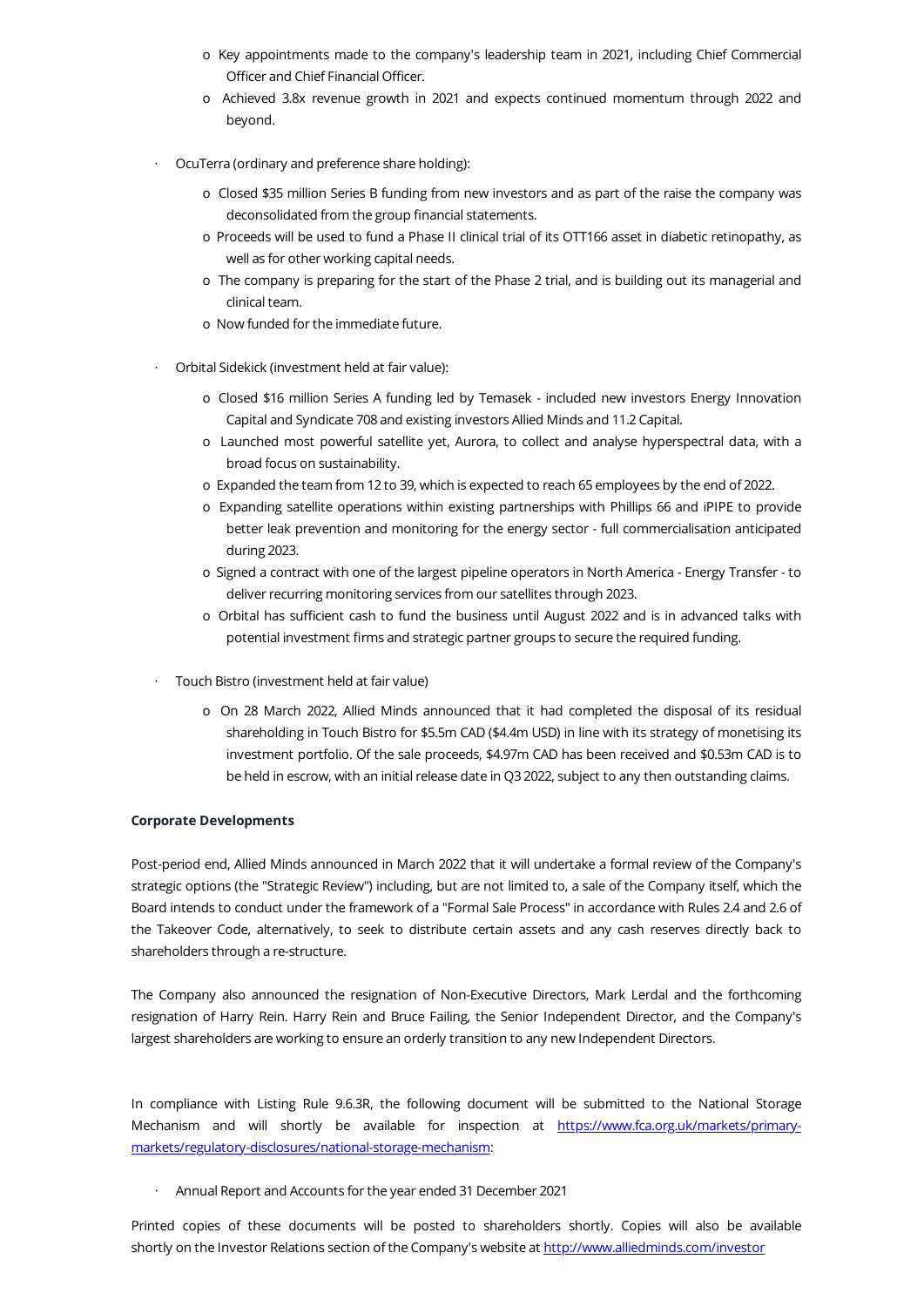The 2022 Annual General Meeting will be held at 2.00 pm EDT on 27 July 2022 at the Company's headquarters located at 374 Congress Street, Suite 308, Boston, Massachusetts 02210, USA.

For further information, please contact:

**Allied Minds plc** Bruce Failing

c/o Instinctif Partners

**Instinctif Partners (Communications)**

Tim Linacre / Rozi Morris / Joe Quinlan alliedminds@instinctif.com

# **About Allied Minds**

Allied Minds plc is an IP commercialisation company focused on early stage company development within the technology sector. With origination relationships that span US federal laboratories, universities, and leading US corporations, Allied Minds historically created, and now operates and funds, a portfolio of companies to generate long-term value for its investors and stakeholders. Based in Boston, Allied Minds supports its businesses with capital, management, expertise and shared services. For more information, please visit [www.alliedminds.com](http://www.alliedminds.com/).

# *Forward looking statements*

This Annual Results Release and the 2021 Annual Report contain statements that are or may be forward-looking statements, including statements that relate to the Company's future prospects, developments and strategies. The Group considers any statements that are not historical facts as "forward-looking statements". The forwardlooking statements are based on current expectations and are subject to known and unknown risks and uncertainties that could cause actual results, performance and achievements to differ materially from current expectations, including, but not limited to, those risks and uncertainties described in the risk management section of the 2021 Annual Report. These forward-looking statements are made in good faith based on assumptions regarding the present and future business strategies of the Company and the environment in which it will operate in the future and such statements should be treated with caution due to the inherent uncertainties, including both economic and business risk factors, underlying any such forward-looking information. Each forward-looking statement speaks only as at the date of this Annual Results Release. Except as required by law, regulatory requirement, the Listing Rules and the Disclosure Guidance and Transparency Rules, neither the Company nor any other party intends to update or revise these forward-looking statements, whether as a result of new information, future events or otherwise.

# **2021 Annual Report and Accounts**

# **STRATEGIC REPORT**

# **Chairman's Report**

This is my last Chairman's letter to you having taken the decision to stand down from the Board upon signing off these accounts.

Following this decision and conscious of the recent board changes, there is a need to appoint additional directors to the board of the Company. The Directors are working closely with the Company's largest shareholders to identify and recruit new directors to the board of the Company.

Allied Minds has an unusual Board structure, having been comprised solely of Non-Executive Directors, with each portfolio company having its own Board of Directors. The Non-Executive Directors of Allied Minds serve on the Boards or have observer status on each active portfolio company. This has enabled us to work in a cost-efficient manner while utilising the skills of the Allied Minds directors.

Over my time as Chairman I, and my Board colleagues, have reviewed the portfolio of investments we inherited and took the appropriate tough decisions to ensure we maximise those investments with the most perceived value and move them towards monetisation.

As at the start of 2021, all the portfolio companies Allied Minds was invested in were essentially pre or at the early stages of generating revenue, and a number of them faced substantial challenges. These challenges resulted in us exiting or closing our investments in several companies, leaving us with six companies which, in my and the Board's view, have significant potential and merit support.

This restructuring of the portfolio has been challenging. In several cases hopes and expectations of the value of our investments were out of line with reality and this has had a consequential impact on the share price. However, this rebasing of the value of the investments, and providing clarity to all shareholders, needed to take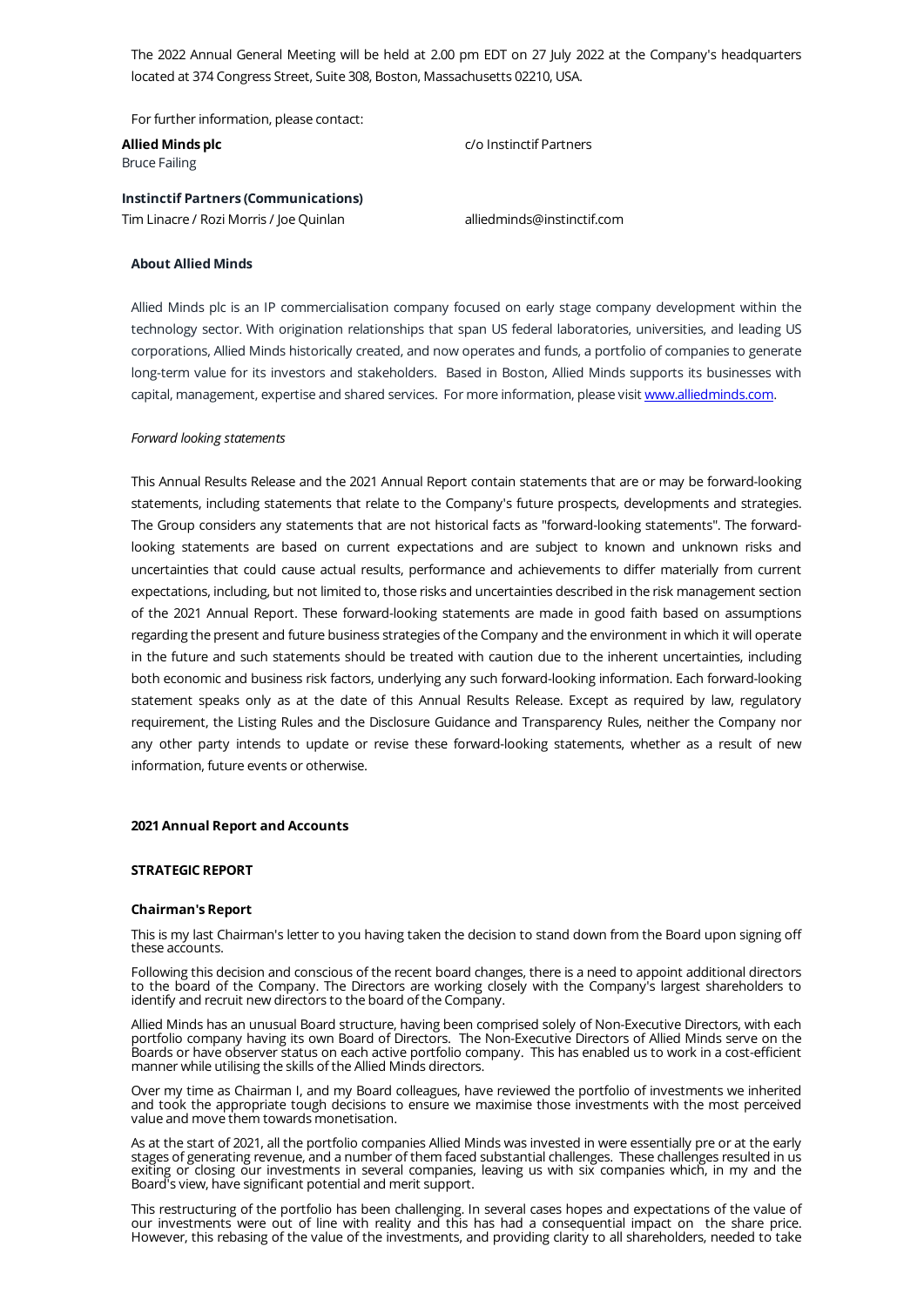place, and we now have six investments which have potential. Of these our investment in Federated Wireless is the most valuable, as demonstrated by the recent Series D upround at a post-money valuation of \$302 million.

As part of the Board's review of its strategic options, and its frustrations with the undervaluation of the Company on the stock market, and the costs of being a listed entity, the Board announced in March 2022 that we were undertaking a formal strategic review and sale process. This review may lead to an offer for the Company, or a distribution of assets and cash to shareholders.

It has been my pleasure to serve as your Chairman, and I wish my successor every success.

**Harry Rein** *Chairman* 14 June 2022

#### **Company Overview**

#### **Overview**

Allied Minds is an IP commercialisation company primarily focused on early-stage company development within the technology sector.

We have historically invested in companies at an early stage, including seed investments to build companies based on a technical breakthrough or invention. As such, our investments have significant upside potential, but also carry significant risk inherent in the early-stage model.

The Group is currently comprised of six portfolio companies based upon a broad range of underlying innovative technologies ranging from wireless connectivity to space-based imagery and analytics.

The Group remains focused to execute its plan to maximise the value of its portfolio company interests and deliver well-timed, risk-adjusted returns for its shareholders.

### **Model**

As a manager of a technology-focused portfolio in which we hold significant ownership positions, we seek to provide hands-on support over the life of our companies to support their growth, focusing on enabling and driving commercialisation, supporting follow-on investment rounds, and positioning for superior monetisation opportunities.

We seek to play an active role in developing the strategic direction of our portfolio companies and driving ongoing planning and assessment. Our Non-Executive Directors serve on the boards of directors of our portfolio companies, working with them to develop and implement strategic, operating and funding plans. We evaluate on an on-going basis the progress and potential of each of the portfolio company's businesses and make strategic and funding decisions based on the regular review of operational and financial performance and the achievement of key milestones. Together with our management, the respective portfolio company boards of directors define the critical milestones, or inflection points, for each portfolio company and measure tangible progress towards commercialisation and the key factors for a successful monetisation event.

Where appropriate, we seek to include partners who validate the market opportunity and can provide support and/or commercial commitments to accelerate, expand and/or de-risk the path to commercialisation. Coinvestors in later rounds include financial, strategic and commercial partners.

#### **Strategy**

Allied Minds is focused on supporting its existing portfolio companies and maximising monetisation opportunities for portfolio company interests. For some time, the Board has been reviewing the range of strategic options available to it in order to return value to shareholders. The Board resolved, in March 2022, to undertake a formal review of the Company's strategic options (the "Strategic Review") including, but not limited to, a sale of the Company itself, which the Board intends to conduct under the framework of a "Formal Sale Process" in accordance with Rules 2.4 and 2.6 of the Takeover Code, alternatively, to seek to distribute certain assets and any cash reserves directly back to shareholders through a re-structure. The Strategic Review is solely aimed at creating and/or realising shareholder value.

Subject to conclusion of the Strategic Review, the Board will continue to aim to monetise the Group's ownership positions at the appropriate time, recognising the value and benefit in achieving well-timed risk-adjusted returns for the benefit of shareholders. Upon the event of successful monetisation events from the sale of portfolio companies or portfolio company interests, Allied Minds anticipates distributing the net proceeds to its shareholders, after due consideration of potential follow-on investment opportunities within the existing portfolio and working capital requirements.

The value of Allied Minds is dependent upon the value of our existing portfolio companies and our ability to translate that value into cash as effectively and efficiently as possible and to deliver that cash, net of our obligations and operating cash needs, to our shareholders.

The Board aims to ensure that the Group is being managed in as cost efficient manner as possible, regularly reviewing the on going costs associated with being a listed company. The Board notes that the costs of maintaining a premium listing on the London Stock Exchange are prohibitive for a company of Allied Minds' current size and maintaining a public listing is expensive with more than 50 per cent of the Company's annual budget devoted to meeting the requirements of being a listed company.

#### **Outlook**

There was substantial technical and commercial progress from within some portfolio companies during 2021 and post period, including successful funding rounds, development milestones, contract wins and industry partnerships. The milestones achieved demonstrate examples of solving difficult technical problems, developing innovative products and services across a range of large potential markets, establishing important partnerships to develop technology and go to market channels, and the creation of shareholder value.

The Board of Allied Minds continually assesses its portfolio of investments and with a member of the Board sitting on or leading the boards of all our material investments, the Board can ensure it is optimally placed to take timely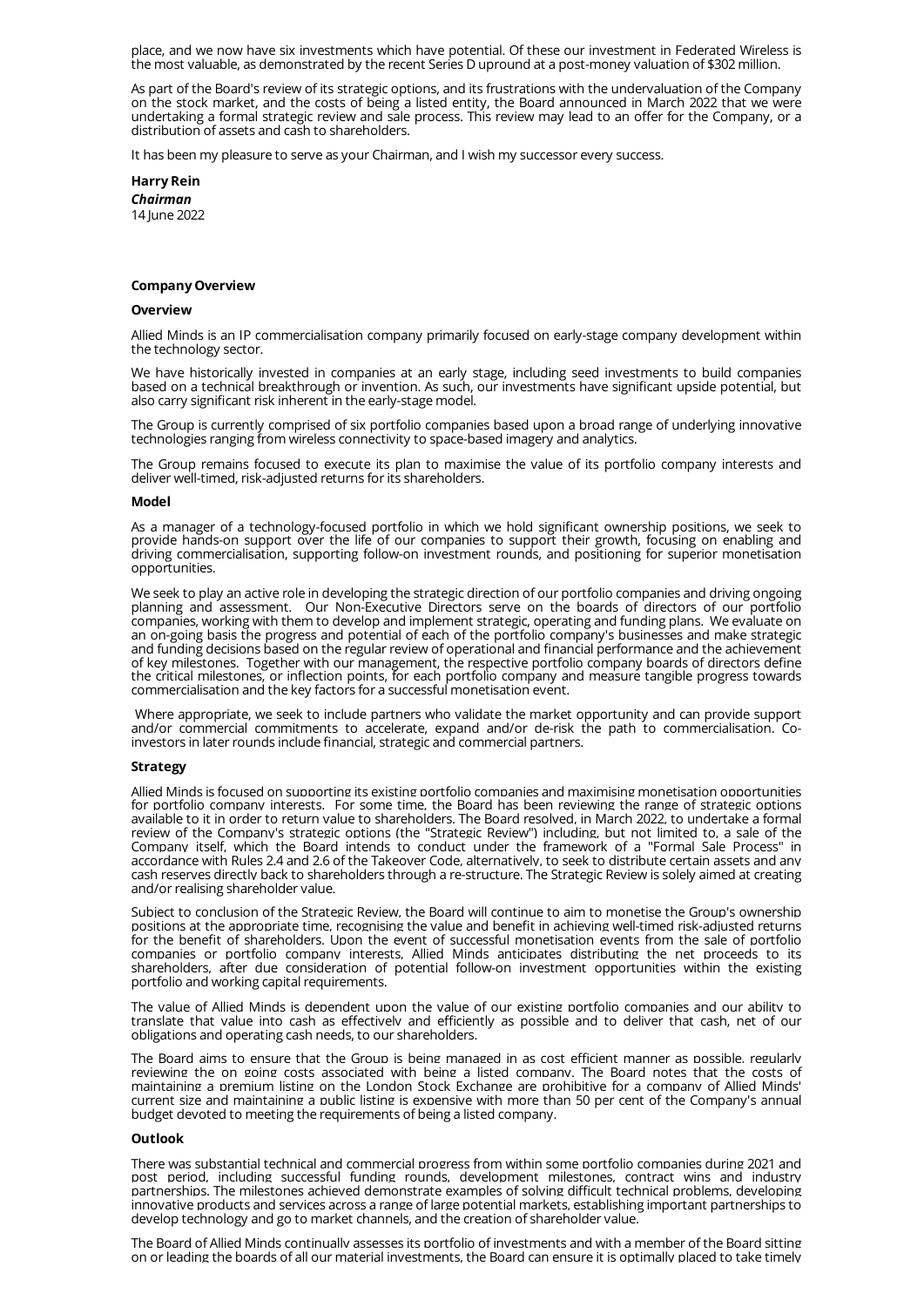decisions based on up to date information. This will not be impacted by the departure of Harry Rein as Chairman and a process is currently underway to ensure the appropriate number of non-executive directors serve on the board.

This approach has ensured that decisive actions are taken, even if these are sometimes difficult such as the decision to liquidate Spin Memory, and sell Spark Insights.

Although the remaining portfolio companies are mostly at a relatively early stage in their lifecycle, the Board is positive about their prospects upon exit if the portfolio companies continue to meet their planned technical and commercial goals.

# **Portfolio Company Valuation**

Of the Company's six active portfolio companies, one is currently majority owned and controlled, and therefore fully consolidated in the Company's consolidated financial statements prepared in accordance with UK adopted International Accounting Standards.

Of the remaining five portfolio companies, the Company holds a significant minority stake in three of these companies and small positions in both TouchBistro, Inc. (as a result of the stock-for-stock sale of TableUp, Inc.) and Concirrus (as a result of the stock-for-stock sale of Spark Insights, Inc.). In each case, where Allied Minds holds a significant minority stake, it is able to exercise significant influence over the portfolio company by virtue of its large, albeit minority, ownership stake in the portfolio company and its representation on the board of directors. The investment in preferred stock in these portfolio companies is accounted for under IFRS 9 and is classified by the Company as an investment at fair value in the Company's consolidated financial statements. Due to the equity-like characteristics of the Company's common stockholdings in Federated Wireless, this investment is accounted for under IAS 28 and is classified by the Company as investments in associates. Accordingly, since Allied Minds has significant influence over this entity through the voting rights/potential voting rights held, it gives access to the returns associated with an ownership interest in this associate. For Ordinary stock holdings, where the group does not have significant influence, these investments are held at fair value in the Company's consolidated financial statements.

Allied Minds provides qualitative and quantitative disclosure in relation to the commercial and financial progress of its portfolio companies, and directional commentary on valuation. In addition, where commercially possible, Allied Minds provides, for each portfolio company: (i) the date of the last equity funding round, (ii) the post-money valuation of such round, (iii) the named key co-investors in such round, and (iv) the Company's issued and outstanding ownership, and fully-diluted ownership, of such portfolio company.

This information is set forth in the Portfolio Review and Developments section below. The ownership interests are as of 03 May 2022. The fully-diluted percentages take into account outstanding stock options granted to employees, directors and advisors, current stock options available for grant pursuant to the company's stock option plan, and outstanding warrants to purchase common and preferred stock.

The post-money valuations disclosed for each entity below do not represent IFRS 13 fair values but rather, are based on the pre-money valuation set by the investors in the latest financing round plus the total money raised in that round.

There can be no guarantee that the aforementioned post-money valuations of the portfolio companies will be considered to be correct in light of the future performance of the various companies, or that the Company would be able to realise proceeds in the amount of such valuations, or at all, in the event of a sale by it of any of its portfolio companies or its ownership interest in such portfolio companies.

# **Portfolio Review and Developments**

# **----------**

# *1) BridgeComm Inc. (BridgeComm) (consolidated subsidiary)*

BridgeComm is developing high-speed optical wireless communications to provide fast, secure, enterprise-grade broadband service for space, terrestrial and 5G connectivity. Interest in the optical communications market is growing with commercial space opportunities and government programs looking for the unique characteristics of high speed and security.

BridgeComm has developed a proprietary, patent awarded set of technologies around point to multipoint optical communications using Managed Optical Communication Array (MOCA) technology. This means BrideComm can truly complement legacy Radio Frequency (RF) technology. BrideComm has demonstrated this capability to customers and is now developing terminals for specific applications. Key partners include Space Micro for production of point to multipoint terminals based on MOCA technology and Boeing that has supported BridgeComm and partnered on key applications.

The conflict in the Ukraine has highlighted the value of Bridgecomm's point to multi point technology. BridgeComm's one-to-many high-speed optical communications technology allows for dispersed communications which are difficult to detect and/or intercept. Current battlefield communications tend to use a single point of distribution with the risk of a single point of failure. BridgeComm's one-to-many communications enables a mesh network, eliminating this point of failure. The goal is to install 1000's of satellites with BridgeComm's non mechanical software driven optical communications system. This would allow dispersed battlefield control from space. In addition it is hoped that BridgeComm's technology will provide the optical intersatellite communications capability of choice for all proliferated low earth orbit constellations.

BridgeComm will require up to \$5mm additional capital to deliver an existing contract with The Space Development Agency, the objective of which is to prove MOCA technology over longer distances.

BridgeComm is currently in partnering discussions with Aeroequity Industrial partners to provide additional funding and US government sourcing expertise. In addition, for BridgeComm to succeed as a US government vendor, it will need to be a US based company. Because AEI brings technical and government knowledge, it is planed that Allied Minds will be a large minority shareholder post transaction which is expected to be a down round to the last valuation.

# Holdings and valuation:

· Date of Last Funding Round: September 2018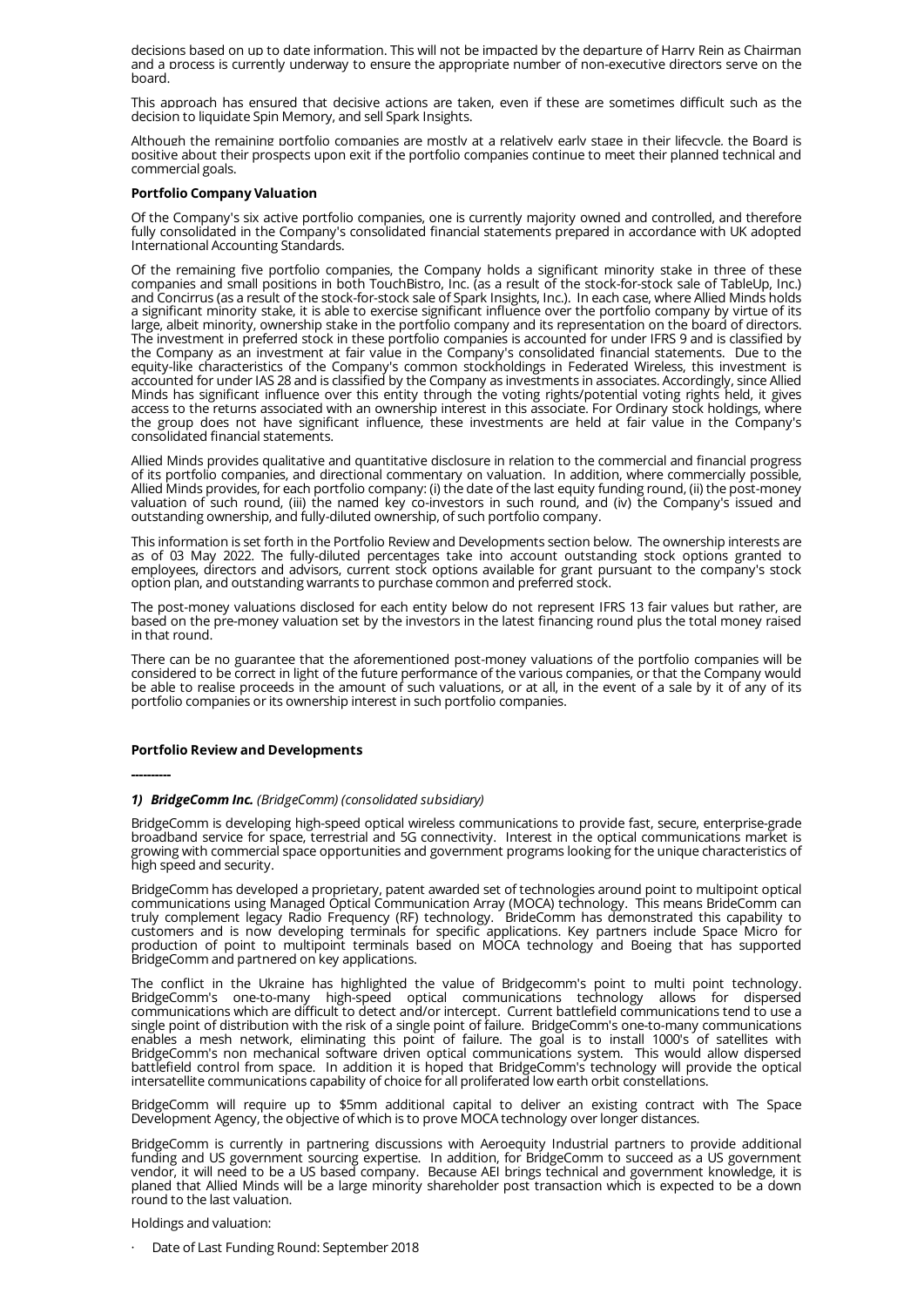- Post-Money Valuation: \$38.0 million
- · Co-Investors: Boeing HorizonX Ventures (venture arm of Boeing Company)
- Allied Minds' Issued and Outstanding Ownership: 81.15%
- · Allied Minds' Fully-Diluted Ownership: 62.92%

# *2) Federated Wireless Inc. (Federated) (equity accounted investment)*

Founded in 2012, Federated is the market leader in Citizen Band Radio Service (CBRS) shared spectrum. Shared spectrum, also known as CBRS**,** is an innovative technology that delivers the best attributes of traditional wireless and Wi-Fi, with lower fixed cost, higher quality, and greater efficiency and scale.

As the first to market with a Spectrum Access System ("SAS"), Federated Wireless is the nationwide leader in enabling, commercializing, and driving adoption of shared spectrum. With more than 350 customers and over 90,000 connected devices across the United States and territories, the company serves a customer base spanning defense, government, manufacturing, telecommunications, utilities, real estate, and education, with a wide range of use cases ranging from network densification and mobile offload to private wireless and industrial IoT. Noteworthy customers include Charter, Comcast, Verizon, the US Department of Defense and Carnegie Mellon University.

The company has driven several significant advancements in 2021. These include the launch of the secondary CBRS spectrum market via its Spectrum Exchange; significant deployments of a dedicated CBRS network for IoT research at Fort Carson, CO, and another for modernization of the Marine Corps Logistics Command warehouse operations in Albany, GA; along with deployment of the first CBRS networks in Puerto Rico and the U.S Virgin Islands, delivering service to the region's Wireless Internet Service Providers (WISPs) and Mobile Network Operators (MNOs). The last year has seen its customer and partner base expand rapidly into new verticals and the number of active CBRS devices grow significantly. As of the publication of this report, the company has more than 350 customers, with more than 90,000 devices deployed, which together indicate strong momentum for the entire market segment.

# **Accelerating private 5G wireless for enterprise**

Federated Wireless is powering innovation in how networks are delivered and reshaping wireless connectivity for cloud-enabled technologies. The company is focused on accelerating enterprise adoption of private wireless networking and delivering new capabilities for network edge innovation. Its goal is to simplify and automate how wireless networks are purchased, deployed, provisioned, and managed, making it easier for organizations to customize their network to business requirements, and speed time to market with advancements in IoT, VR/AR, and other digital technologies.

Critical to the Federated Wireless strategy is expanding its edge solutions, which it will achieve through collaboration with hyperscale providers that have been growing and strengthening over the past two years, including AWS, Intel, HPE-Aruba, JMA, Cisco, and others. The company's top priorities include:

- · Investing in cloud-native tools to empower edge innovation, including automation, application analytics, and zero touch provisioning (ZTP);
- · Mobilizing the ecosystem with a heightened focus on relationship management, business development, and sales enablement;
- · Expanding product capabilities for sharing in 6 Ghz and promoting its adoption domestically and internationally; and,
- Ramping up commercial capacity with increased investment in Sales, Marketing, and Customer Success.

# **Investing in growth**

In addition to significant investments in product development, Federated Wireless made key appointments to the company's leadership team in 2021, including:

- · Industry veteran Chris Swan joined as Chief Commercial Officer to focus on delivering the very significant growth opportunity for the business with leadership over sales, marketing, and customer care.
- · Strategic operations and finance executive Loren Buck joins as Chief Financial Officer.

Financially, Federated Wireless saw 3.8x revenue growth in 2021 and expects continued momentum through 2022 and beyond.

Subsequent to year end, Federated Wireless raised \$72 million through a two stage Series D funding to fuel growth in 5G private wireless and other strategic focuses. An affiliate of Cerberus Capital Management, L.P. led the round, with affiliates of Fortress Investment Group, Giantleap Capital, and LightShed Ventures added as new investors with existing investors Allied Minds and GIC, Singapore's sovereign wealth fund, also participating.

Holdings and valuation:

- · Date of Last Funding Round: May 2022
- Post-Money Valuation: \$302 million
- · Co-Investors: Cerberus Capital Management LLP and GIC (Singapore's sovereign wealth fund)
- · Allied Minds' Fully-Diluted Ownership: 23.96%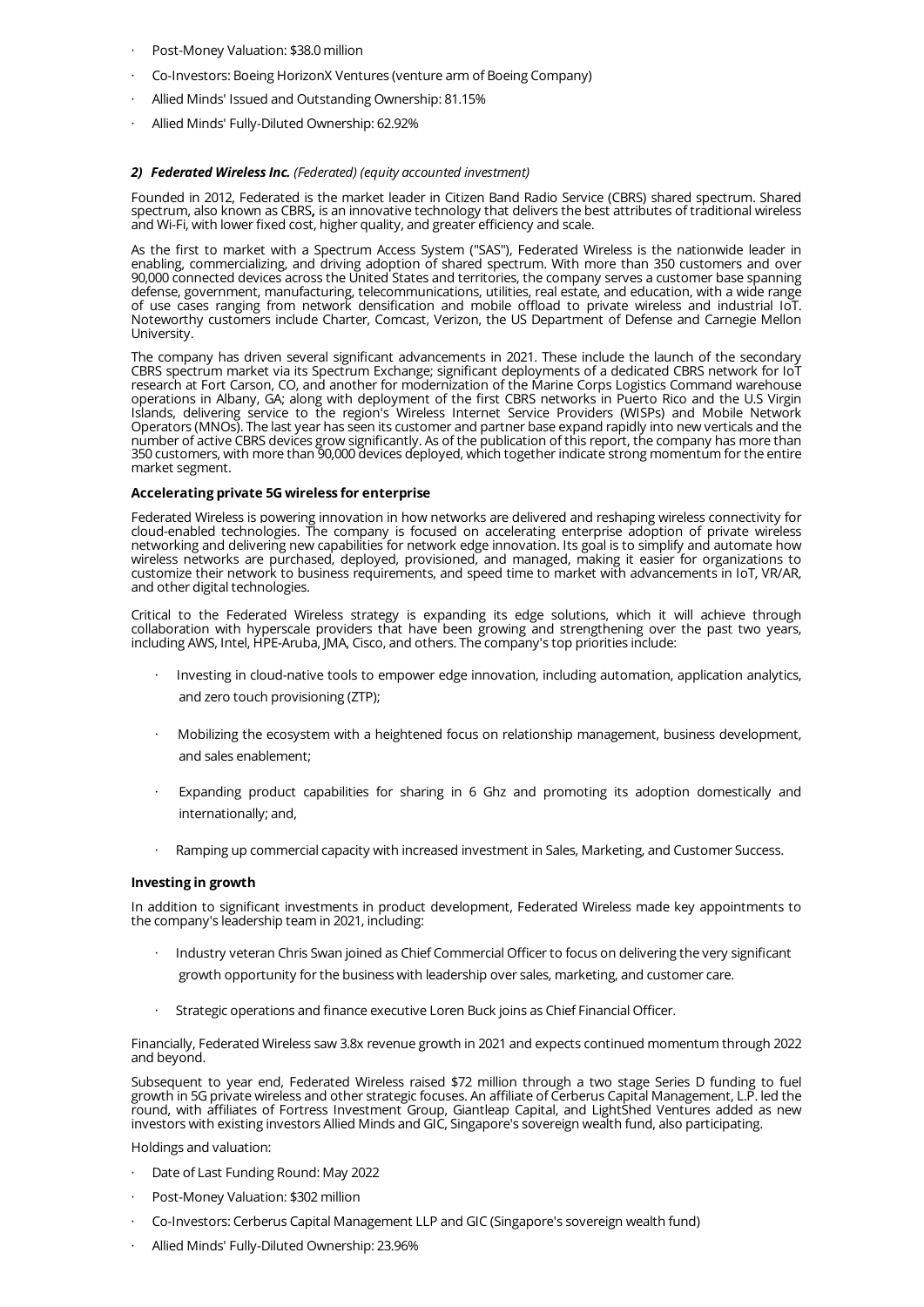# **3)** *OcuTerra Therapeutics, Inc. (ordinary and preference share holding)*

OcuTerra is a clinical stage ophthalmology company developing innovative small molecule drugs for non-invasive use in treating ophthalmologic diseases that are currently treated in the early stages with a "watch and wait" protocol. The company has announced a Series B financing of \$35m that will be used to fund a Phase 2 trial starting in Q3 2022 of its non-invasive eyedrops (OTT166) for use in early active management of Diabetic Retinopathy. It will be studied in the trial for the treatment of moderate to severe non-proliferative and mild proliferative Diabetic Retinopathy. Diabetic Retinopathy is a disease that results in loss of vision for diabetic patients.

Phase 1b clinical trials of OTT166 eye drops in patients with diabetic retinopathy and wet AMD have demonstrated safety, tolerability and clear clinical evidence of biological activity. OTT166 is a novel small molecule selective integrin inhibitor that has been engineered to have the required physiochemical characteristics to be able to reach the retina , where the damage occurs, from eye drop application. The current standard of care involves injections into the eye and/or laser treatment. The OcuTerra drops are intended to be used earlier in the treatment of Retinopathy, potentially delaying or eliminating the need for intravitreal injections. If the Phase 2 trial is successful, the next step would be a Phase 3 trial involving more patients and if successful in meeting the clinical end points application to the FDA for approval.

The company believes that it is well positioned to transform the treatment of Diabetic Retinopathy. Currently the company is preparing for the start of the Phase 2 trial, and is building out its managerial and clinical team.

Allied Minds is a minority shareholder in OcuTerra and as such there is no current intention to invest any further capital in the company.

Holdings and valuation:

- Date of Last Funding Round: November 2021
- · Valuation: \$51.3 million
- Co-Investors: Various third parties
- · Allied Minds' Issued and Outstanding Ownership: 17.06%
- · Allied Minds' Fully-Diluted Ownership: 12.33%

# *4) Orbital Sidekick Inc. (Orbital) (investment held at fair value)*

Orbital has developed a proprietary analytics platform based upon its hyperspectral technology that allows it to take a proprietary "chemical fingerprint" from space. Initially, Orbital is addressing the very current and large concerns about the environment by focusing on potential energy pipeline failures. By employing its space-based technology, it is able to detect and identify natural gas, oil leaks and other failures much more rapidly than current monitoring techniques in a more cost effective way and the added benefit of helping to minimise environmental damage.

Orbital SideKick has grown significantly over the past 12 months, expanding the team from 12 to 39. The Company is expected to reach 65 employees by the end of 2022. Orbital has invested heavily in product development, engineering, and analytics, and is now growing the Sales & Marketing Team ahead of the launch and commissioning of 6 satellite GHOSt constellation beginning in Q3 of 2022. The Company's technology demonstration mission - Aurora - successfully validated its hyperspectral sensor technology performance in a space environment and served as a dress rehearsal for the GHOSt constellation. The company has recently signed a contract with one of the largest pipeline operators in North America - Energy Transfer - to deliver recurring monitoring services from its satellites through 2023. The Company recently signed a significant work program contract with In-Q-Tel, and expects to expand its footprint within the defense & intelligence community in 2022 and beyond. The Company is also developing products for the mining and agriculture industries, along with fire fuel and carbon mapping capabilities.

Orbital has sufficient cash to fund the business until August 2022. Orbital is in advanced talks with potential investment firms and strategic partner groups to secure the required funding. The additional funding will allow the company to add its product to an additional six satellite launches.

Holdings and valuation:

- · Date of Last Funding Round: April 2021
- Post-Money Valuation: \$46 million
- · Co-Investors: Temasek, Energy Innovation Capital and 11.2 Capital
- · Allied Minds' Issued and Outstanding Ownership in respect of preference shares: 26.52%
- · Allied Minds' Fully-Diluted Ownership: 24.11%

# *5) Concirrus (acquirer of Spark Insights Inc.) (common shares in Concirrus)*

On 1 November 2021, Allied Minds announced the disposal of portfolio company Spark Insights, Inc. to Concirrus, a private UK-based insurance technology company. The disposal is valued at \$700,000 USD and was paid in Concirrus stock.

# *6) TouchBistro, Inc. (acquirer of TableUp, Inc.) (common shares in TouchBistro)*

On 28th March 2022, Allied Minds announces that it had completed the disposal of its residual shareholding in Touch Bistro for \$5.5m CAD (\$4.4m USD) in line with its strategy of monetising its investment portfolio. Of the sale proceeds, \$4.97m CAD has been received and \$0.53m CAD is to be held in escrow, with an initial release date in Q3 2022, subject to any then outstanding claims.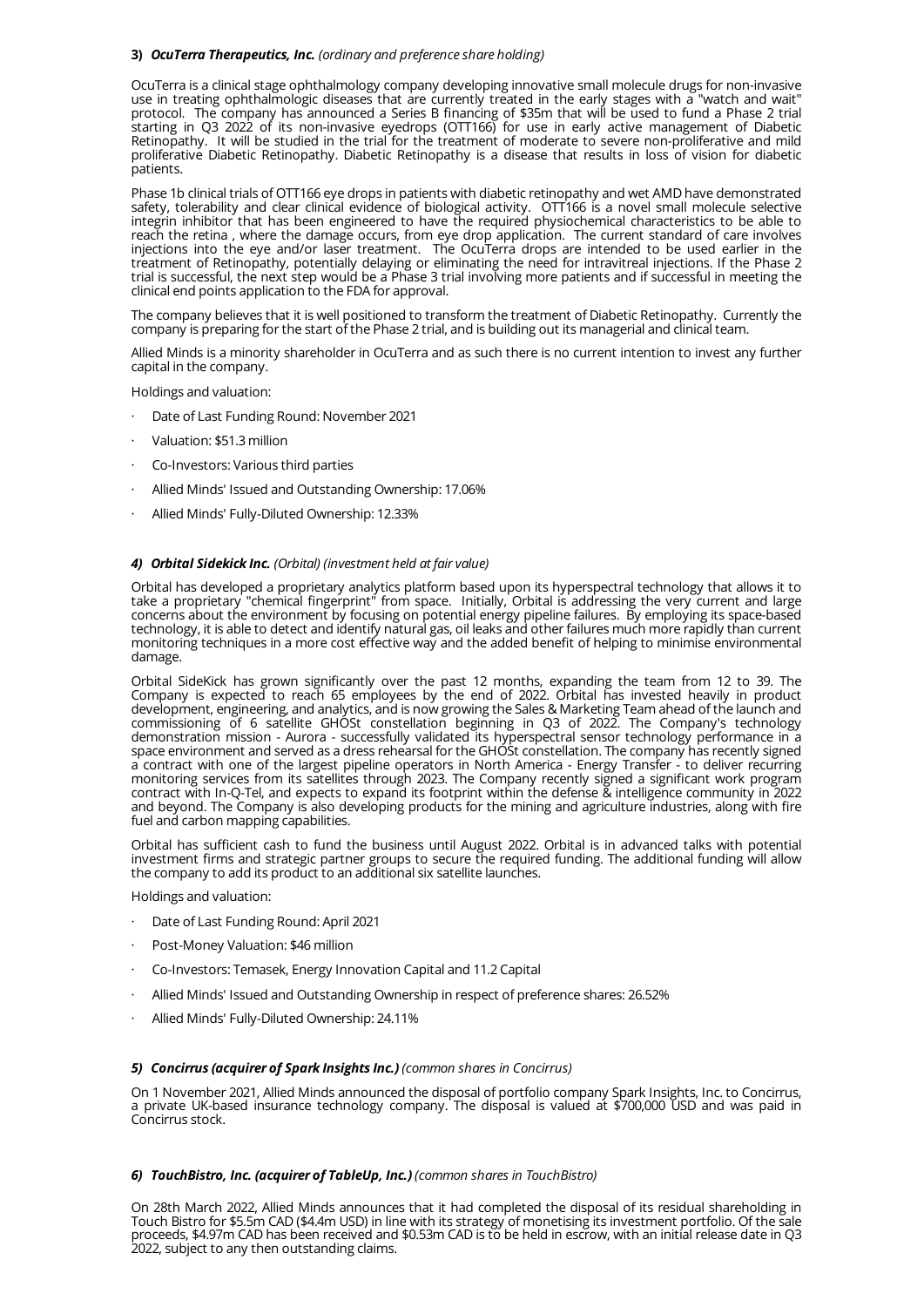# **Key Performance Indicators**

In 2020, the Company measured its performance through the percentage level of achievement of management by objectives (MBOs). These objectives sought to link financial, operational, technical and other performance milestones established by the Board directly to remuneration and KPIs. In 2021, however, MBOs were removed following changes in the Company's management structure and the absence of Executive Directors.

The following Key Performance Indicators (KPIs) were selected to measure the performance of the Company in 2021. These objectives seek to link financial, operational, technical and other performance milestones established by the Board directly to remuneration and KPIs, as further set out in the director compensation schemes previously disclosed to the market.

- 1. Increase Company Non-Executive Director (NED) engagement at each portfolio company. We have continued to hold NED roles on the board of each of the significant portfolio investments.
- 2. Provide strategic, operational and financing support and assistance to the portfolio companies through representation on the board of each portfolio company. We have continued to provide this support to each of the portfolio companies throughout the period.
- 3. Critically evaluate and monitor portfolio company progress with objective of maximising shareholder return on investment (ROI). We have critically evaluated the performance and this has resulted in the investment portfolio changes in the period.
- 4. Manage HQ cash and expenses to maximise shareholder ROI, HQ expenses in the current year were \$5.69m (2020:  $$7.11m$ ).

We note that as a result of the strategic changes announced by the Board on 15 January 2021, the portfolio shall be managed by the Board, all of whom are Non-Executive Directors, on a go-forward basis. The Board places equal importance on each of the listed KPIs.

#### **Financial Review**

During 2021, \$68.5 million was invested into existing portfolio companies. This included \$6.8 million invested by Allied Minds, with \$61.7 million coming from third-party investment, to further accelerate the development of the Group's existing companies.

### **Consolidated Statement of Comprehensive Loss**

| For the years ended 31 December              | 2021      | 2020      |
|----------------------------------------------|-----------|-----------|
|                                              | \$'000    | \$'000    |
| Revenue                                      | 1,544     | 480       |
| Cost of revenue                              | (443)     | (210)     |
| Selling, general and administrative expenses | (10, 569) | (10, 497) |
| Research and development expenses            | (2,650)   | (4,712)   |
| Finance cost, net                            | (2,788)   | (1,786)   |
| Other expense                                | (1,338)   | (38,779)  |
| Other comprehensive loss                     | (41)      | (116)     |
| Total comprehensive loss                     | (16, 285) | (55,620)  |
| of which attributable to:                    |           |           |
| Equity holders of the parent                 | (15, 575) | (53,141)  |
| Non-controlling interests                    | (710)     | (2,479)   |

Revenue increased by \$1.0 million, to \$1.5 million in 2021 (2020: \$0.5 million). This increase is primarily attributable to revenue from existing and new contracts in 2021 at BridgeComm. Cost of revenue at \$0.4 million (2020: \$0.2 million) was lower as a percentage of revenue, when compared to the prior year, mainly due to the nature of the revenue being delivered.

Selling, general and administrative (SG&A) expenses increased by \$0.1 million, to \$10.6 million (2020: \$10.5 million). This increase was mainly due to additional professional fees incurred in regards to the latest financing at OcuTerra Therapeutics in the first half of 2021.

Research and development (R&D) expenses decreased by \$2.1 million, to \$2.6 million (2020: \$4.7 million). The decrease was primarily due to the deconsolidation of two subsidiaries in 2021. The remainder of the decrease reflects the net effect from R&D spend at the remaining subsidiaries.

Net finance cost increased by \$1.0 million in 2021 to \$2.8 million (2020: \$1.8 million). The increase in the net cost reflects the impact from the deconsolidation of OcuTerra in the first half of 2021 of \$7.7 million and \$0.1 million increase of a convertible note payable due to the fair value adjustment. This increase was offset by the \$5.2 million decrease of the subsidiary preferred shares liability balance at BridgeComm as a result of IFRS 13 fair value accounting. Lastly, interest expense, net of interest income, was \$0.2 million in 2021 (2020: \$23 thousand).

Other expenses decreased to \$1.3 million (2020: \$38.8 million) reflecting \$14.2 million of gain on deconsolidation of OcuTerra and Spark Insights, \$0.4 million of gain from Paycheck Protection Program (PPP) loan forgiveness and \$0.3 million of compensation from third parties for disposal of fixed assets, offset by \$13.9 million loss on investments held at fair value as well as the company's share of loss of \$2.3 million from its associates.

As a result of these factors, total comprehensive loss decreased by \$39.3 million to \$16.3 million (2020: \$55.6 million). Total comprehensive loss attributed to the equity holders of the Group was \$15.6 million (2020: loss of \$53.1 million) and \$0.7 million loss (2020: \$2.5 million) was attributable to the owners of non-controlling interests.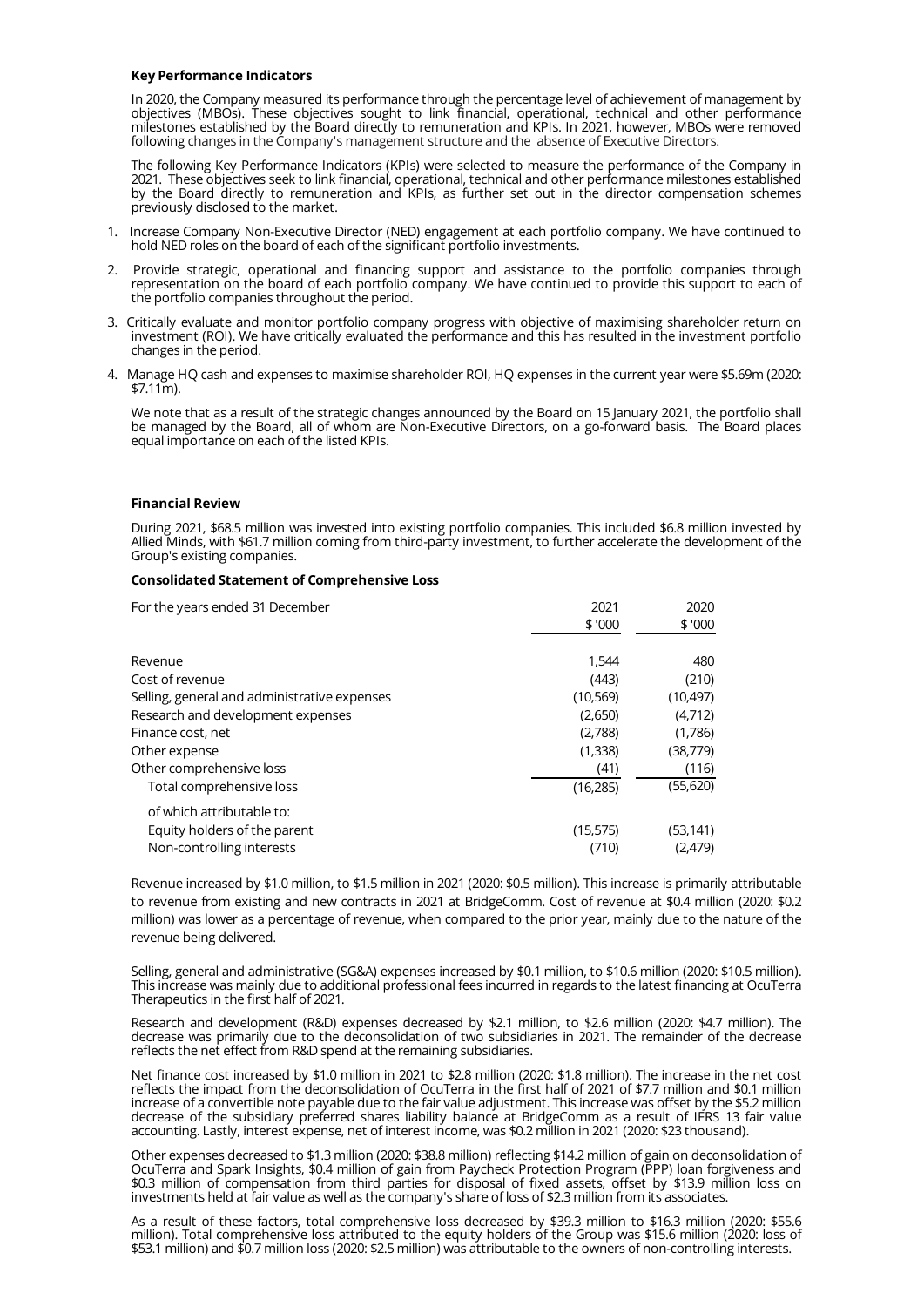# **Consolidated Statement of Financial Position**

| As of 31 December            | 2021<br>\$'000 | 2020<br>\$'000 |  |
|------------------------------|----------------|----------------|--|
|                              |                |                |  |
| Non-current assets           | 35,229         | 44,416         |  |
| Current assets               | 20,672         | 32,584         |  |
| Total assets                 | 55,901         | 77,000         |  |
| Non-current liabilities      | 213            | 2,246          |  |
| <b>Current liabilities</b>   | 11,033         | 16,468         |  |
| Equity                       | 44,655         | 58,286         |  |
| Total liabilities and equity | 55,901         | 77,000         |  |

Significant performance-impacting events and business developments reflected in the Company's financial position at year end include:

#### *Non-current assets*

Property and equipment decreased by \$0.8 million to \$0.8 million (2020: \$1.6 million), reflecting depreciation expense of \$0.5 million, impairment loss of \$0.5 million offset by \$0.2 million in gain on disposal of fixed assets.

Investments at fair value decreased to \$33.9 million (FY20: 41.6 million). The change reflects the recognition of a \$5.7 million investment as a result of the deconsolidation of OcuTerra and \$0.7 million investment as a result of the disposal of Spark Insights. The increase was offset, in part, by a loss of \$14.1 million of the fair value accounting for other investments held at fair value.

Right-of-use assets decreased to \$0.4 million (2020: \$0.6 million) primarily related to depreciation of \$0.3 million offset by recognition of a new lease entered into by BridgeComm of \$0.1 million in 2021.

#### *Current assets*

Cash and cash equivalents decreased by \$14.8 million to \$9.7 million (2020: \$24.5 million). The decrease is mainly attributed to \$9.1 million of net cash used in operations, \$18.7 million cash used in investing activities, offset by \$13.0 million cash provided by financing activities.

Trade and other receivables decreased by \$0.1 million to \$5.9 million (2020: \$5.8 million) due to a cumulative decrease in trade receivables and prepaid expenses of \$0.1 million as a result of deconsolidation of OcuTerra in the first half of 2021.

Other financial assets have increased by \$2.8 million to \$5.1 million (FY2020: \$2.3 million) primarily due to the conversion of Orbital's convertible note of \$1.5 million into preferred shares upon the closing of the Series A funding offset by Allied Minds' \$4.3 million investment in Federated Wireless in the form of SAFEs (simple agreements for equity).

# *Current liabilities*

Subsidiary preferred shares decreased by \$5.2 million to \$1.3 million (2020: \$6.5 million) primarily driven by \$5.2 million in IFRS 9 fair value adjustment at BridgeComm for the year.

Deferred revenue increased by \$1.3 million to \$4.9 million (2020: \$3.6 million) primarily due to new revenue contracts recognised at BridgeComm in 2021.

Loans decreased by \$0.1 million (2020: \$3.1 million) primarily due to forgiveness of PPP loans.

# *Non-current liabilities*

Lease liabilities decreased by \$1.0 million to \$0.8 million (2020: \$1.8 million) primarily due to lease payments offset by issuance of a new lease at BridgeComm in second half of 2021.

Other non-current liabilities decreased by \$1.4 million (2020: \$1.4 million) primarily due to loan payments of convertible promissory notes at OcuTerra Therapeutics.

# *Equity*

Net equity decreased by \$13.6 million to \$44.7 million (2020: \$58.3 million) reflecting the combination of comprehensive loss for the period of \$16.3 million, repurchase of ordinary shares of \$0.7 million offset by the effect of deconsolidation of OcuTerra and Spark Insights of \$3.2 million and \$0.2 million charge due to equitysettled share based payments.

### **Consolidated Statement of Cash Flows**

| For the years ended 31 December                        | 2021     | 2020      |
|--------------------------------------------------------|----------|-----------|
|                                                        | \$'000   | \$'000    |
| Net cash outflow from operating activities             | (9,060)  | (17,057)  |
| Net cash outflow from investing activities             | (18,749) | (11,341)  |
| Net cash inflow/(outflow) from financing activities    | 13,030   | (37, 684) |
| Net decrease in cash and cash equivalents              | (14,779) | (66,082)  |
| Cash and cash equivalents in the beginning of the year | 24,489   | 90,571    |
| Cash and cash equivalents at the end of the year       | 9,710    | 24.489    |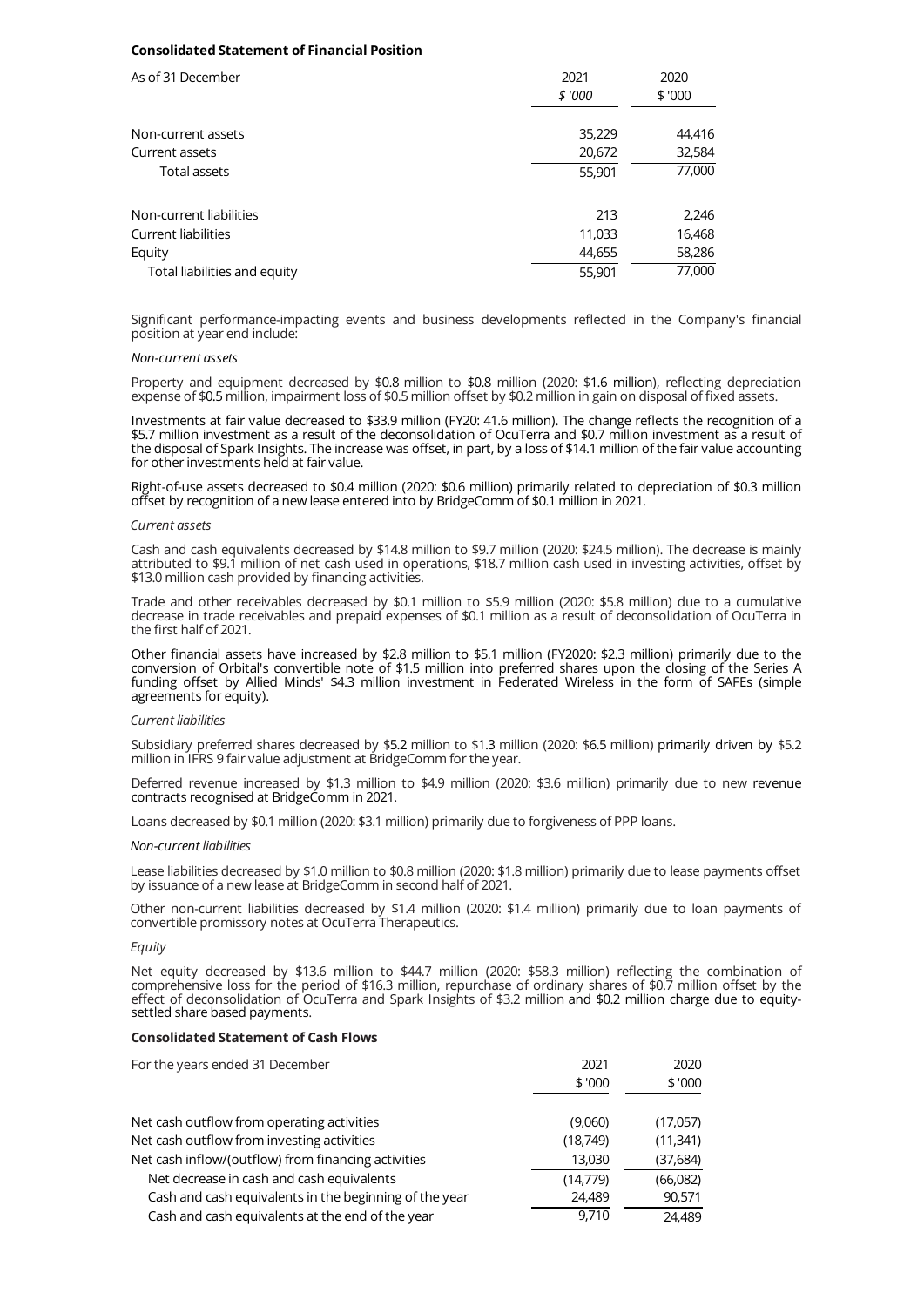The Group's net cash outflow from operating activities of \$9.1 million in 2021 (2020: \$17.1 million) was primarily due to the losses for the year of \$16.3 million offset by the net effect from movement in working capital of \$1.7 million, other finance charges of \$2.6 million, the adjustment for non-cash items such as depreciation, amortisation, impairments, share of net loss of associate, gain on deconsolidation, loss on investments held at fair value and share-based payment expenses of \$2.9 million.

The Group had a net cash outflow from investing activities of \$18.7 million in 2021 (2020: \$11.3 million). This outflow was predominately related to the deconsolidation of OcuTerra and Spark Insights totaling \$13.3 million, the \$0.9 million investment made in the Orbital Series A funding and \$4.3 million investment made in Federated in the form of a SAFE.

The Group's net cash inflow provided by financing activities of \$13.0 million in 2021 (FY20: \$37.7 million) reflects, in part, proceeds from issuance of preferred shares in subsidiaries of \$14.6 million and the receipt of \$0.2 million of PPP loans. The increase was offset by \$1.1 million in lease payments and \$0.7 million payments to repurchase the company's own shares.

The Group's strategy is to maintain healthy, highly liquid cash balances that cover its operating expenses as a publicly listed entity and are readily available for small, follow-on investments in portfolio companies in a manner consistent with the Board's strategy for the Company and Group. To further minimise its exposure to risks the Group does not maintain any material borrowings or cash balances in foreign currency.

The Directors have further considered the on-going viability of the Company for the next three years, as required pursuant to the 2018 version of the UK Corporate Governance Code, in the Management and Governance section of the Annual Report and Accounts at pages 26 to 27.

# **Risk Management**

The execution of the Group's strategy is subject to a number of risks and uncertainties. The Board has adopted a system of continuous review in which it regularly consults with management to identify principal and emerging risks facing the Group and to assess and determine how to address and mitigate against such risks in a manner consistent with the Company's risk appetite to achieve its strategic goals. Throughout the year, the Board considers and reviews both risks arising from the internal operations of the Group, and those arising from the business environment in which it operates. It is possible that one or more of these identified risks could impact the Group in a similar timeframe which may compound their effects.

With our focus on early stage company development, commercialisation and monetisation, the Group inherently faces significant risks and challenges. The overall aim of the risk management policy is to achieve an effective balance of risk and reward, although ultimately, no strategy can provide an absolute assurance against loss.

The Board has carried out a robust assessment of the principal and emerging risks facing the Group, including those that would threaten its business model, future performance, solvency and/or liquidity. The major risks and uncertainties identified by the Board are set out below, along with the consequences and mitigation strategy of each risk.

1. The science and technology being developed or commercialised by the Group's businesses may fail and/or the Group's businesses may not be able to develop their innovations and intellectual property into commercially viable products or technologies. There is also a risk that some of the portfolio companies may fail or not succeed as anticipated, whether as a result of technical, product, market, fund-raising or other risks, resulting in an impairment of the Group's value.

Impact: The failure of any of the Group's portfolio companies would impact the Group's value. A failure of one of the major portfolio companies could also impact the Group's reputation as a builder of high value businesses and possibly make additional fund raising at the Group or portfolio company level more difficult.

#### Mitigation:

- · Before making any follow-on investment in the current portfolio, extensive due diligence is carried out by the Group which covers all the major business risks including market size, strategy, adoption and intellectual property. Where appropriate, we seek validation through co-investment by other strategic and/or financial parties.
- $\cdot$  A disciplined approach to capital allocation is pursued whereby we closely monitor milestone developments before committing additional capital. Should a project fail to achieve sufficient progress or is unable to attract other co-investors, we may terminate the investment.
- · Dedicated leadership with deep industry or sector knowledge, and relevant technical and/or leadership experience, is recruited to management positions, and the Group ensures that each portfolio company has independent directors and/or other advisors, as appropriate for the relevant stage of development.
- $\cdot$  Each portfolio company holds board of director meetings at least quarterly, with participation from the Group's Directors, management and/or investment team, along with senior management and independent directors and/or advisors, as appropriate, of such portfolio company.
- · Within the Group there is meaningful operating and investment expertise that provide direct, hands-on and strategic, operating and fund-raising support to its portfolio companies, as appropriate.
- The Group actively uses third party advisors and consultants, specific to the particular domain in which a portfolio company operates, to assist on market strategy and direction.
- 2. The portfolio companies expect to incur substantial expenditure in further research and development, product development, sales and marketing and other operational activities of its businesses. There is no guarantee that the Group or any of its individual portfolio companies will become profitable prior to the achievement of a portfolio company sale or other liquidity event, and, even if the Group or any of its individual portfolio companies does become profitable, such profitability may not be sustainable. The Group may not be able to attract other co-investors, or monetise its ownership interests in portfolio companies, during any specific time frame or otherwise on desirable terms, if at all.

Impact: Allied Minds' objective is to generate returns for its shareholders through early stage company development within the technology sector. Such value is expected to be delivered through the commercialisation and monetisation of these businesses via a sale or other liquidity event for each. The timing and size of these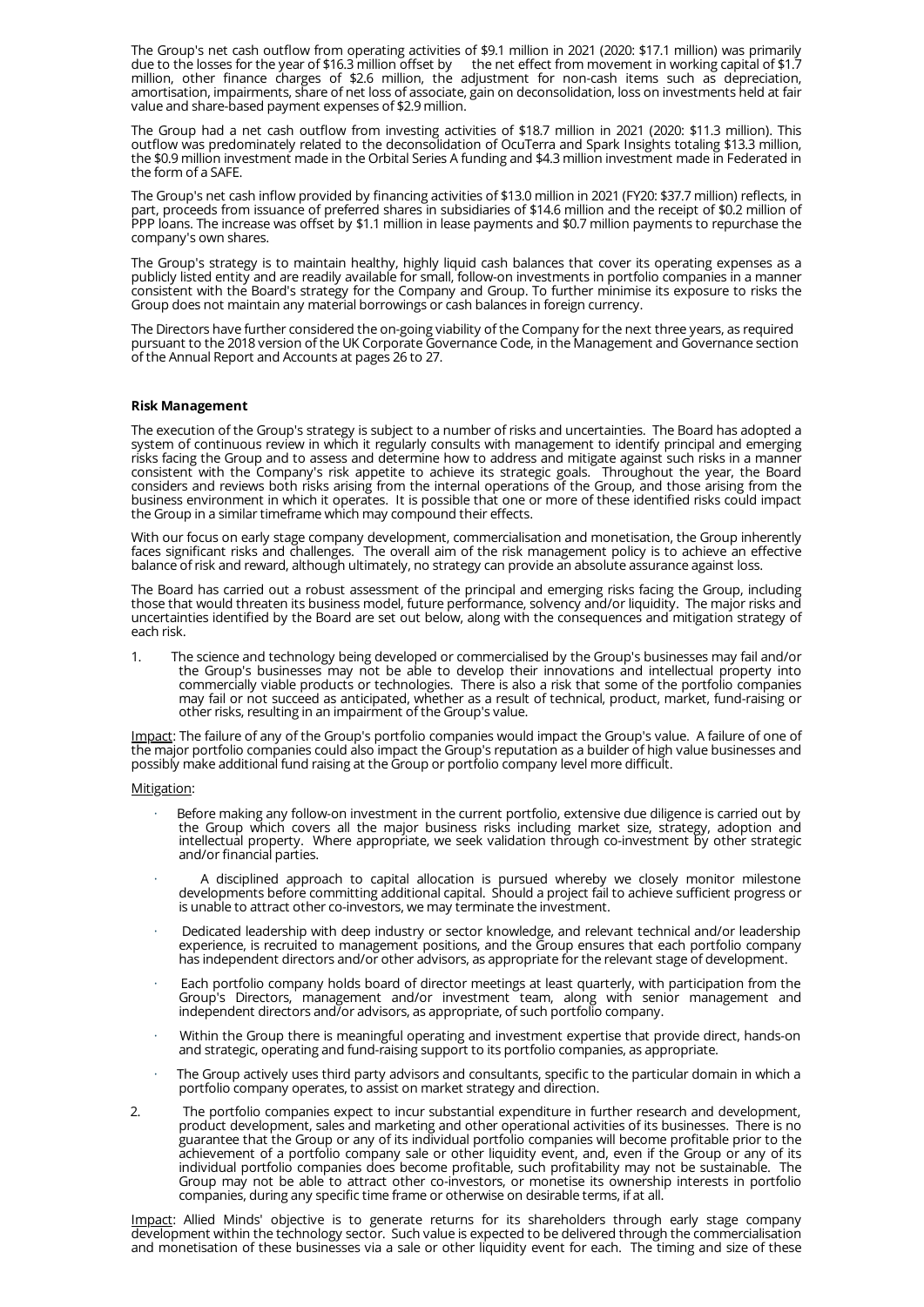potential inflows is uncertain and, should liquidity events not be forthcoming, or in the event that they are achieved at values significantly less than the amount of capital invested, then it would be difficult to sustain the current levels of investment in the other portfolio companies. This would lead to reduced participation in funding rounds, which will result in a lower ownership position, or potentially impact the ability of a company to raise additional funds.

# Mitigation:

- · The Group retains sufficient cash balances in order to support its cash flow requirements, including Allied Minds' investment requirements for each portfolio company and for corporate resources.
- The Group has close relationships with a wide group of investors, including within its current shareholder base, and continues to identify and develop strategic and financial relationships for co-investing in the Group's portfolio companies.
- · Non-Executive Directors seek to build and maintain strategic and financial relationships for the Group, and each portfolio company continually seeks to engage in strategic and financial relationships relevant to their respective markets and to maintain current information on, and awareness of, potential fund-raising and monetisation strategies.
- 3. A significant portion of the Group's intellectual property relates to technologies which originated in the course of research conducted in, and initially funded by, US universities or other federally-funded research institutions. Although the Group has been granted exclusive licenses to use this intellectual property, there are certain limitations inherent in these licenses, for example as required by the Bayh-Dole Act of 1980.

Impact: There are certain circumstances where the US government has rights to utilise the underlying intellectual property without any economic benefit flowing back to the Group. In the event that this were to happen, this could impact the financial return to the Group on its investment in the applicable portfolio companies.

#### Mitigation:

- To the Board's knowledge, while these so called "march in" rights exist, the US government has never had cause to use them.
- The Group seeks to develop dual use capabilities for the technology it licenses and generally tends to avoid use cases directly applicable to government use.
- This risk is also mitigated through employing experienced technology transfer experts supported by our legal team to assess risks that may arise out of this eventuality.
- 4. Certain of the portfolio companies currently have in place cooperative research and development agreements with certain US Department of Defense laboratories and other federally funded government institutions. Certain regulatory measures apply to these agreements which restrict the export of information and material that may be used for military or intelligence applications by a non-US person. Compliance with these regulatory measures may be complex and limit commercial alternatives.

Impact: If certain portfolio companies were to breach restrictions on the use of certain licensed technologies, particularly those derived from federally funded research facilities, this could materially impact upon the Group's ability to license additional intellectual property from these establishments. In certain circumstances, it may also lead to the termination of existing licenses. In the event that this were to happen, this could materially affect a number of the Group's businesses, potentially harm the reputation and standing of the Group and cause the termination of certain important relationships with federally funded research institutions.

#### Mitigation:

- Prior to licensing any technology under these agreements, the Group's management seeks to identify the commercial and other alternatives available for products and services associated with such technology and innovations, and to ensure that there are sufficient markets available to justify the capital investment.
- Prior to the commercialisation process, the Group's management seeks to obtain all the necessary clearances from applicable regulatory bodies to ensure that the export of products based upon the licensed IP is strictly in accordance with government guidelines.
- The Group, including certain of the portfolio companies, employs a number of individuals with experience in working with various government agencies.
- Senior management is fully cognisant of the regulations and sensitivities in relation to this issue, in particular with International Traffic in Arms Regulations (ITAR) which regulate the use of technologies for export, and has numerous mitigating actions available should issues arise.
- 5. The Group operates in complex and specialised business domains and requires highly qualified and experienced management to implement its strategy successfully. All of the operations of the Group are located in the United States, which is a highly competitive employment market. Furthermore, given the relatively small size of the senior management at the corporate level, the Group is reliant on a small number of key individuals. As announced on 31 March 2022 and updated on 31 May 2021, the Chairman of the Company has announced his intention to resign from the board of directors following the publication of these annual report and accounts for the year ended 31 December 2021. The Company has an urgent need to appoint new directors to the board in order to ensure effective management to implement the execution of its strategy.

Impact: There is a risk that the Group may lose key personnel, or fail to attract or retain new personnel. The loss of key personnel may negatively affect the Group's competitive advantage. The Company also needs to identify and appoint new non-executive directors to the board of the Company with sufficient experience to execute the Company's strategy.

### Mitigation:

The Company is working with its largest shareholders to identify and appoint new non-executive directors to the board of directors of the Company.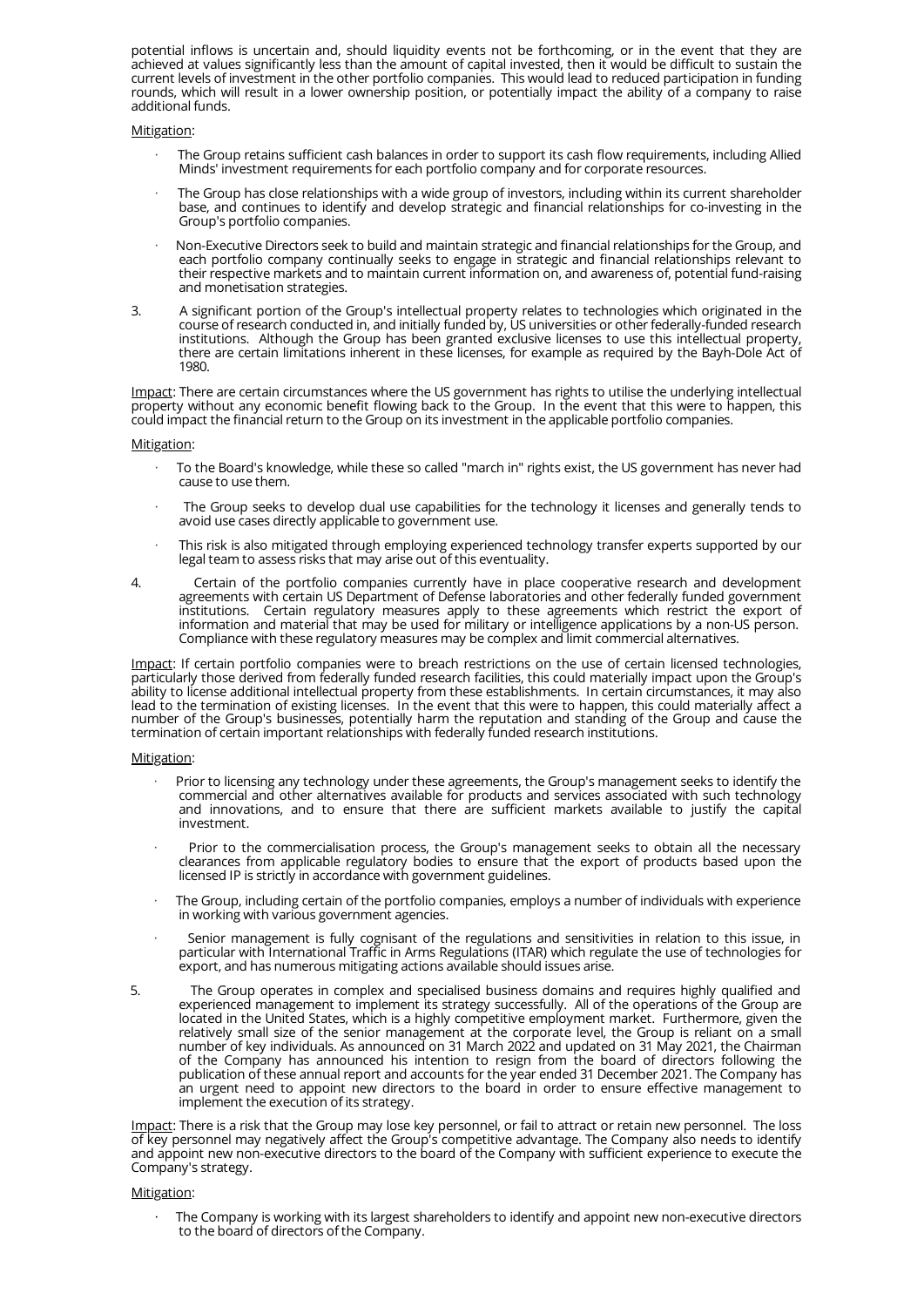- Senior management continually monitor and assess compensation levels to ensure the Group remains competitive in the recruitment market.
- 6. A large proportion of the overall value of the Group's businesses may be concentrated in a small proportion of the Group's businesses. If one or more of the intellectual property rights relevant to a valuable business were terminated, this would have a material adverse impact on the overall value of the Group's businesses.

Impact: The termination of critical IP licenses would materially impact the value of the portfolio company and have a consequent effect on the value of the overall Group.

# Mitigation:

- · In each portfolio company, the management is specifically directed to pursue a policy of generating and patenting additional intellectual property to both provide additional protection and create direct IP ownership for the company.
- Where possible, the Group seeks to negotiate intellectual property ownership rights in any research and development agreement it enters into with a network partner, such that the Group becomes a part owner of the underlying IP.
- 7. The US Investment Company Act of 1940 regulates companies which are engaged primarily in the business of investing, reinvesting, owning, holding or trading in securities. Securities issued by companies other than consolidated partner companies are generally considered ''investment securities'' for purposes of the Investment Company Act, unless other circumstances exist which actively involve the company holding such interests in the management of the underlying company.

<u>Impact</u>: If the Company is deemed to be an "investment company" subject to regulation under the Investment Company Act, applicable restrictions could make it impractical for the Group to continue its business as contemplated and could have a material adverse effect on its business. If anything were to happen which would cause the Company to be deemed to be an investment company under the Investment Company Act, requirements imposed by the Investment Company Act, including limitations on capital structure, ability to transact business with portfolio companies and ability to compensate key employees, could make it impractical for it to continue its business as currently conducted.

# Mitigation:

- The Company intends to monitor and conduct its operations so that it will not be deemed to be an investment company under the Investment Company Act.
- The Company seeks to build value through its current portfolio companies; it is not engaged primarily in the business of investing, reinvesting, owning, holding or trading in securities and does not own or propose to acquire investment securities above prescribed thresholds under the Investment Company Act.
- Currently the Company holds more than 50% of the voting securities in one of its portfolio companies, and more than 20% of all of its other portfolio companies (except TouchBistro, OcuTerra and Concirrus), and intends to continue to try to maintain significant influence in portfolio companies.
- The Company seeks to maintain significant influence in portfolio companies through a combination of the following:
	- o Rights to elect representatives to the board of directors, with ability to exercise influence over the portfolio company's business strategy, operating plans, budgets and key corporate decisions;
	- o Legal rights, such as access to information (books and records) and financial statements, liquidation preferences, registrations rights, rights of first refusal, pre-emptive rights and co-sale rights; and
	- o Protective provisions, such as rights to block certain portfolio company actions.
- 8. As a result of the Group's strategy, the Group's overall success is dependent on a limited, finite portfolio of businesses. If one or more of such businesses were to fail, this would have a material adverse impact on the overall value of the Group's businesses and the Group's ability to return money to shareholders.

Impact: The failure of one or more remaining Group businesses would materially impact the overall value of the Group's portfolio and have a consequent effect on the returns available to shareholders.

# Mitigation:

- · The Board is committed to engaging and working closely with the remaining portfolio companies to provide guidance and advice as they navigate funding, operational, and other needs.
- · The Board continues to monitor performance, progress, and development of each portfolio company to critically assess the return prospects of the remaining portfolio and make adjustments as necessary.
- 9. Given its current cash and financial position, the Group expects to remain operational through the next three years. However, if the Group is unable to generate sufficient revenue, appropriately manage expenses, attract co-investors to participate in follow-on portfolio company financings, or generate a sale or other liquidity event for any of its existing portfolio companies or portfolio company interests prior to the end of such period, then the Group's business, financial condition, results of operations, prospects and future viability could be adversely affected.

Impact: Lack of capital could restrict the Group's ability to further fund, develop and commercialise its existing businesses. In turn, this could ultimately lead to failure of individual portfolio companies and loss of investment as well as failure of the Group as a whole.

# Mitigation:

· The Board and Senior management continually seek to build and maintain close relationships with its shareholder base and other strategic partners at the Group level, and each portfolio company continually seeks to engage in strategic relationships relevant to their respective markets and to maintain current information on and awareness of potential fund-raising and monetisation strategies.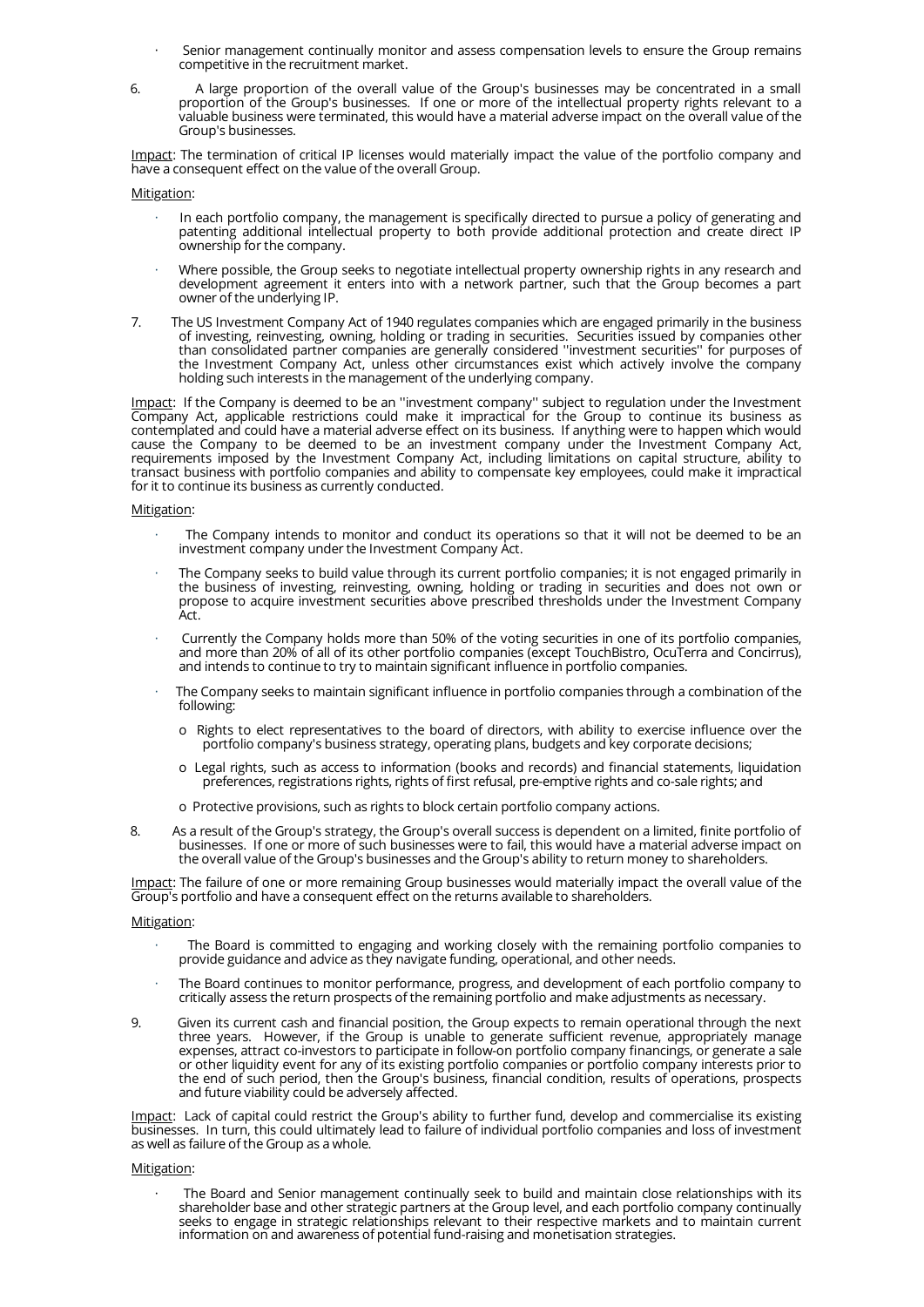- The Company strives to maintain majority ownership and/or primary control over all of the portfolio companies and/or portfolio company board representation, so that it can seek to influence optimal capital allocation, use of cash, and fund-raising strategy.
- The Company has built a valuable portfolio of companies since its inception.
- The Company continuously and critically reviews the progress of its portfolio companies against pre-set milestones to ensure its financial capital and human resource is properly allocated to the more promising areas of its portfolio to help strengthen and accelerate the Group's path to monetisation.
- The Company recognises the need to identify and appoint new non-executive directors to the board of the Company with sufficient experience to execute its strategy. It is working with its largest shareholders to identify and appoint new non-executive directors to the board of directors of the Company.

# **COVID-19**

As Allied Minds navigates the continued consequences of the coronavirus pandemic, we continue to closely monitor, assess, and respond to the impacts of the pandemic. The Group took several actions to enable Allied Minds and its portfolio companies to continue operating safely and effectively, including implementing remote working environments, using virtual meeting platforms, and reducing travel.

While the consequences of the coronavirus pandemic have had varying degrees of commercial impact across the portfolio in the past year, the actions and mitigation put in place by the Group enabled day-to-day operations to continue effectively across the portfolio. Allied Minds remains in close communication with all customers, suppliers and partners to collaborate on how to best support each other's needs in the post-pandemic environment.

# **Ukraine**

The Board has considered the potential impact on the Group of the current situation in Ukraine. The Group has no operations in Russia, Ukraine or Belarus and, as such, does not expect and direct, material impact on its business. Any possible impact to the Group would likely manifest itself in inflationary pressure, and deterioration in global economic performance and confidence. These impacts are being monitored closely by the Board.

# **Corporate and Social Responsibility**

Details on the Group's policies, activities and aims with regard to its corporate and social responsibilities, including diversity, are included in the Sustainability section on pages 53 to 56 and are incorporated into this Strategic Report by reference.

This Strategic Report has been approved by the Board of Directors.

ON BEHALF OF THE BOARD

**Harry Rein** *Chairman* 14 June 2022

# **CONSOLIDATED STATEMENT OF COMPREHENSIVE LOSS**

| For the year ended 31 December                                 | <b>Note</b>    | 2021<br>\$ '000 | 2020<br>\$ '000 |
|----------------------------------------------------------------|----------------|-----------------|-----------------|
| Revenue                                                        | 3              | 1,544           | 480             |
| Operating expenses:                                            |                |                 |                 |
| Cost of revenue                                                | 4,5            | (443)           | (210)           |
| Selling, general and administrative expenses                   | 4,5            | (10, 569)       | (10, 497)       |
| Research and development expenses                              | 4,5            | (2,650)         | (4, 712)        |
| <b>Operating loss</b>                                          |                | (12, 118)       | (14,939)        |
| Other income:                                                  |                |                 |                 |
| Gain on deconsolidation of subsidiary                          | 11             | 14,213          |                 |
| Loss on investments held at fair value (net)                   | 11             | (13,894)        | (31, 934)       |
| Other income                                                   | 18             | 705             |                 |
| Other income /(expense)                                        |                | 1,024           | (31, 934)       |
| Finance income                                                 | 7              | 45              | 291             |
| Finance cost                                                   | 7              | (255)           | (314)           |
| Finance cost from IFRS9/ fair value accounting                 | $\overline{7}$ | (2, 578)        | (1,763)         |
| Finance loss, net                                              |                | (2,788)         | (1,786)         |
| Share of net loss of associates accounted for using the equity |                |                 |                 |
| method<br>11                                                   |                | (2, 362)        | (6, 845)        |
| <b>Loss before taxation</b>                                    |                | (16, 244)       | (55, 504)       |
| Taxation                                                       | 23             |                 |                 |
| Loss for the period                                            |                | (16, 244)       | (55, 504)       |
| Other comprehensive loss:                                      |                |                 |                 |
| Items that may be reclassified subsequently to profit or loss: |                |                 |                 |
| Foreign currency translation differences                       |                | (41)            | (116)           |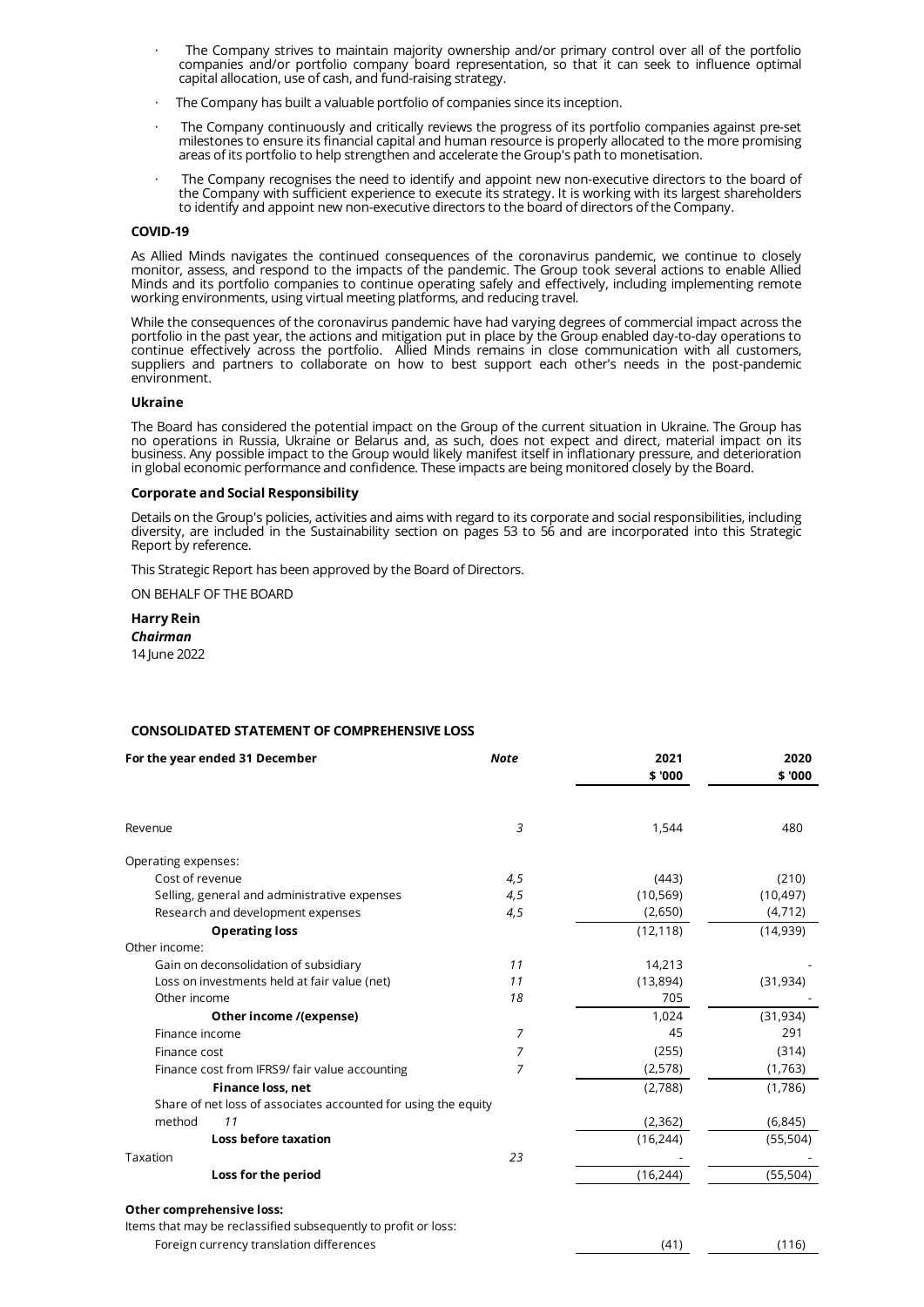| Other comprehensive loss, net of taxation |    | (41)      | (116)     |
|-------------------------------------------|----|-----------|-----------|
| Total comprehensive loss for the period   |    | (16, 285) | (55,620)  |
| Loss attributable to:                     |    |           |           |
| Equity holders of the parent              |    | (15, 534) | (53,025)  |
| Non-controlling interests                 | 15 | (710)     | (2,479)   |
|                                           |    | (16, 244) | (55, 504) |
| Total comprehensive loss attributable to: |    |           |           |
| Equity holders of the parent              |    | (15, 575) | (53, 141) |
| Non-controlling interests                 | 15 | (710)     | (2,479)   |
|                                           |    | (16, 285) | (55,620)  |
| Loss per share                            |    | \$        | \$        |
| Basic                                     | 8  | (0.06)    | (0.22)    |
| Diluted                                   | 8  | (0.06)    | (0.22)    |
|                                           |    |           |           |

# **CONSOLIDATED STATEMENT OF FINANCIAL POSITION**

| As of 31 December                                   | <b>Note</b>    | 2021   | 2020     |
|-----------------------------------------------------|----------------|--------|----------|
|                                                     |                | \$'000 | \$ '000  |
| <b>Non-current assets</b>                           |                |        |          |
| Property and equipment                              | 9              | 787    | 1,596    |
| Investment at fair value                            | 11,20          | 33,984 | 41,588   |
| Right-of-use assets                                 | 19             | 414    | 651      |
| Other financial assets                              | 20             | 44     | 581      |
| <b>Total non-current assets</b>                     |                | 35,229 | 44,416   |
| <b>Current assets</b>                               |                |        |          |
| Cash and cash equivalents                           | 12             | 9,710  | 24,489   |
| Trade and other receivables                         | 13             | 5,912  | 5,816    |
| Other financial assets                              | 20             | 5,050  | 2,279    |
| <b>Total current assets</b>                         |                | 20,672 | 32,585   |
| <b>Total assets</b>                                 |                | 55,901 | 77,000   |
| <b>Equity</b>                                       |                |        |          |
| Share capital                                       | 14             | 3,767  | 3,767    |
| Treasury shares                                     | 14             | (738)  |          |
| <b>Translation reserve</b>                          | 14             | 1,302  | 1,343    |
| Accumulated profit                                  | 14             | 40,156 | 55,440   |
| <b>Equity attributable to owners of the Company</b> |                | 44,487 | 60,550   |
| Non-controlling interests                           | 14,15          | 168    | (2, 264) |
| <b>Total equity</b>                                 |                | 44,655 | 58,286   |
| <b>Non-current liabilities</b>                      |                |        |          |
| Lease liabilities                                   | 19             | 213    | 806      |
| Loans                                               | 17,18          |        | 1,440    |
| <b>Total non-current liabilities</b>                |                | 213    | 2,246    |
| <b>Current liabilities</b>                          |                |        |          |
| Trade and other payables                            | 17             | 1,061  | 2,101    |
| Deferred revenue                                    | $\overline{3}$ | 4,948  | 3,697    |
| Loans                                               | 18             | 3,109  | 3,149    |
| Preferred shares                                    | 16             | 1,255  | 6,497    |
| Lease liabilities                                   | 19             | 660    | 1,024    |
| <b>Total current liabilities</b>                    |                | 11,033 | 16,468   |
| <b>Total liabilities</b>                            |                | 11,246 | 18,714   |
| <b>Total equity and liabilities</b>                 |                | 55,901 | 77,000   |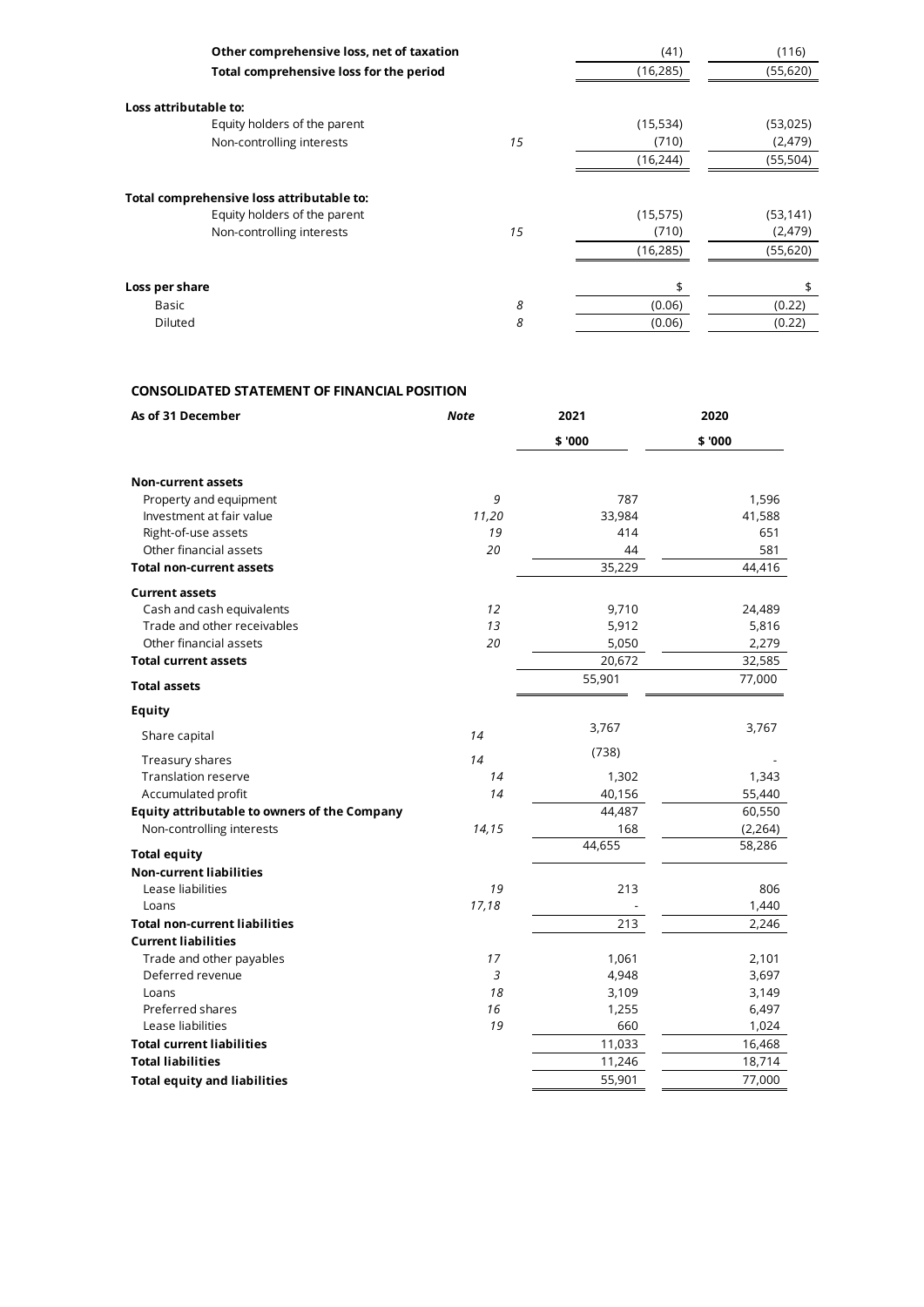# **CONSOLIDATED STATEMENT OF CHANGES IN EQUITY**

# **For the year ended 31 December 2021**

|                                       |             |                      |                         |               |                         | <b>Translation</b> | Accumulated<br>(Deficit)/ | pa                       |
|---------------------------------------|-------------|----------------------|-------------------------|---------------|-------------------------|--------------------|---------------------------|--------------------------|
|                                       |             |                      |                         |               |                         | reserve            | <b>Earnings</b>           | ec                       |
|                                       | <b>Note</b> | <b>Share capital</b> |                         |               | <b>Treasury shares</b>  | \$'000             | \$'000                    | \$                       |
|                                       |             | <b>Shares</b>        | <b>Amount</b><br>\$'000 | <b>Shares</b> | <b>Amount</b><br>\$'000 |                    |                           |                          |
| <b>Balance at 31 December</b>         |             | 241,563,123          | 3,759                   |               |                         | 1,459              | 147,238                   | 15 <sub>2</sub>          |
| 2019                                  |             |                      |                         |               |                         |                    |                           |                          |
| <b>Total comprehensive</b>            |             |                      |                         |               |                         |                    |                           |                          |
| loss for the year                     |             |                      |                         |               |                         |                    |                           |                          |
| Loss from continuing                  |             |                      |                         |               |                         |                    | (53, 025)                 | (53)                     |
| operations                            |             |                      |                         |               |                         |                    |                           |                          |
| Foreign currency                      |             |                      |                         |               |                         | (116)              |                           | $\overline{\phantom{a}}$ |
| translation                           |             |                      |                         |               |                         |                    |                           |                          |
| <b>Total comprehensive</b>            |             |                      |                         |               |                         | (116)              | (53, 025)                 | (53)                     |
| loss for the year                     |             |                      |                         |               |                         |                    |                           |                          |
| Issuance of ordinary                  |             | 624,862              | 8                       |               |                         |                    |                           |                          |
| shares                                | 14          |                      |                         |               |                         |                    |                           |                          |
| Loss arising from change              |             |                      |                         |               |                         |                    |                           |                          |
| in non-controlling interest           | 15          |                      |                         |               |                         |                    |                           |                          |
| Dividend payment                      | 14          |                      |                         |               |                         |                    | (39,707)                  | (39)                     |
| Equity-settled share                  |             |                      |                         |               |                         |                    | 934                       |                          |
| based payments                        | 6           |                      |                         |               |                         |                    |                           |                          |
| <b>Balance at 31 December</b><br>2020 |             | 242,187,985          | 3,767                   |               |                         | 1,343              | 55,440                    | 60                       |
| <b>Total comprehensive</b>            |             |                      |                         |               |                         |                    |                           |                          |
| loss for the period                   |             |                      |                         |               |                         |                    |                           |                          |
| Loss from continuing                  |             |                      |                         |               |                         |                    | (15, 534)                 | (15)                     |
| operations                            |             |                      |                         |               |                         |                    |                           |                          |
| Foreign currency                      |             |                      |                         |               |                         | (41)               |                           |                          |
| translation                           |             |                      |                         |               |                         |                    |                           |                          |
| <b>Total comprehensive</b>            |             |                      |                         |               |                         | (41)               | (15, 534)                 | (15)                     |
| loss for the period                   |             |                      |                         |               |                         |                    |                           |                          |
| Loss arising from change              |             |                      |                         |               |                         |                    |                           |                          |
| in non-controlling interest           | 15          |                      |                         |               |                         |                    |                           |                          |
| Repurchase of ordinary                |             |                      |                         | (2,538)       | (738)                   |                    |                           |                          |
| shares                                | 14,15       |                      |                         |               |                         |                    |                           |                          |
| Deconsolidation of                    |             |                      |                         |               |                         |                    |                           |                          |
| subsidiary                            | 15          |                      |                         |               |                         |                    |                           |                          |
| Equity-settled share                  |             |                      |                         |               |                         |                    | 250                       |                          |
| based payments                        | 6           |                      |                         |               |                         |                    |                           |                          |
| <b>Balance at 31 December</b>         |             | 242,187,985          | 3,767                   | (2, 538)      | (738)                   | 1,302              | 40,156                    | 44                       |
| 2021                                  |             |                      |                         |               |                         |                    |                           |                          |
|                                       |             |                      |                         |               |                         |                    |                           |                          |

# **CONSOLIDATED STATEMENT OF CASH FLOWS**

| For the year ended 31 December                        |      | 2021      | 2020      |
|-------------------------------------------------------|------|-----------|-----------|
|                                                       | Note | \$ '000   | \$ '000   |
| Cash flows from operating activities:                 |      |           |           |
| Loss for the year                                     |      | (16, 244) | (55, 504) |
| Adjustments to reconcile net loss to net cash         |      |           |           |
| used in operating activities:                         |      |           |           |
| Depreciation                                          | 9.19 | 839       | 819       |
| Amortisation                                          | 10   |           | 197       |
| Impairment losses on property and equipment           | 9    | 458       |           |
| Share-based compensation expense                      | 5,6  | 281       | 1,052     |
| Forgiveness of Paycheck Protection Program (PPP) loan | 18   | (443)     |           |
|                                                       |      |           |           |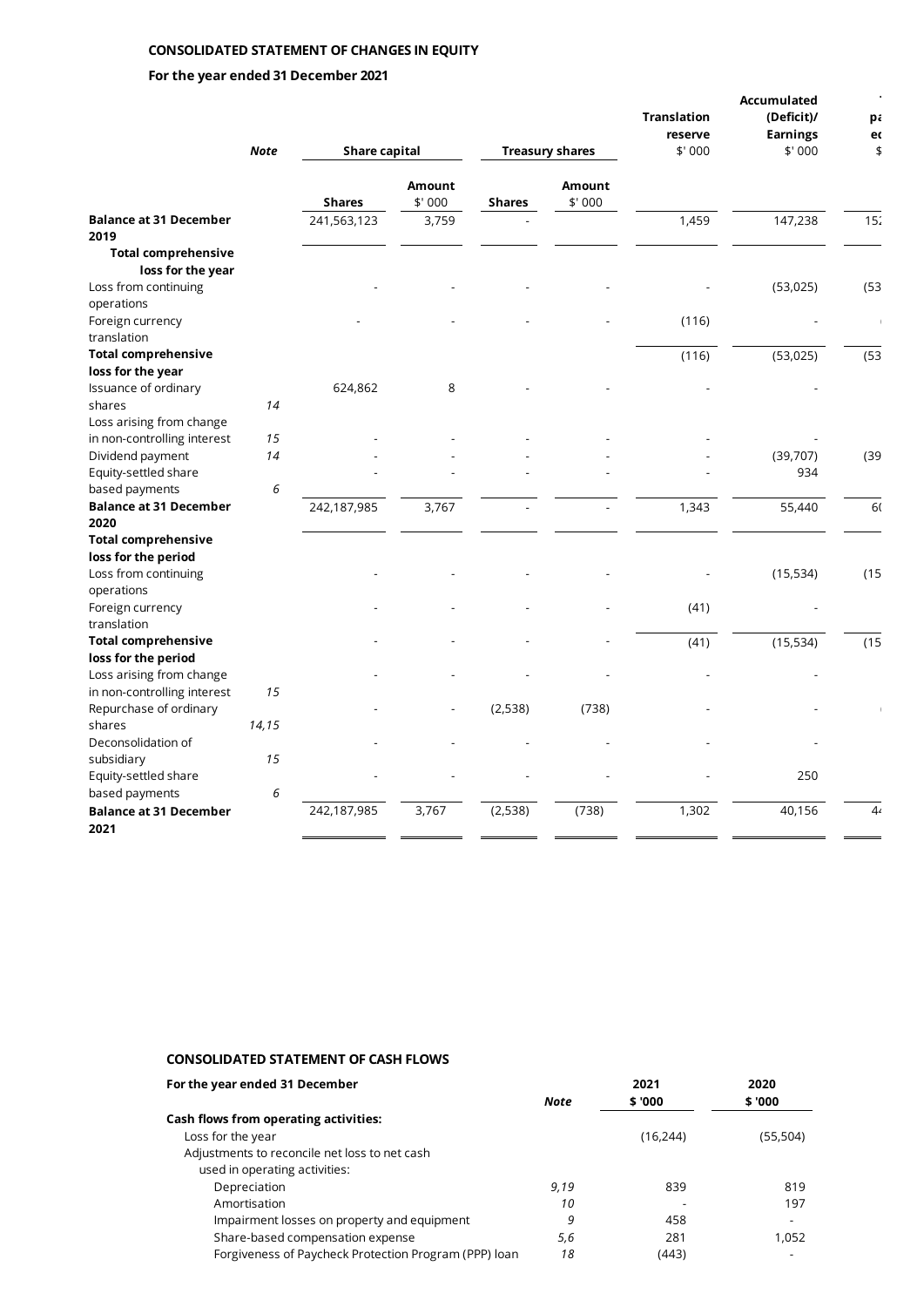| Loss on investments held at fair value                     | 11,20          | 13,894    | 31,934    |
|------------------------------------------------------------|----------------|-----------|-----------|
| Gain on deconsolidation of subsidiary                      | 11             | (14, 213) |           |
| Share of net loss of associate                             | 11             | 2,362     | 6,845     |
| Other income                                               | 9              | (262)     |           |
| Changes in working capital:                                |                |           |           |
| Increase in trade and other receivables                    | 13             | (96)      | (114)     |
| Decrease/(increase) in other assets                        |                | 693       | (874)     |
| Decrease in trade payables                                 | 17             | (78)      | (876)     |
| Decrease in accrued expenses                               | 17             | (691)     | (1,643)   |
| Increase in deferred revenue                               | 3              | 1,386     | 240       |
| Increase/(decrease) in other liabilities                   |                | 517       | (780)     |
| Unrealised gain on foreign currency transactions           |                | (41)      | (116)     |
| Other finance expense                                      | $\overline{7}$ | 2,578     | 1,763     |
| Net cash used in operating activities                      |                | (9,060)   | (17,057)  |
| Cash flows from investing activities:                      |                |           |           |
| Purchases of property and equipment, net of disposals      | 9              | (185)     | (564)     |
| Purchase of investments at fair value                      | 11             | (5,283)   | (10, 855) |
| Receipt of payment for finance sub-lease                   | 19             | 45        | 78        |
| Cash derecognised upon loss of control over subsidiary     | 11             | (13, 326) |           |
| Net cash used in investing activities                      |                | (18, 749) | (11, 341) |
| <b>Cash flows from financing activities:</b>               |                |           |           |
| Proceeds from issuance of convertible notes                | 18             |           | 2,981     |
| Receipt of PPP loan                                        | 18             | 259       | 184       |
| Payment of lease liability                                 | 19             | (1, 100)  | (1, 150)  |
| Dividend payment                                           | 14             |           | (39, 707) |
| Payments to repurchase ordinary shares                     | 14             | (738)     |           |
| Proceeds from issuance of share capital                    | 6,14           |           | 8         |
| Proceeds from issuance of preferred shares in subsidiaries | 16             | 14,609    |           |
| Net cash provided by /(used in) financing activities       |                | 13,030    | (37, 684) |
| Net decrease in cash and cash equivalents, and restricted  |                | (14, 779) | (66,082)  |
| cash                                                       |                |           |           |
| Cash and cash equivalents, beginning of the period         |                | 24,489    | 90,571    |
| Cash and cash equivalents, end of the period               |                | 9,710     | 24,489    |

# **NOTES TO THE CONSOLIDATED FINANCIAL INFORMATION**

# **(1) Accounting Policies**

# **Basis of Preparation**

The financial information set out in this document does not constitute the Group's statutory accounts for the years ended 31 December 2020 or 2021. Statutory accounts for the years ended 31 December 2020 and 31 December 2021, which were approved by the directors on 14 June 2022 have been reported on by the Independent Auditor. The Independent Auditor's Reports on the Annual Report and Financial Statements for each of 2020 and 2021 were unqualified, did not draw attention to any matters by way of emphasis, and did not contain a statement under 498(2) or 498(3) of the Companies Act 2006.

Statutory accounts for the year ended 31 December 2020 have been filed with the Registrar of Companies. The statutory accounts for the year ended 31 December 2021 will be delivered to the Registrar of Companies in due course and will be posted to shareholders shortly, and thereafter will be available from the Group's registered office at Beaufort House, 51 New North Road, Exeter, Devon,<br>England, United Kingdom, EX4 4EP, and from the Group's website England, United Kingdom, EX4 4EP, and from the Group's website http://www.alliedminds.com/investor/.

The financial information set out in these results has been prepared using the recognition and measurement principles of International Accounting Standards, International Financial Reporting Standards and Interpretations in conformity with UK adopted international accounting standards ('IFRS'). The accounting policies adopted in these results have been consistently applied to all the years presented and are consistent with the policies used in the preparation of the financial statements for the year ended 31 December 2020, except for those that relate to new standards and interpretations effective for the first time for periods beginning on (or after) 1 January 2021. There are deemed to be no new standards, amendments and interpretations to existing standards, which have been adopted by the Group, that have had a material impact on the financial statements.

The Group's financial information has been presented in US Dollars (USD).

#### **Basis of Measurement**

The consolidated financial statements have been prepared on the historical cost basis except that the following assets and liabilities are stated at their fair value: investments held at fair value and financial instruments classified as fair value through the profit or loss.

#### **Use of Judgments and Estimates**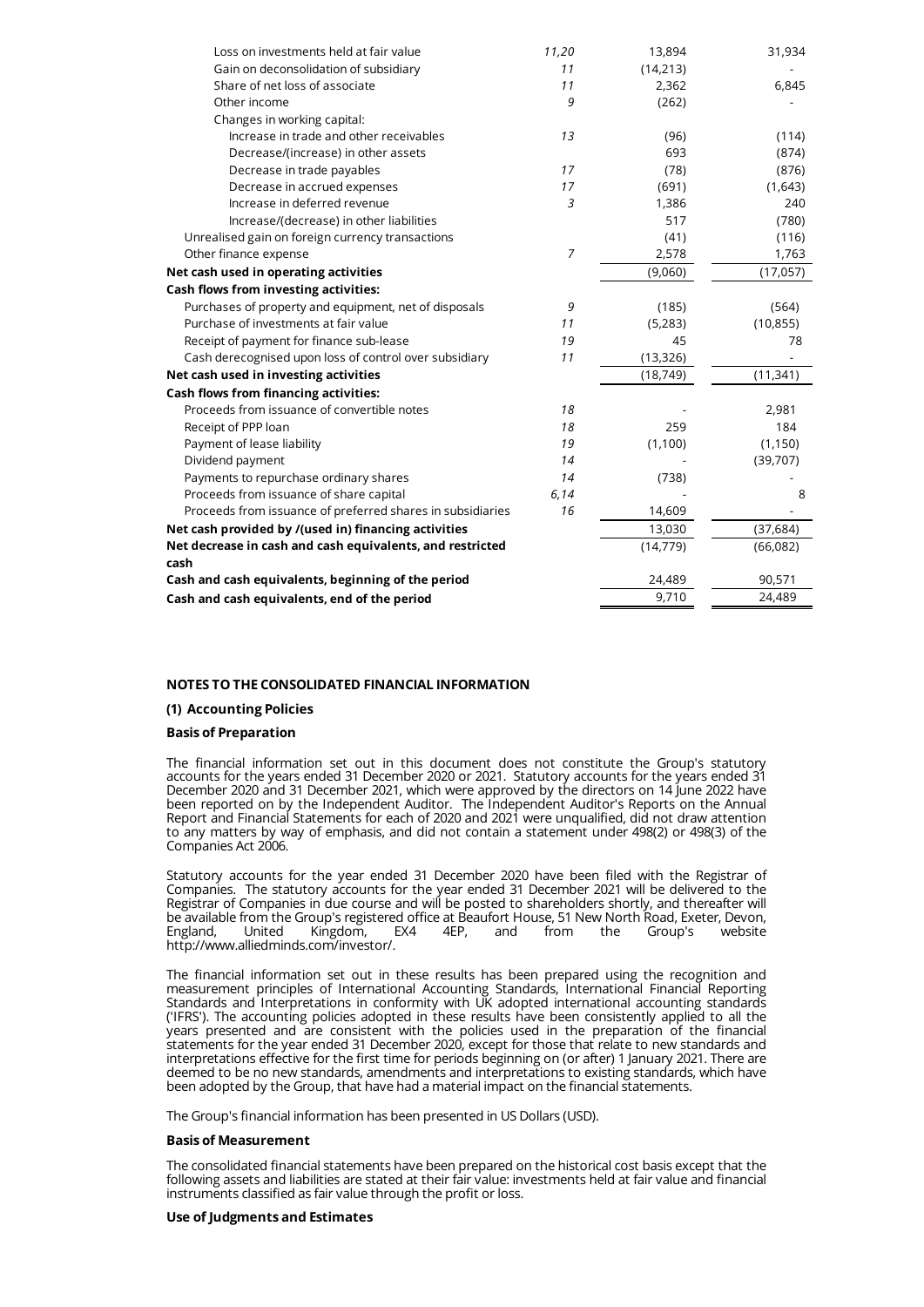In preparing these consolidated financial statements, management has made judgments, estimates and assumptions that affect the application of the Group's accounting policies and the reported amounts of assets, liabilities, income and expenses. Actual results may differ from these estimates. Estimates and underlying assumptions are reviewed on an on-going basis. Revisions to estimates are recognised prospectively. The effects on the amounts recognised in the consolidated financial statements, or on other alternative performance measures, is included in the following notes:

Significant estimates made include:

Note 11 and 16 - Valuation of financial instruments measured at fair value through profit/loss: There is uncertainty in estimating the fair value of subsidiary note payables, subsidiary preferred shares, and convertible note assets and investments carried at fair value through profit and loss (FVTPL) according to IFRS 9 at initial recognition and upon subsequent measurement. This includes determining the appropriate valuation methodology and making certain estimates including future earnings potential of the subsidiary businesses, appropriate discount rate and earnings multiple to be applied, marketability, the probability weighting of the scenarios and other industry and company specific risk factors.

# Significant judgements made include:

- Note 11 there is judgement in considering whether the power to control the subsidiary exists or retaining significant influence as it is dependent on certain factors including the voting power the entity exercises over the company, the proportion of seats the company controls on the board and the investees dependence on the investor for funding, knowledge and its operations. Further to the above the group has considered its position under IFRS10 in respect of whether it is an investment entity for the purposes of this standard. Management have reviewed the operations of the group in line with the standard, and whilst there are characteristics which indicate the group could be considered an investment company, the underlying measurement of success for the consolidated portfolio investments is progress in relation to key strategic milestones in bringing their products to market and not the fair value of the business. Based on this management have judged the business to not be an investment entity and consolidate its subsidiaries under IFRS10.
- Note 11 as the entities in the group progress they require further external funding which in some scenarios reduces the Group's shareholding to an extent that it loses control under IFRS 10 which results in them no longer being able to consolidate the entity. There is a further significant judgement in relation to whether the shares are accounted for as an investment in associate per IAS 28 or as a financial asset per IFRS 9 and therefore held at fair value, i.e. whether the Group maintain significant influence over the Company. This judgement includes, among others, an assessment of whether the Company has representation on the board of directors of the investee, whether the Company participates in the policy making processes of the investee, whether there is any interchange of managerial personnel, whether there is any essential technical information provided to the investee and if there are any transactions between the Company and the investee.
- · Note 16 and 20 financial instrument liability classification: when determining the classification of financial instruments in terms of liability or equity. These judgements include an assessment whether the financial instrument include any embedded derivative features, whether they include a contractual obligations upon the Group to deliver cash or other financial assets or to exchange financial assets or financial liabilities with another party, and whether that obligation will be settled by the Company's exchanging a fixed amount of cash or other financial assets for a fixed number of its own equity instruments. Further information about these critical judgments is included below under Financial Instruments.
- Note 3 revenue recognition: in determining the correct amount of revenue to be recognised, the Directors make estimates of the fair values of each component of a contract to be able to allocate the overall consideration to each component based on the relative fair value method or make estimates of future costs when applying the inputs method.
- Note 3 timing of revenue recognition: making certain judgements when determining the appropriate accounting treatment of key customer contract terms in accordance with the applicable accounting standards and in determining whether revenue should be recognised at a point in time or over a period of time.

Other estimates and judgments:

Note 19 - discount rate used in lease treatment: in determining the appropriate discount rate to calculate the present value of lease payments. These judgements include an assessment of what Group's incremental borrowing rate is where there is no rate implicit within the lease. The incremental borrowing rate will take into account the credit standing of the lessee, the length of the lease, the nature and quality of the collateral provided and the economic environment in which the transaction occurs.

# **Going Concern**

The Directors have taken proactive cost management measures that include reduction in expenses of the management function of the head office at the parent level. They have also decided to focus exclusively on supporting the six existing portfolio companies, albeit do not make or have and enforceable financial or working capital commitments, and maximising monetisation opportunities for portfolio company interests, and not to deploy any capital into any new portfolio companies. In the event of successful monetisation events from the sale of portfolio companies or portfolio company interests, the Directors anticipate distributing the net proceeds to shareholders, after due consideration of potential follow-on investment opportunities within the existing portfolio and working capital requirements. The Directors expect this strategy to take at least two years to be fully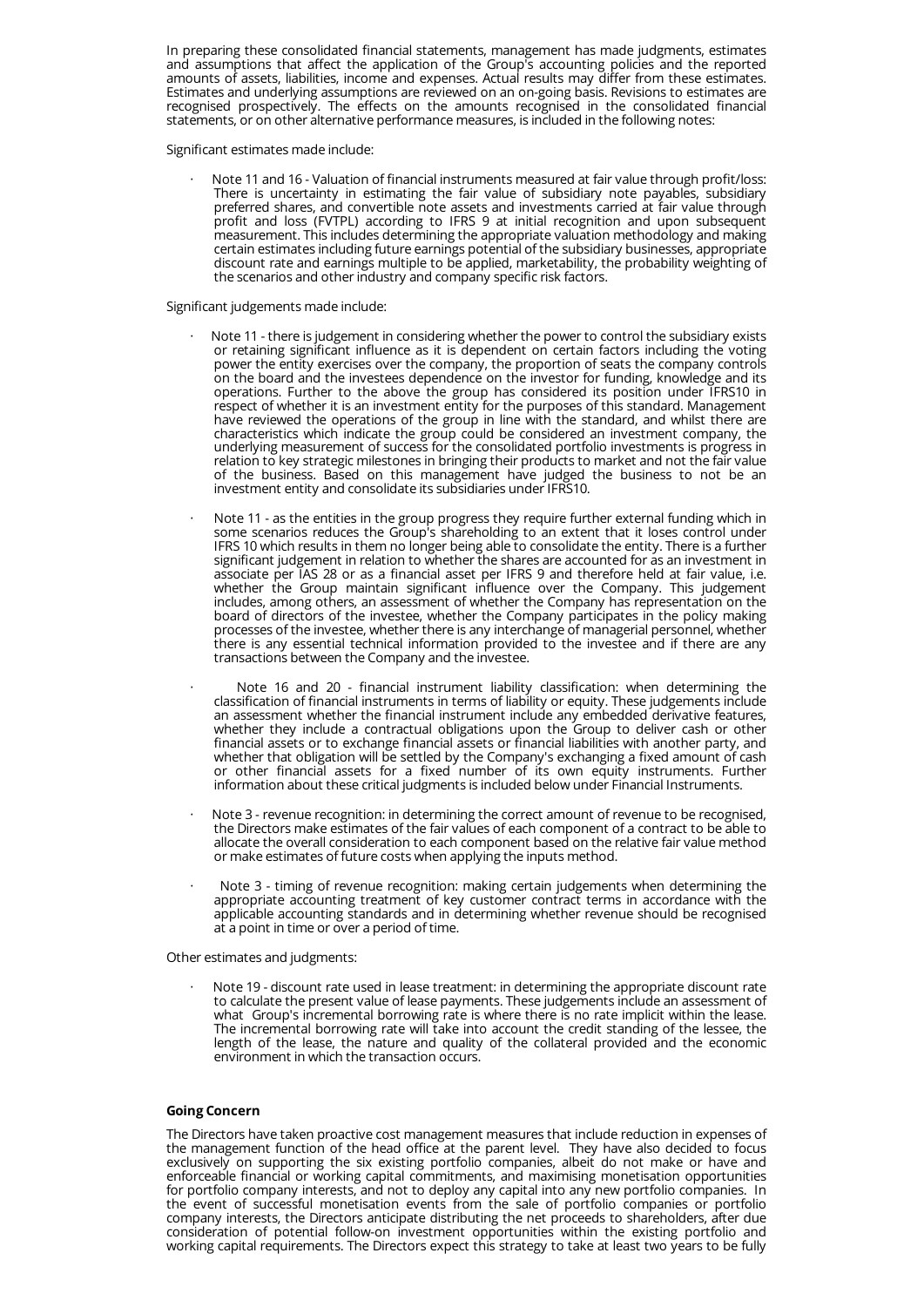implemented, and as a matter of good governance, will continue to keep this strategy under review at appropriate intervals. They have prepared trading and cash flow forecasts for the parent through 2025. Reflecting this revised strategy, although the Group is currently loss making and is likely to continue to be so, at least in the short term, after making enquiries and considering the impact of risks and opportunities on expected cash flows, and given the fact that the Group has \$9.7 million of available funds in the form of cash and cash equivalents as at 31 December 2021, and added to this with the sale if the holding in TouchBistro post year end for consideration of \$3.9 million, the Directors have a reasonable expectation that the Group has adequate cash to continue in operational existence for a period of not less than 12 months from the date of approval of the financial statements. Furthermore, the directors have considered the timeline of when it plans to dispose of, divest or reinvest in its portfolio companies and there is no intention to cease trading or liquidate the business for the period under the going concern review.

Though the majority of the Company's operations are in the United States and the functional currency of the group is the U.S. dollar, Allied Minds is based in the United Kingdom and therefore susceptible to various international risks such as economic headwinds, including inflationary pressure, interest rates and component price increases, as well as changes in political and regulatory requirements. These risks are continuously monitored and reviewed by management. The Group cannot predict all future events or conditions, however, the directors have concluded that there are no material uncertainties that could cast significant doubt over the ability of the Group to continue as a going concern for at least the going concern period as assessed above and the Company's existing measures are sufficient to mitigate the inherent risks to its business model.

The Directors have also put in measures to mitigate against the risks to the business due to the continued impact of COVID-19. Any continued impact from COVID-19 or the situation in Ukraine will not affect Allied Minds from a going concern perspective. In fact, it is expected that the impact of COVID-19 will continue to add cost savings during 2022 as a result of suspension of most travel for board meetings, investor meetings and the 2022 Annual General Meeting. These savings have a positive impact on Allied Minds as a going concern.

The Directors are conscious of the recent board changes and the need to appoint additional directors to the board of the Company. The Directors are working closely with the Company's largest shareholders to identify and recruit new directors to the board of the Company.

The directors' judgement concludes there is no material uncertainty in relation to going concern. For this reason, they have adopted the going concern basis in preparing the financial statements.

#### **Basis of Consolidation**

Allied Minds Plc was formed on 15 April 2014 and the consolidated financial statements for each of the years ended 31 December 2021 and 2020 comprises the financial statements of Allied Minds Plc and its subsidiaries.

#### *Subsidiaries*

The financial information of the subsidiaries is prepared for the same reporting period as the parent Company, using consistent accounting policies. Subsidiaries are entities controlled by the Group. The Group controls an entity when it is exposed to, or has rights to, variable returns from its involvement with the entity and has the ability to affect those returns through its power over the entity. The financial statements of subsidiaries are included in the consolidated financial statements from the date that control commences until the date that control ceases. Losses applicable to the noncontrolling interests in a subsidiary are allocated to the non-controlling interests even if doing so causes the non-controlling interests to have a deficit balance.

Changes in the Group's interest in a subsidiary that do not result in a loss of control are accounted for as equity transactions. Where the Group loses control of a subsidiary, the assets and liabilities are derecognised along with any related NCI and other components of equity. Any resulting gain or loss is recognised in profit or loss. Any interest retained in the former subsidiary is measured at fair value under IFRS 9 when control is lost and it will be assessed whether significant influence remains. Where this is the case the ongoing accounting will be under IAS 28, if significant influence is also lost, the remaining investment is accounted for under IFRS 9.

#### *Associates*

Associates are those entities in which the Group has significant influence, but not control, over the financial and operating policies. Significant influence is presumed to exist when the Group holds between 20 and 50 percent of the voting power of another entity. It is also evidenced in one or more of the following ways:

- · representation on the board of directors or equivalent governing body of the investee;
- · participation in policy-making processes, including participation in decisions about dividends or other distributions;
- material transactions between the entity and its investee;
- · interchange of managerial personnel; or
- provision of essential technical information.

Associates are accounted for using the equity method (equity accounted investees) and are initially recognised at cost. The Group's investment includes goodwill identified on acquisition, net of any accumulated impairment losses. The consolidated financial statements include the Group's share of the total comprehensive income and equity movements of equity accounted investees, from the date that significant influence commences until the date that significant influence ceases. When the Group's share of losses exceeds its interest in an equity accounted investee, the Group's carrying amount is reduced to \$nil or up to additional losses are provided for, and a liability is recognised, to the extent that the entity has incurred legal or constructive obligations or made payments on behalf of the associate. Recognition of further losses is discontinued except to the extent that the Group has incurred legal or constructive obligations or made payments on behalf of an investee. To the extent the Group holds interests in associates that are not providing access to returns underlying ownership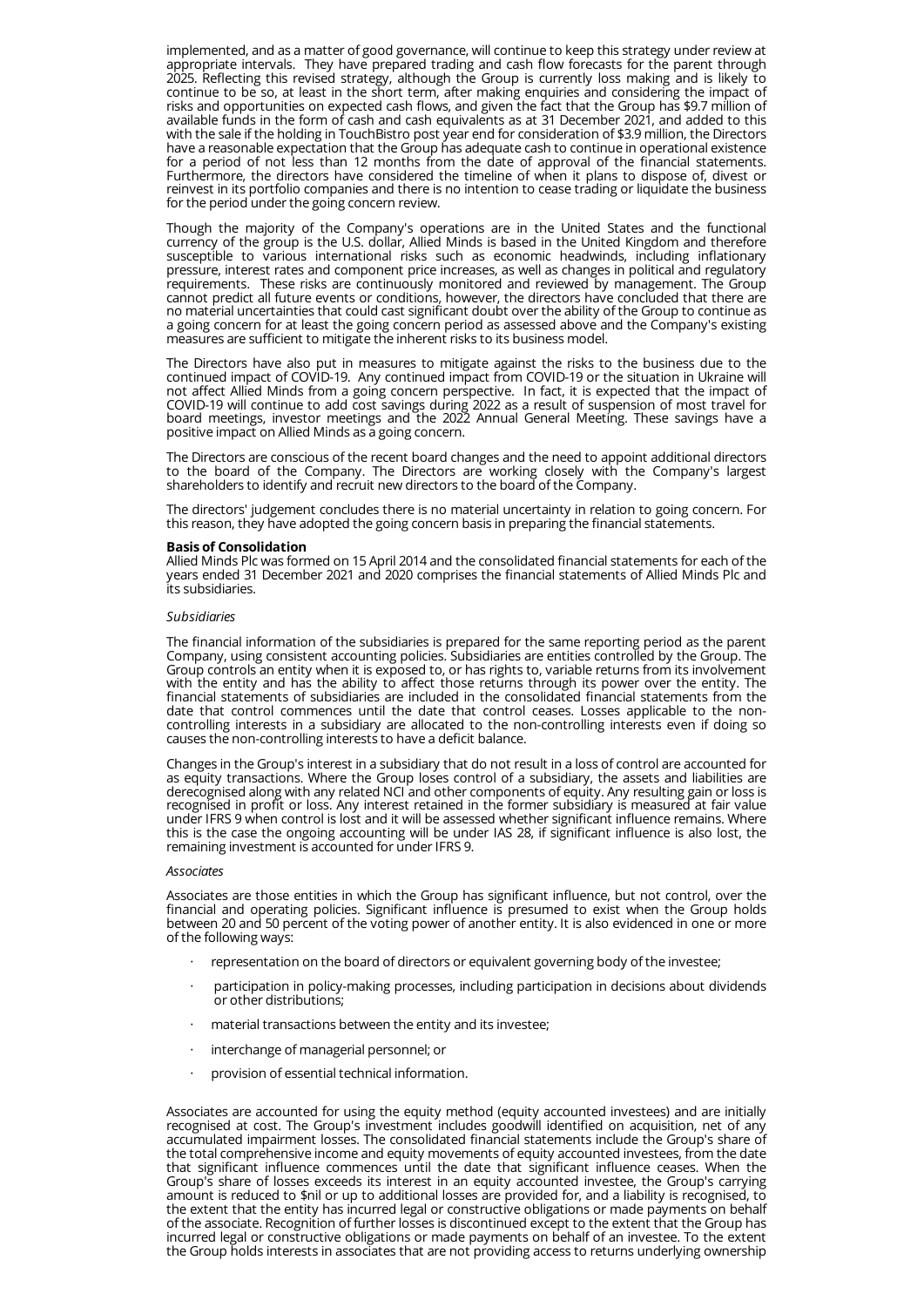interests and are more akin to debt like securities, the instrument held by Allied Minds is accounted for in accordance with IFRS 9.

#### *Transactions eliminated on consolidation*

Intra-group balances and transactions, and any unrealised income and expenses arising from intragroup transactions, are eliminated. Unrealised gains arising from transactions with equity-accounted investees are eliminated against the investment to the extent of the Group's interest in the investee. Unrealised losses are eliminated in the same way as unrealised gains, but only to the extent that there is no evidence of impairment.

#### *Changes of non-controlling interests*

Non-controlling interests (''NCI'') are measured at their proportionate share of the acquiree's identifiable net assets at the acquisition date. Changes in the Group's interest in a subsidiary that do not result in a loss of control are accounted for as equity transactions.

Changes of non-controlling interests that do not result in a change of control are accounted for as transactions with owners in their capacity as owners and therefore no goodwill is recognised as a result of such transactions. The adjustments to non-controlling interests are based on a proportionate amount of the net assets of the subsidiary. Any difference between the price paid or received and the amount by which non-controlling interests are adjusted is recognised directly in equity and attributed to the owners of the parent.

# **Functional and Presentation Currency**

These consolidated financial statements are presented in US dollars, which is the functional currency of most of the entities in the Group. The parent has a functional currency of GBP. All amounts have been rounded to the nearest thousand unless otherwise indicated.

# **Foreign Currency**

Transactions in foreign currencies are translated to the respective functional currencies of Group entities at the foreign exchange rate ruling at the date of the transaction. Monetary assets and liabilities denominated in foreign currencies at the balance sheet date are retranslated to the functional currency at the foreign exchange rate ruling at that date. Foreign exchange differences arising on translation are recognised in the consolidated statement of comprehensive loss. Non monetary assets and liabilities that are measured in terms of historical cost in a foreign currency are translated using the exchange rate at the date of the transaction. Non-monetary assets and liabilities denominated in foreign currencies that are stated at fair value are retranslated to the functional currency at foreign exchange rates ruling at the dates the fair value was determined.

The assets and liabilities of foreign operations, including fair value adjustments arising on consolidation, are translated to the Group's presentational currency (US dollar) at foreign exchange rates ruling at the balance sheet date. The revenues and expenses of foreign operations are translated at an average rate for the year where this rate approximates to the foreign exchange rates ruling at the dates of the transactions. Exchange differences arising from this translation of foreign operations are reported as an item of other comprehensive income and accumulated in the translation reserve or non- controlling interest, as the case may be. When a foreign operation is disposed of, such that control, joint control or significant influence (as the case may be) is lost, the entire accumulated amount in the translation reserve, net of amounts previously attributed to non-controlling interests, is reclassified to profit or loss as part of the gain or loss on disposal. When the Group disposes of only part of its interest in a subsidiary that includes a foreign operation while still retaining control, the relevant proportion of the accumulated amount is reattributed to non-controlling interests. When the Group disposes of only part of its investment in a subsidiary or an associate that includes a foreign operation while still retaining significant influence or joint control, the relevant proportion of the cumulative amount is reclassified to profit or loss.

# **Cash and Cash Equivalents**

Cash and cash equivalents include all highly liquid instruments with original maturities of three months or less.

# **Financial Instruments**

# *Classification - Financial Assets*

IFRS 9 contains a classification and measurement approach for financial assets that reflects the business model, in which assets are managed, and their cash flow characteristics. IFRS 9 contains three principal classification categories for financial assets: measured at amortised cost, fair value through other comprehensive income ("FVOCI") and fair value through profit or loss ("FVTPL"). Under IFRS 9, derivatives embedded in contracts where the host is a financial asset in the scope of the standard are never bifurcated. Instead, the hybrid as a whole is assessed for classification.

Under IFRS 9 all fair value changes of assets designated as at fair value through profit or loss are generally presented in profit or loss.

*Cash and cash equivalents*: Represent basic cash balances in banks used to fund operations. These are classified as assets at amortised cost under IFRS 9.

*Trade Receivables*: Under IFRS 9 trade receivables that do not have a significant financing component have to be initially recognised at their transaction price rather than at fair value. The Group initially recognises receivables and deposits on the date that they are originated at their transaction price, which is the same as their fair value. As such, Trade and other receivables are classified as assets at amortised cost under IFRS 9.

*Short-term notes*: The short-term note from an associate, since its contractual terms do not consist solely of cash flow payments of principal and interest on the principal amount outstanding, is initially and subsequently measured at fair value, with changes in fair value recognized through profit or loss under IFRS 9. The Group designates the SAFE note assets at FVTPL under IFRS 9. Hence, any gains and losses on the these notes are recognised in profit or loss and are measured in the same way as investments as fair value above.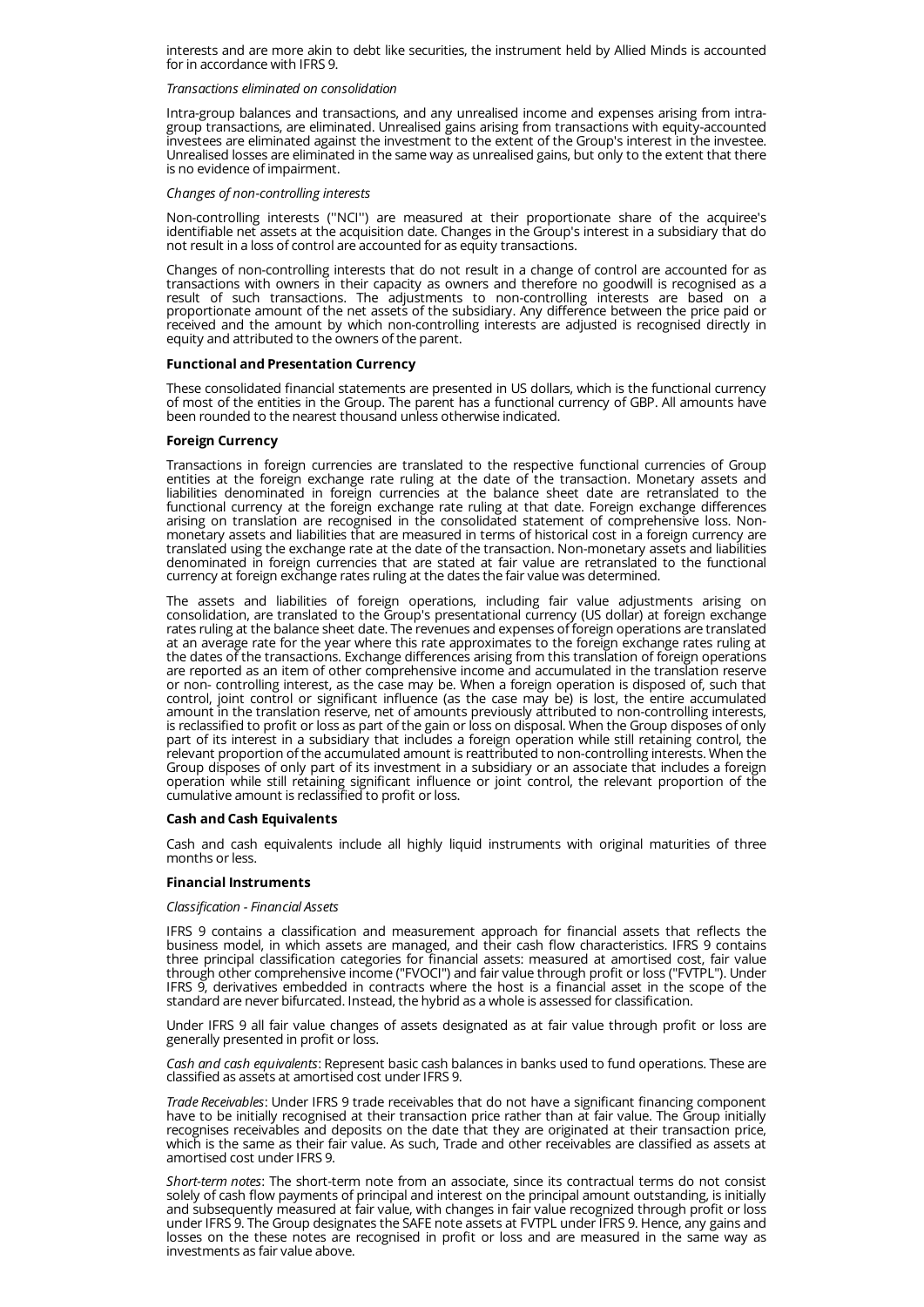*Security and other deposits*: These generally represent security deposits paid by the Group to landlords as part of operating lease commitments. As the Company's objective is that those deposits will be collected back, they are classified as assets at amortised cost under IFRS 9.

*Investments at fair value:* Reflect investments made by the Group in non-derivative instruments of the investees that are designated in this category or not classified in any other category. These financial assets are initially measured at fair value and subsequently re-measured at fair value at each reporting date, and on derecognition. The Company elects if the gain or loss will be recognised in the Consolidated Statements of Comprehensive Income/ (Loss) in Other Comprehensive Income/(Loss) or through the profit and loss on an instrument by instrument basis. Investments at fair value are presented in the Consolidated Statements of Financial Position as non-current assets, unless the Group intends to dispose of them within 12 months after the end of the reporting period. If the investments at fair value continue to be held for the same long-term strategic purposes, per the application of IFRS 9, the Group may elect then to classify them as FVOCI or FVTPL. The Group classifies them as FVTPL. In this case, all fair value gains and losses would be recognised in profit or loss as they arise, increasing volatility in the Group's profits. These financial assets do not have exposure to credit risk and are not considered credit-impaired. As a result, there are no adjustments considered for movement in credit risk as this is not applicable within the specific valuation frameworks utilised for the fair values of the Group's preferred stock assets. To the extent the Group holds interests in associates that are not providing access to returns underlying ownership interests and are more akin to debt like securities, the instrument held by Allied Minds is accounted for in accordance with IFRS 9.

### *Classification - Financial Liabilities*

Under IFRS 9 all fair value changes of liabilities designated as at fair value through profit or loss are generally presented in profit or loss.

The Group designates the subsidiary preferred shares liability at FVTPL under IFRS 9. Hence, any gains and losses on the preferred shares liability are recognised in profit or loss, unless they relate to changes in the entity's own credit risk for financial liability designated as at fair value through profit or loss. The effect of changes in the entity's own credit risk in the fair value of the financial liabilities are presented in other comprehensive income. For the underlying financial instruments no adjustments are considered for movement in credit risk as this is not applicable within the specific valuation frameworks utilized for the fair values of the Group's preferred share liability.

Trade and other payables and loans are designated at amortised cost under IFRS 9.

#### *Impairment*

IFRS 9 includes a 'forward looking expected credit loss' ("ECL") model. The impairment methodology applied depends on whether there has been a significant increase in credit risk. For trade receivables, the group applies the simplified approach permitted by IFRS 9, which requires expected lifetime losses to be recognised from initial recognition of the receivables.

#### *Financial Instruments Issued by the Group*

Under IAS 32, financial instruments issued by the Group are treated as equity only to the extent that they meet the following two conditions:

- · they include no contractual obligations upon the Group to deliver cash or other financial assets or to exchange financial assets or financial liabilities with another party under conditions that are potentially unfavourable to the Group; and
- where the instrument will or may be settled in the Company's own equity instruments, it is either a non-derivative that includes no obligation to deliver a variable number of the Company's own equity instruments or is a derivative that will be settled by the Company's exchanging a fixed amount of cash or other financial assets for a fixed number of its own equity instruments.

To the extent that this definition is not met, the financial instrument is classified as a financial liability. Where the instrument so classified takes the legal form of the Company's own shares, the amounts presented in the financial information for share capital and merger reserve account exclude amounts in relation to those shares.

Where a financial instrument that contains both equity and financial liability components exists, these components are separated and accounted for individually under the above policy.

#### *Paycheck Protection Program (PPP) loan*

The US CARES Act created the Paycheck Protection Program (PPP) to provide qualifying small businesses with necessary funds to support their operations during the COVID-19 pandemic. Entities have to meet certain eligibility requirements to receive PPP loans, and they must maintain specified levels of payroll and employment to have the loans forgiven. The conditions are subject to audit by the US government, but entities that borrow less than \$2 million will be deemed to have met the initial eligibility requirements.

Under IAS 20, Accounting for Government Grants and Disclosure of Government Assistance, the initial receipt of PPP loans is recognized as a liability. This liability can be derecognized when there is "reasonable assurance" that the loan conditions will be met and forgiveness will be granted. Once forgiven, the company records the amount as other income.

#### **Share Capital**

Ordinary shares are classified as equity. The Group considers its capital to comprise share capital, share premium, merger reserve, translation reserve, and accumulated deficit.

#### **Property and Equipment**

Property and equipment is stated at cost less accumulated depreciation and any accumulated impairment losses. Cost includes expenditure that is directly attributable to the acquisition of the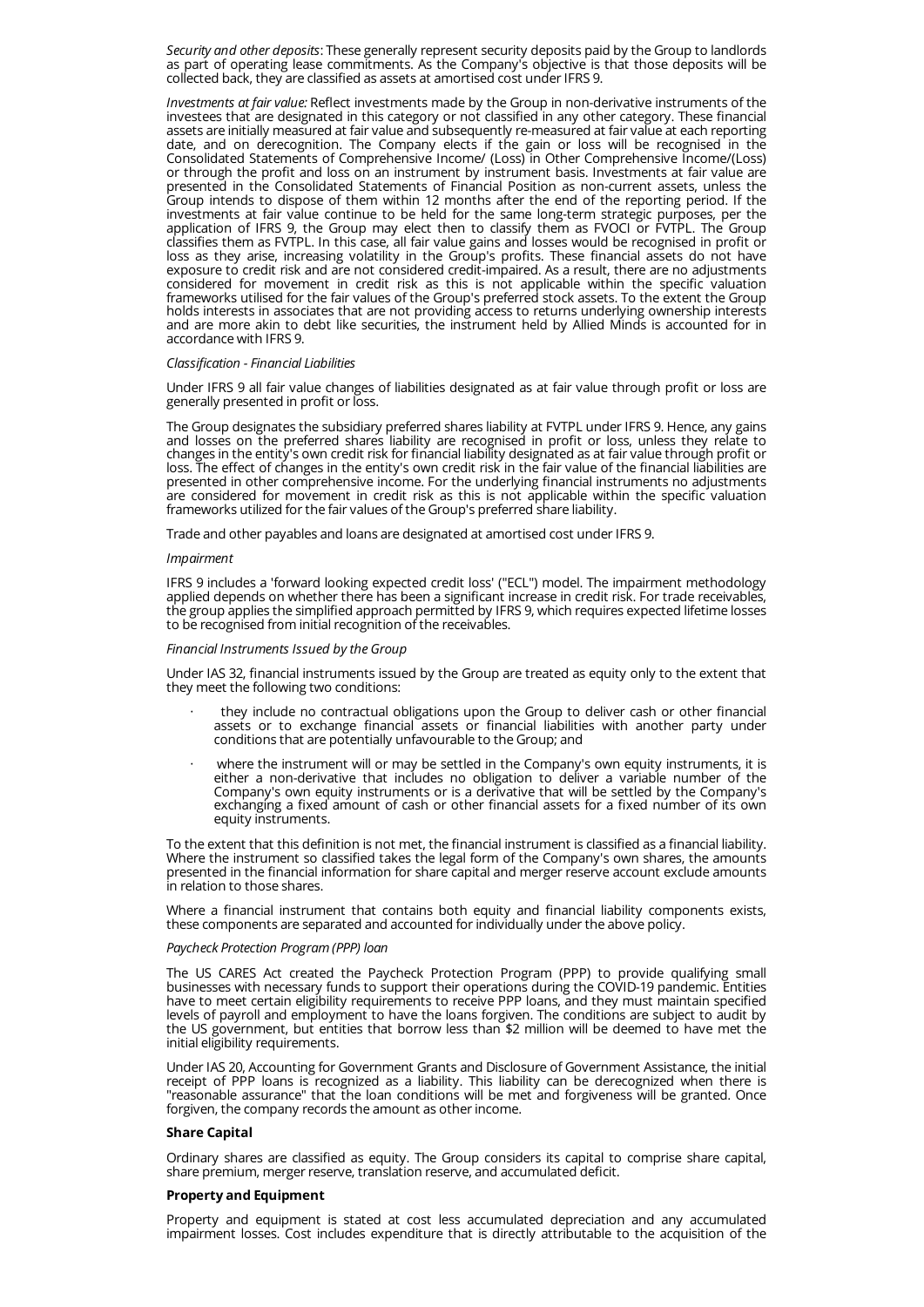asset. Assets under construction represent machinery and equipment to be used in operations, R&D activities, or to be leased to customers once completed.

When parts of an item of property and equipment have different useful lives, they are accounted for as separate items (major components) of property and equipment. Depreciation is calculated using the straight-line method over the estimated useful lives of the related assets:

| Computers and electronics | 3 years                                                         |
|---------------------------|-----------------------------------------------------------------|
| Furniture and fixtures    | 5 years                                                         |
| Machinery and equipment   | $5 - 20$ years                                                  |
| Under construction        | Not depreciated until transferred into use                      |
| Leasehold improvements    | Shorter of the lease term or estimated useful life of the asset |
| Right-of-Use Assets       | Shorter of the lease term or estimated useful life of the asset |

Depreciation methods, useful lives and residual values are reviewed at least annually and adjusted if appropriate.

The Directors have considered the value of fixed assets without revaluing them.

The Directors are satisfied that the aggregate value of those assets at the time in question is or was not less than aggregate amount at which they are or were for the time being stated in the company's accounts.

# **Intangible Assets**

#### *Software*

Software intangible assets that are acquired by the Group and have finite useful lives are measured at cost less accumulated amortisation and any accumulated impairment losses.

Finite-lived intangible assets are amortised on a straight-line basis over their estimated useful lives, from the date that they are available for use. Intangible assets which are not yet available for use (and therefore not amortised) are tested for impairment at least annually.

#### *Amortisation*

Amortisation is charged to the consolidated statement of comprehensive loss on a straight-line basis over the estimated useful lives of intangible assets unless such lives are indefinite. Intangible assets with an indefinite useful life and goodwill are systematically tested for impairment at each balance sheet date. Other intangible assets are amortised from the date they are available for use. Amortisation methods, useful lives and residual values are reviewed at least annually and adjusted if appropriate.

The estimated useful lives of the Group's intangible assets are as follows:

Software 2 years

#### **Leases**

IFRS 16 is a single, on-balance sheet lease accounting model for lessees and requires leases to be accounted for using a right-of-use model, which recognises that, at the date of commencement, a lessee has a financial obligation to make lease payments to the lessor for the right to use the underlying asset during the lease term. The lessee recognises a corresponding right-of-use asset related to this right.

Upon adoption, the Group applied the following practical expedients:

- excluding initial direct costs from the right-of-use assets;
- use hindsight when assessing the lease term;
- not reassessing whether a contract is or contains a lease; and
- not separating the lease components from the non-lease components in lease contracts.

The Group accounts for lease payments as an expense on a straight-line basis over the life of the lease for:

- · Leases with a term of 12 months or less and containing no purchase options; and
- Leases where the underlying asset has a value of less than \$5,000.

The lease liability is initially measured at the present value of the remaining lease payments at the transition date or date of entering the lease, discounted by using the rate implicit in the lease. If this rate cannot be readily determined, the Group used its incremental borrowing rate. The right-of-use asset is depreciated on a straight-line basis and the lease liability will give rise to an interest charge.

Finance leases will continue to be treated as finance leases. In November 2020 the Company relocated its corporate headquarters as part of management's initiative to minimise headquarters expenses. As a result, starting November 2020, the Company entered into a sublease for the remaining period of the head lease.

Under IFRS 16, this sublease led to the de-recognition of the right of use asset and the recognition of an investment receivable in respect of this sublease. The lease liability remains in respect of the head lease as a lease liability on the balance sheet.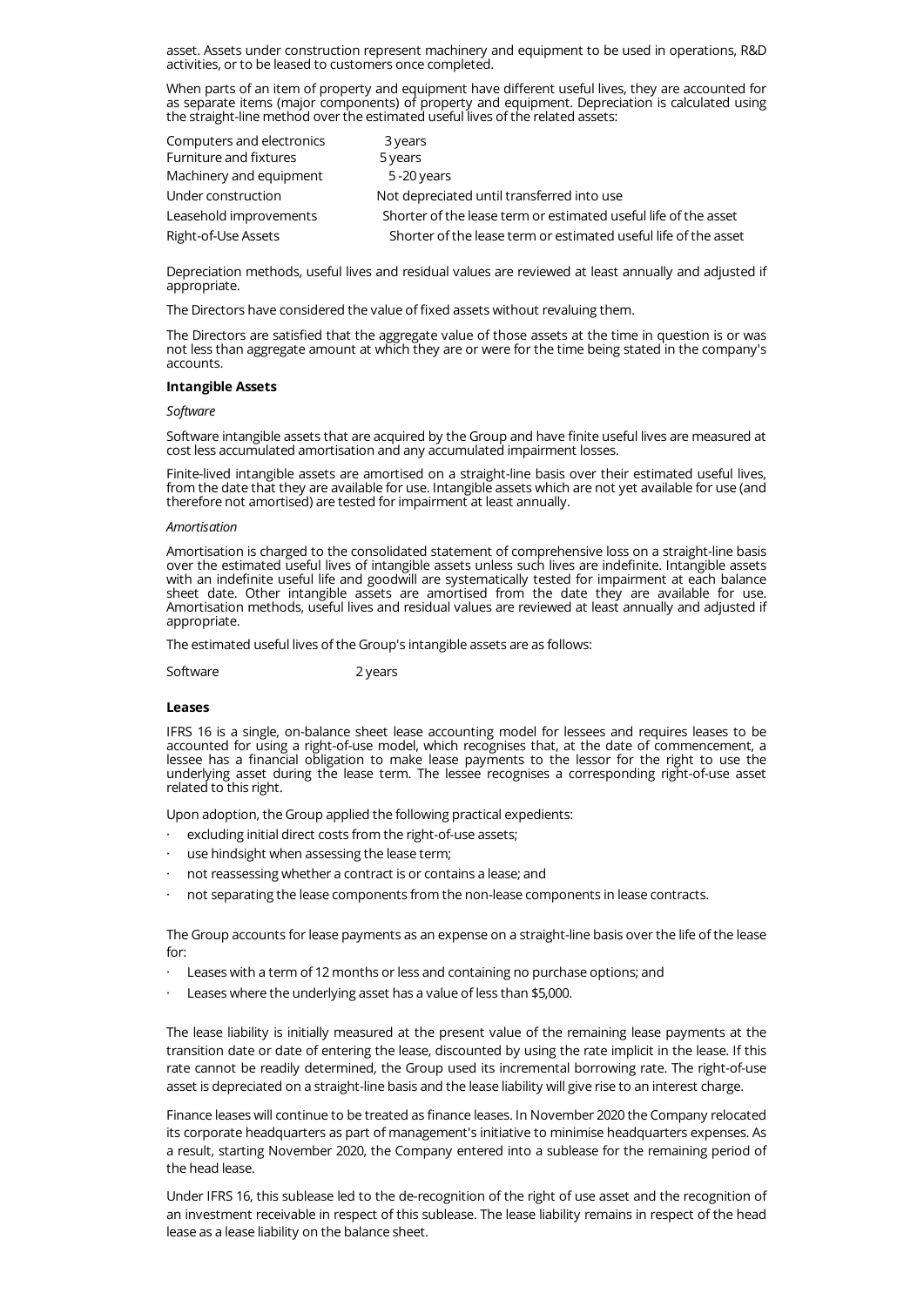The Group recognised lease liabilities of \$0.9 million and \$0.4 million in lease assets at 31 December 2021. Those rights and obligations are primarily related to operating leases for office and laboratory space.

BridgeComm entered into a new lease in 2021. Further information regarding the right of use asset and lease liability can be found in Note 19.

#### **Taxation**

Tax on the profit or loss for the year comprises current and deferred tax. Tax is recognised in the income statement except to the extent that it relates to items recognised directly in equity, in which case it is recognised in equity.

#### *Current Income Tax*

Current tax is the expected tax payable or receivable on the taxable income or loss for the year, using tax rates enacted or substantially enacted at the reporting date, and any adjustment to tax payable in respect of previous years.

#### *Deferred Income Tax*

Deferred tax is recognised in respect of temporary differences between the carrying amounts of assets and liabilities for financial reporting purposes and the amounts used for taxation purposes. Deferred tax assets are recognised for unused tax losses, unused tax credits and deductible temporary differences to the extent that it is probable that future taxable profits will be available against which they can be used. Deferred tax assets are reviewed at each reporting date and are reduced to the extent that it is no longer probable that the related tax benefit will be realised.

Deferred tax is measured at the tax rates that are expected to be applied to temporary differences when they reverse, using tax rates enacted or substantively enacted at the reporting date.

Deferred tax assets and liabilities are offset if there is a legally enforceable right to offset current tax liabilities and assets, and they relate to taxes levied by the same tax authority on the same taxable entity, or on different tax entities where the Group intends to settle current tax liabilities and assets on a net basis or their tax assets and liabilities will be realised simultaneously.

Deferred taxes are recognised in profit or loss except to the extent that it relates to items recognised directly in equity or in other comprehensive income.

#### **Impairment**

#### *Impairment of Non-Financial Assets*

Non-financial assets consist of property and equipment and intangible assets with finite lives and such intangible assets which are not yet available for use.

The Group reviews the carrying amounts of its property and equipment and finite-lived intangibles at each reporting date to determine whether there is any indication of impairment. If any such indication exists, then the asset's recoverable amount is estimated. Intangible assets which are not yet available for use are tested annually for impairment.

For impairment testing, assets are grouped together into the smallest group of assets that generates cash inflows from continuing use that are largely independent of the cash inflows of other assets or cash-generating units (''CGUs'').

The recoverable amount of an asset or CGU is the greater of its value in use and its fair value less costs to sell. Value in use is based on the estimated future cash flows, discounted to their present value using a pre-tax discount rate that reflects current market assessments of the time value of money and the risks specific to the asset or CGU.

An impairment loss is recognised in profit and loss if the carrying amount of an asset or CGU exceeds its recoverable amount. Impairment losses are allocated to reduce the carrying amounts of assets in a CGU on a pro rata basis.

#### *Impairment of Financial Assets*

The company recognises loss allowances for expected credit losses (ECLs) on financial assets measured at amortised cost.

The company measures loss allowances at an amount equal to lifetime ECL, except for other debt securities and bank balances for which credit risk (i.e. the risk of default occurring over the expected life of the financial instrument) has not increased significantly since initial recognition, which are measured as 12-month ECL.

Loss allowances for trade receivables and contract assets are always measured at an amount equal to lifetime ECL.

When determining whether the credit risk of a financial asset has increased significantly since initial recognition and when estimating ECL, the company considers reasonable and supportable information that is relevant and available without undue cost or effort. This includes both quantitative and qualitative information and analysis, based on the company's historical experience and informed credit assessment and including forward-looking information.

#### **Share-based Payments**

Share-based payment arrangements in which the Parent receive goods or services as consideration for their own equity instruments are accounted for as equity-settled share-based payment transactions, regardless of how the equity instruments are obtained by the Group or its subsidiaries. Grants of equity instruments under the subsidiary stock option incentive plans are accounted for as equity-settled in the consolidated accounts of the parent and are reflected in equity as a credit to Non-Controlling Interest.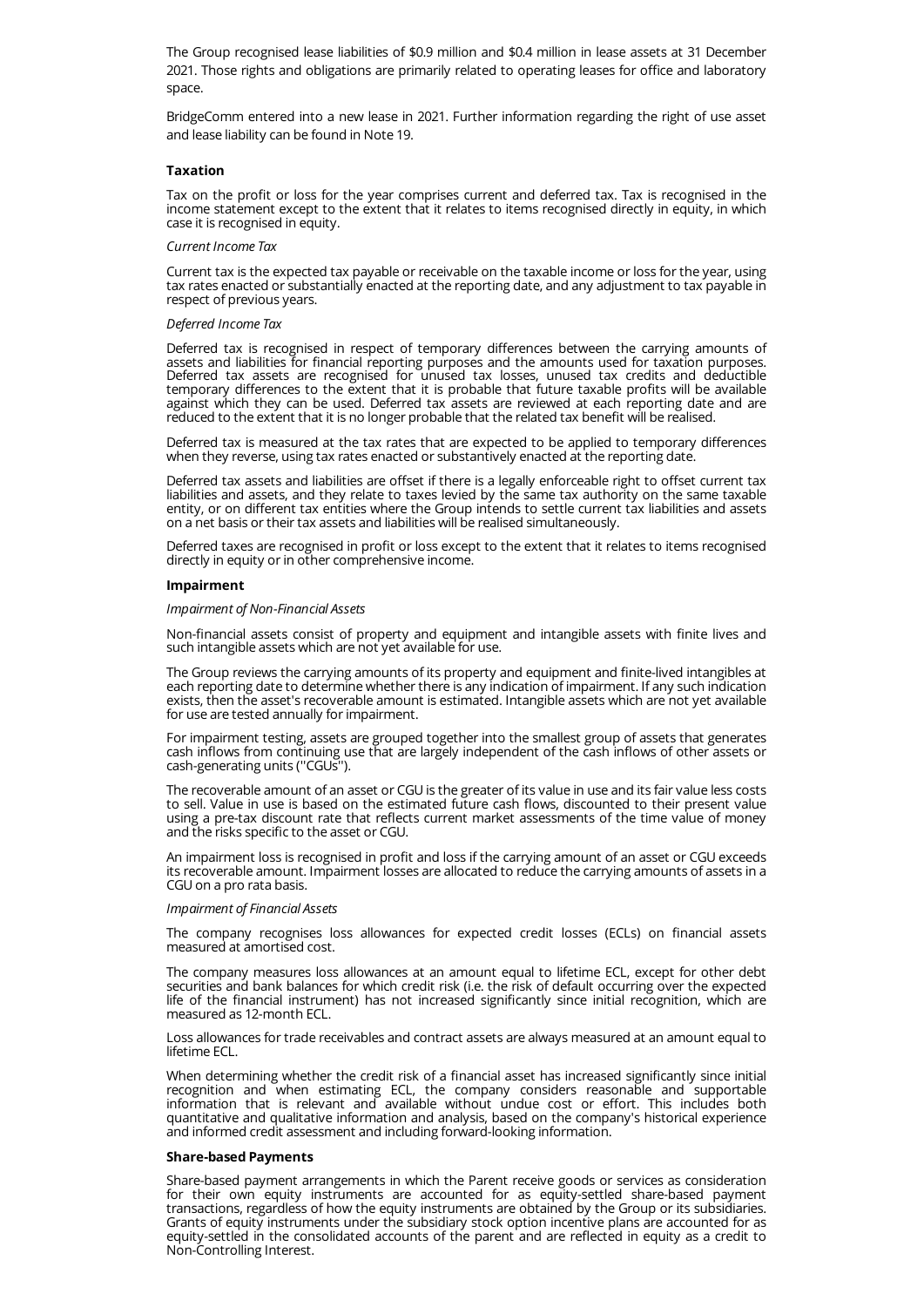The grant date fair value of share-based payment awards granted to employees is recognised as an employee expense, with a corresponding increase in equity, over the period that the employees become unconditionally entitled to the awards. The fair value of the options granted is measured using an option pricing valuation model, taking into account the terms and conditions upon which the options were granted. The amount recognised as an expense is adjusted to reflect the actual number of awards for which the related service and non-market vesting conditions are expected to be met, such that the amount ultimately recognised as an expense is based on the number of awards that do meet the related service and non-market performance conditions at the vesting date. For share-based payment awards with market or non-vesting conditions, the grant date fair value of the share-based payment is measured to reflect such conditions and there is no true-up for differences between expected and actual outcomes.

### **Employee Benefits**

### *Short-term Employee Benefits*

Short-term employee benefit obligations are measured on an undiscounted basis and are expensed as the related service is provided. A liability is recognised for the amount expected to be paid if the Group has a present legal or constructive obligation to pay this amount as a result of past service provided by the employee, and the obligation can be estimated reliably.

#### *Defined Contribution Plans*

A defined contribution plan is a post-employment benefit plan under which an entity pays fixed contributions into a separate entity and has no legal or constructive obligation to pay further amounts. Obligations for contributions to defined contribution plans are recognised as an employee benefit expense in the periods during which related services are rendered by employees. Prepaid contributions are recognised as an asset to the extent that a cash refund or a reduction in future payments is available.

#### *Phantom Plan*

The Phantom Plan is a cash settled bonus plan. Expense is accrued when it is determined that it is probable that a payment will be made and when the amount can be reasonably estimated.

#### **Provisions**

A provision is recognised in the balance sheet when the Group has a present legal or constructive obligation as a result of a past event, that can be reliably measured and it is probable that an outflow of economic benefits will be required to settle the obligation. Provisions are determined by discounting the expected future cash flows at a pre-tax rate that reflects risks specific to the liability.

# **Revenue Recognition**

The Group recognises revenue to depict the transfer of promised goods to customers in an amount that reflects the consideration to which it expects to be entitled in exchange for those goods. In order to achieve this, the Group uses the five step model outlined in IFRS 15: 1) to identify the contract with the customer; 2) identify the performance obligation(s) in the contract; 3) determine the transaction price; 4) allocate the transaction price to the performance obligation(s); and 5) recognise revenue when (or as) we satisfy the performance obligation(s).

IFRS 15 implements a uniform method of recognising revenue based on the actual contract and performance obligation. Under IFRS 15, revenue is recognised when the Company satisfies a performance obligation by transferring a promised good or service to its customer. As such, the amount of revenue recognised is the amount allocated to the satisfied performance obligation. A performance obligation may be satisfied at a point in time (typically for promises to transfer goods to a customer) or over time (typically for promises to transfer services to a customer).

Determining the timing of the transfer of control - at a point in time or over time - requires judgement. Based on Group's assessment, it was concluded that the majority of the Company's projects that:

- · *Render a service* is performed on a time and materials basis and revenue is recognised as services are provided based on actual hours worked for a set period. The performance obligations identified within these projects are distinct and meet the criteria resulting in transfer of control over time.
- · *Sell goods*, revenue is recognised when the control of the products were transferred to the customer. The performance obligations identified within these projects are distinct and meet the criteria resulting in transfer of control at a point in time.

Refer to Note 3, "Revenue Recognition," for additional information related to the revenue recognised in the consolidated statements of operations.

# **Finance Income and Finance Costs**

Finance income mainly comprises interest income on funds invested and foreign exchange gains. Finance costs mainly comprise fair value movements on preferred share liabilities, loan interest expense and foreign exchange losses. Interest income and interest payable are recognised as they accrue in profit or loss, using the effective interest method.

# **Fair Value Measurements**

A number of the Group's accounting policies and disclosures require the measurement of fair values, for both financial and non-financial assets and liabilities.

When measuring the fair value of an asset or a liability, the Group uses market observable data as far as possible. Fair values are categorised into different levels in a fair value hierarchy based on the inputs used in the valuation techniques as follows:

- Level 1: quoted prices (unadjusted) in active markets for identical assets or liabilities.
- Level 2: inputs other than quoted prices included in Level 1 that are observable for the asset or liability, either directly (i.e. as prices) or indirectly (i.e. derived from prices).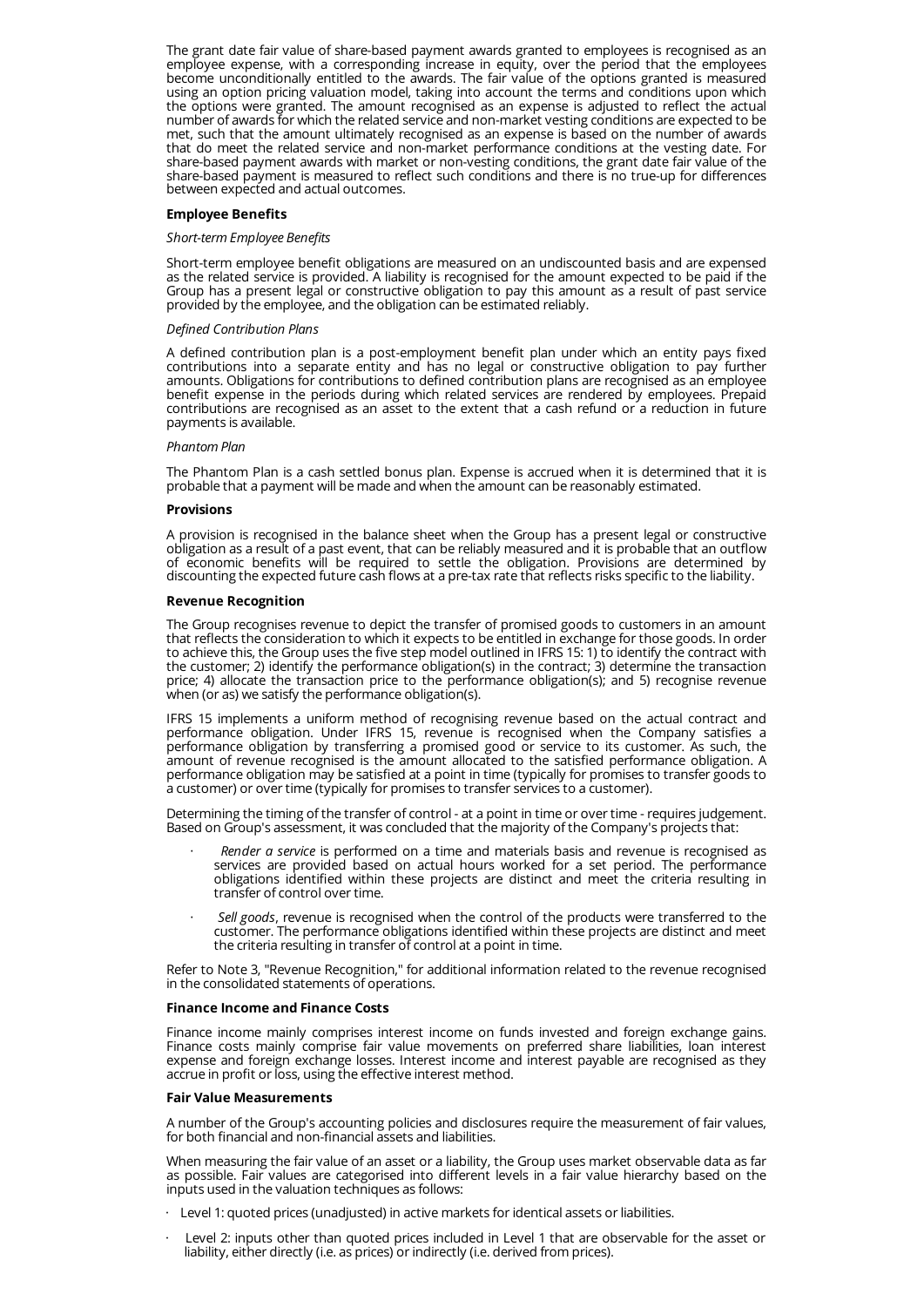Level 3: inputs for the asset or liability that are not based on observable market data (unobservable inputs).

If the inputs used to measure the fair value of an asset or a liability might be categorised in different levels of the fair value hierarchy, then the fair value measurement is categorised in its entirety in the same level of the fair value hierarchy as the lowest level input that is significant to the entire measurement.

The Group recognises transfers between levels of the fair value hierarchy at the end of the reporting period during which the change has occurred.

The carrying amount of cash and cash equivalents, accounts receivable, deposits, accounts payable, accrued expenses and other current liabilities in the Group's Consolidated Statements of Financial Position approximates their fair value because of the short maturities of these instruments.

# **Operating Segments**

Allied Minds determines and presents operating segments based on the information that internally is provided to the executive management team, the body which is considered to be Allied Minds' Chief Operating Decision Maker (''CODM'').

An operating segment is a component of Allied Minds that engages in business activities from which it may earn revenues and incur expenses, including revenues and expenses that relate to transactions with any of the Allied Minds' other components. The operating segment's operating results are reviewed regularly by the CODM to make decisions about resources to be allocated to the segment, to assess its performance, and for which discrete financial information is available.

# **Newly adopted standards**

New standards and interpretations adopted in the current year that did not have a material impact on the Company's financial statements were as follows:

| <b>Effective date</b> | New standards or amendments                                                  |  |  |  |
|-----------------------|------------------------------------------------------------------------------|--|--|--|
| 1 January 2021        | Amendments to References to Conceptual Framework in IFRS<br><b>Standards</b> |  |  |  |
|                       | Definition of a Business (Amendments to IFRS 3)                              |  |  |  |
|                       | Definition of Material (Amendments to IAS 1 and IAS 8)                       |  |  |  |
|                       | Amendments to IFRS 9, IAS 39 and IFRS 17: Interest<br>Benchmark reform       |  |  |  |

# **(2) New Standards and Interpretations not yet effective**

There are a number of new standards, amendments to standard, and interpretations which have been issued by the IASB that are effective in future periods that the group has decided not to adopt early.

|  | The following amendments are effective for the period beginning 1 January 2022: |  |
|--|---------------------------------------------------------------------------------|--|

| <b>Effective date</b> | New standards or amendments                                                                           |
|-----------------------|-------------------------------------------------------------------------------------------------------|
| 1 January 2022        | Onerous contracts - Cost of Fulfilling a Contract<br>(Amendments to IAS 37)                           |
|                       | References to Conceptual Framework (Amendments to IFRS 3)                                             |
|                       | Property, Plant and Equipment: Proceeds before Intended<br>Use (amendments to IAS16                   |
|                       | Annual Improvements to IFRS Standards 2018-2020<br>(Amendments to IFRS 1, IFRS 9, IFRS 16 and IAS 41) |
| 1 January 2023        | <b>IFRS 17 Insurance Contracts</b>                                                                    |

The Group does not expect any other standard issued by the IASB, but not yet endorsed by the UK Endorsement Board ("UKEB"), to have a material impact on the group.

# **(3) Revenue**

Revenue recorded in the Statement of Comprehensive Loss consists of the following:

| For the year ended 31 December:                 | 2021<br>\$'000 | 2020<br>\$'000 |
|-------------------------------------------------|----------------|----------------|
| Service revenue (and transferred over time)     | 1.544          | 480            |
| Total revenue in Consolidated Statement of Loss | 1.544          | 480            |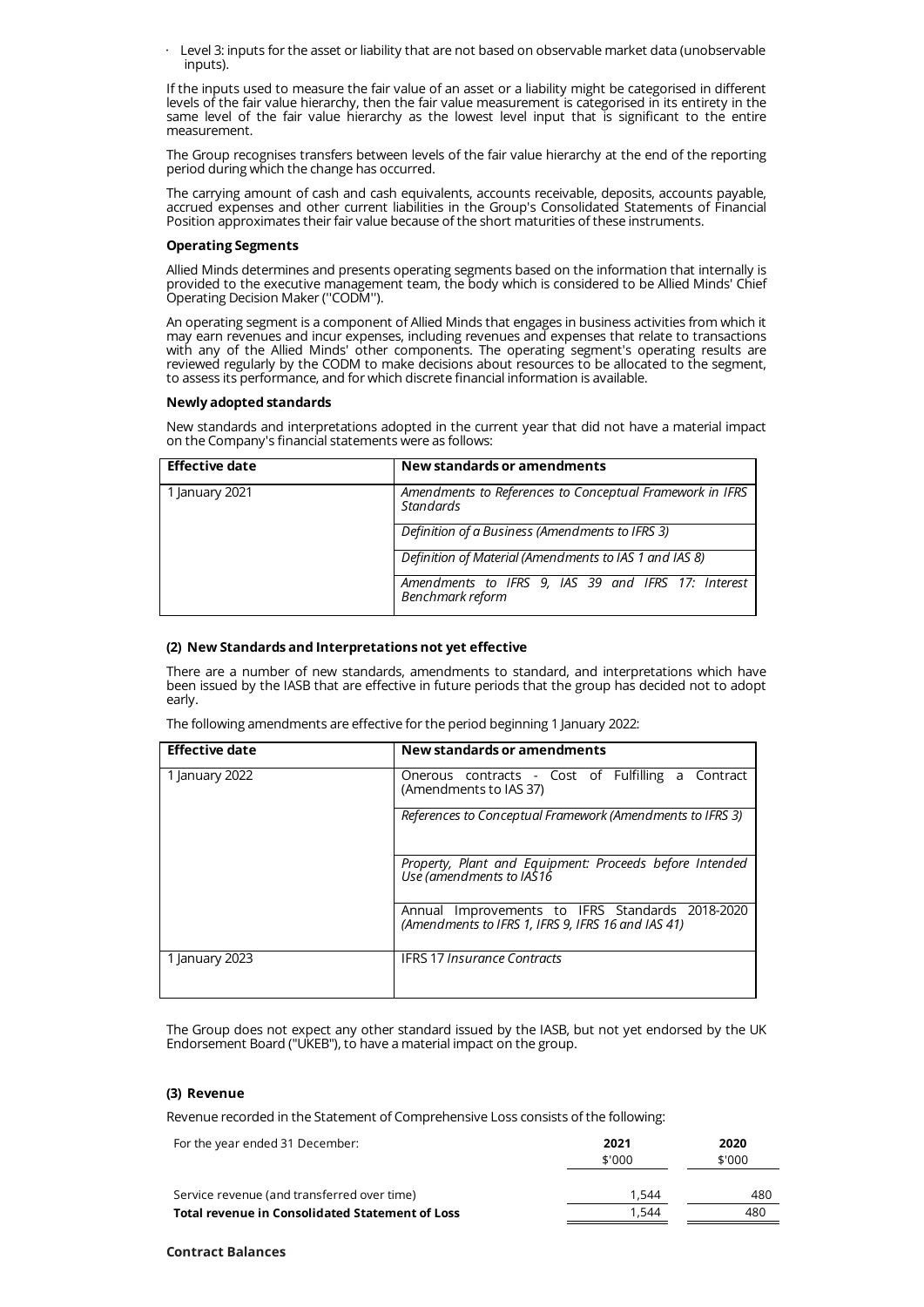Contract liabilities represent the Group's obligation to transfer products or services to a customer for which consideration has been received. When applicable, contract assets and liabilities are reported on a net basis at the contract level, depending on the contracts position at the end of each reporting period. Contract liabilities are included within deferred revenue on the Consolidated Statement of Financial Position. At the point of inception all contracts were expected to be completed within 12 months and therefore, no discounting of the contract liabilities has been accounted for.

| As of 31 December:        | 2021    | 2020   |
|---------------------------|---------|--------|
|                           | \$'000  | \$'000 |
| Deferred revenue, current | (4.948) | (3.697 |

# **(4) Operating Segments**

# **Basis for Segmentation**

For management purposes, the Group's principal operations are currently organised in three types of activities:

- (i) Early stage companies subsidiary businesses that are in the early stage of their lifecycle characterised by incubation, research and development activities;
- (ii) Later stage companies subsidiary businesses that have substantially advanced with or completed their research and development activities, are closer in their lifecycle to commercialisation, and/or have a potential of realising material return on investment through a future liquidity event;
- (iii) Minority holdings companies reflects the activity related to portfolio companies other than consolidated subsidiary businesses where the Group has made a minority investment and does not control or exercise joint control over the financial and operating policies of those entities. This segment will only include the results of entities which were deconsolidated during the accounting period. As of 31 December 2021, this operating segment includes OcuTerra Therapeutics, Inc. profit and loss for the period up to deconsolidation on 27 April 2021 as well as Spark Insights, Inc. profit and loss for the period up to its disposal on 29 October 2021.

*Minority holdings:* During the period there was one deconsolidation and one disposal. The results of the two companies up to the point of deconsolidation and disposal, respectively, is included in the Minority Holdings segment below and included the following:

- OcuTerra Therapeutics, Inc., one of the company's subsidiaries that was deconsolidated during the first half of 2021 as a result of financing events at the company.
- · Concirrus LTD (Spark Insights, Inc.) a company in which Allied Minds holds a minority stake. Spark was disposed of during the second half of 2021 as a result of the sale of the subsidiary to Concirrus.

The Group's CODM reviews internal management reports on these segments at least quarterly in order to make decisions about resources to be allocated to the segment and to assess its performance.

Other operations include the management function of the head office at the parent level of Allied Minds.

# **Information about Reportable Segments**

The following provides detailed information of the Group's reportable segments as of and for the years ended 31 December 2021 and 2020, respectively:

|                                        | Later<br><b>Stage</b> | Minority<br><b>Holdings</b> | Other<br><b>Operations</b> | Consolidated |
|----------------------------------------|-----------------------|-----------------------------|----------------------------|--------------|
| <b>Statement of Comprehensive Loss</b> |                       |                             |                            |              |
| Revenue                                | 1,544                 |                             |                            | 1,544        |
| Cost of revenue                        | (443)                 |                             |                            | (443)        |
| Selling, general and                   | (3,089)               |                             |                            | (10, 569)    |
| administrative expenses                |                       | (1,875)                     | (5,605)                    |              |
| Research and development               | (2,026)               | (624)                       |                            | (2,650)      |
| expenses                               |                       |                             |                            |              |
| Other expense                          | 520                   | 14,398                      | (13,894)                   | 1,024        |
| Finance cost, net                      | 15,889                | (8,089)                     | (10, 588)                  | (2,788)      |
| Share of net loss of associates        |                       |                             |                            |              |
| accounted for using the equity         |                       |                             |                            |              |
| method                                 |                       |                             | (2,362)                    | (2,362)      |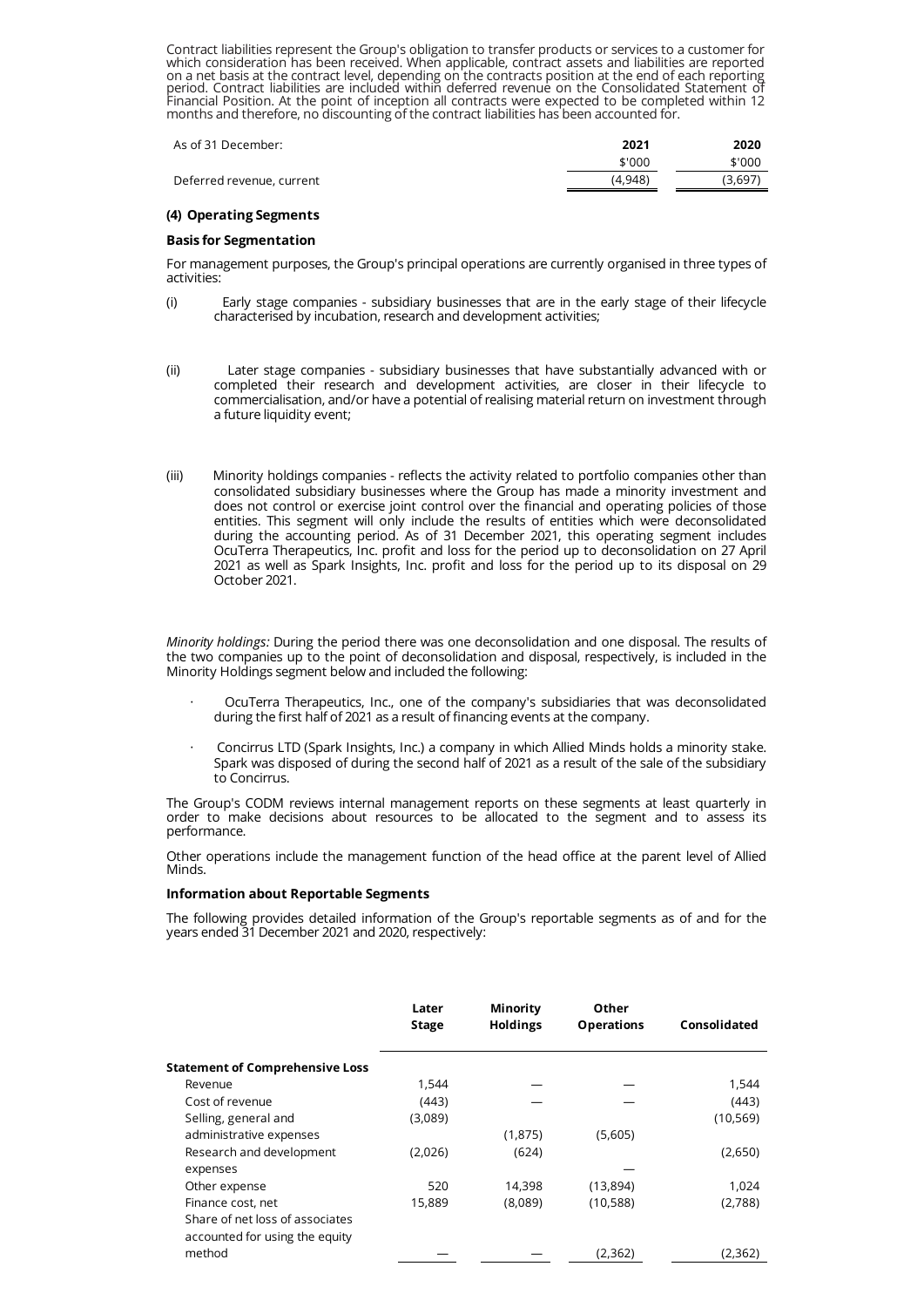| Loss for the period<br>Other comprehensive loss | 12,395 | 3,810 | (32, 449)<br>(41) | (16, 244)<br>(41) |
|-------------------------------------------------|--------|-------|-------------------|-------------------|
| <b>Total comprehensive</b><br>loss              | 12,395 | 3,810 | (32,490)          | (16, 285)         |
| Total comprehensive loss<br>attributable to:    |        |       |                   |                   |
| Equity holders of the                           | 12,209 | 4,706 |                   | (15,534)          |
| parent                                          |        |       | (32, 449)         |                   |
| Non-controlling<br>interests                    | 186    | (896) |                   | (710)             |
| <b>Total comprehensive</b>                      |        |       |                   |                   |
| loss                                            | 12.395 | 3.810 | (32.449)          | (16, 244)         |

# **Statement of Financial Position** Non-current assets 820 — 34,409 35,229 Current assets 6,262 ― 14,410 20,672 **Total assets** 7,082 ― 48,819 55,901 Non-current liabilities (75) — (138) (213) Current liabilities (12,820) ― 1,787 (11,033) **Total liabilities** (12,895) — 1,649 (11,246) **Net assets/(liabilities)** (5,813) — 50,468 44,655

|                                                                   | 2020<br>\$'000        |                       |                             |                            |                     |  |  |
|-------------------------------------------------------------------|-----------------------|-----------------------|-----------------------------|----------------------------|---------------------|--|--|
|                                                                   | Early<br><b>Stage</b> | Later<br><b>Stage</b> | Minority<br><b>Holdings</b> | Other<br><b>Operations</b> | <b>Consolidated</b> |  |  |
| <b>Statement of Comprehensive Loss</b>                            |                       |                       |                             |                            |                     |  |  |
| Revenue                                                           |                       | 480                   |                             |                            | 480                 |  |  |
| Cost of revenue                                                   |                       | (210)                 |                             |                            | (210)               |  |  |
| Selling, general and                                              |                       |                       |                             |                            |                     |  |  |
| administrative expenses<br>Research and development               | (526)                 | (2,788)               |                             | (7, 183)                   | (10, 497)           |  |  |
| expenses                                                          | (1,420)               | (3,292)               |                             |                            | (4, 712)            |  |  |
| Other expense                                                     |                       |                       |                             | (31, 934)                  | (31, 934)           |  |  |
| Finance cost, net                                                 | (20)                  | (5,241)               |                             | 3,475                      | (1,786)             |  |  |
| Share of net loss of associates<br>accounted for using the equity |                       |                       |                             |                            |                     |  |  |
| method                                                            |                       |                       |                             | (6, 845)                   | (6, 845)            |  |  |
| Loss for the period                                               | (1,966)               | (11, 051)             |                             | (42, 487)                  | (55, 504)           |  |  |
| Other comprehensive loss                                          |                       |                       |                             | (116)                      | (116)               |  |  |
| <b>Total</b>                                                      |                       |                       |                             |                            |                     |  |  |
| comprehensive loss                                                | (1,966)               | (11,051)              |                             | (42, 603)                  | (55, 620)           |  |  |
| Total comprehensive loss<br>attributable to:                      |                       |                       |                             |                            |                     |  |  |
| Equity holders of the                                             |                       |                       |                             |                            |                     |  |  |
| parent                                                            | 58                    | (10, 596)             |                             | (42, 487)                  | (53,025)            |  |  |
| Non-controlling                                                   |                       |                       |                             |                            |                     |  |  |
| interests                                                         | (2,024)               | (455)                 |                             |                            | (2, 479)            |  |  |
| <b>Total</b>                                                      |                       |                       |                             |                            |                     |  |  |
| comprehensive loss                                                | (1,966)               | (11, 051)             |                             | (42, 487)                  | (55, 504)           |  |  |
| <b>Statement of Financial Position</b>                            |                       |                       |                             |                            |                     |  |  |
| Non-current assets                                                | 320                   | 1,288                 |                             | 42,808                     | 44,416              |  |  |
| <b>Current assets</b>                                             | 502                   | 7,105                 |                             | 24,977                     | 32,584              |  |  |
| <b>Total assets</b>                                               | 822                   | 8,393                 |                             | 67,785                     | 77,000              |  |  |
| Non-current liabilities                                           | (105)                 | (1,380)               |                             | (761)                      | (2, 246)            |  |  |
| <b>Current liabilities</b>                                        | (3,756)               | (27,707)              |                             | 14,995                     | (16, 468)           |  |  |
| <b>Total liabilities</b>                                          | (3,861)               | (29, 087)             |                             | 14,234                     | (18, 714)           |  |  |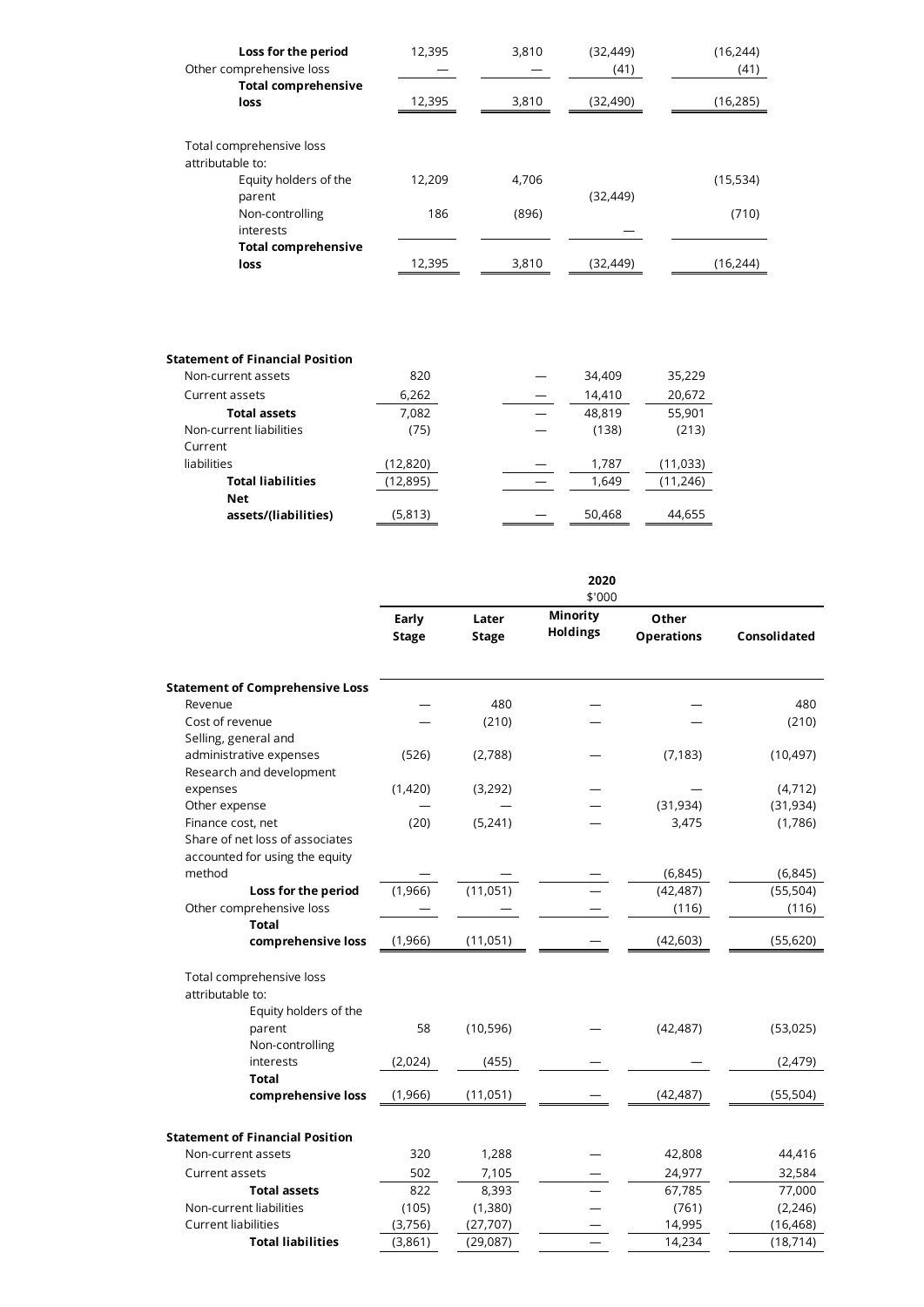| Net                  | (3.039) | (20.694) | 82.019 | 58,286 |
|----------------------|---------|----------|--------|--------|
| assets/(liabilities) |         |          |        |        |

Early Stage companies comprise those that receive an array of business support resources and services from Allied Minds in order to successfully develop early stage technologies. In addition, all closed or dissolved subsidiaries were presented in the Early Stage segment up to the time at which they were all dissolved.

Later Stage companies comprise those that have graduated from Early Stage by way of further advancements in their development as described above. This currently includes BridgeComm Inc.

The results of the management function of the head office at the parent level of Allied Minds are reported separately as Other Operations. As the investment in associate is a parent activity, the share of loss, gain on deconsolidation, remeasurement of the investments to fair value and investment in associate are disclosed in the Other Operations segment.

Summarised information related to the Company's operating revenues by reporting segment for the years ended 31 December 2021 and 2020 is as follows:

|                      |                    | 2021                     |                          |                          |                          | 2020                     |  |
|----------------------|--------------------|--------------------------|--------------------------|--------------------------|--------------------------|--------------------------|--|
|                      | Service<br>revenue | Software<br>revenue      | Total                    | Service<br>revenue       | Software<br>revenue      | Total                    |  |
| Early Stage          | -                  | -                        | $\overline{\phantom{0}}$ |                          | $\overline{\phantom{a}}$ |                          |  |
| Later Stage          | 1,544              | $\overline{\phantom{a}}$ | 1.544                    | 480                      | $\overline{\phantom{a}}$ | 480                      |  |
| Minority             | -                  | $\overline{\phantom{a}}$ | $\overline{\phantom{0}}$ | $\overline{\phantom{a}}$ | $\overline{\phantom{a}}$ | $\overline{\phantom{a}}$ |  |
| <b>Total revenue</b> | 1,544              |                          | 1.544                    | 480                      |                          | 480                      |  |

In 2021, Cost of revenue and Selling, general and administrative expenses of Early Stage, Later Stage, Minority Holdings and Other Operations segments included depreciation and amortisation expense of \$nil, \$374,240, \$9,239, and \$166,626, respectively (2020: \$10,100, \$460,880, \$0, and \$179,637, respectively).

The proportion of net assets shown above that is attributable to non-controlling interest is disclosed further in notes 11 and 15.

# **Geographic Information**

The Group revenues and net operating losses for the years ended 31 December 2021 and 2020 are considered to be entirely derived from its operations within the United States and accordingly no additional geographical disclosures are provided.

# **(5) Operating Expenses**

The average number of persons employed by the Group (including Directors) during the year, analysed by category, was as follows:

| For the year ended 31 December:     | 2021 | 2020 |
|-------------------------------------|------|------|
| Selling, general and administrative | 16   | 28   |
| Research and development            | 14   | 46   |
| Total                               | 30   | 74   |

The aggregate payroll costs of these persons were as follows:

| For the year ended 31 December:           | 2021<br>\$'000 | 2020<br>\$'000 |
|-------------------------------------------|----------------|----------------|
| Selling, general and administrative       | 4,959          | 5,873          |
| Research and development                  | 1,378          | 2,619          |
| <b>Total</b>                              | 6,337          | 8,492          |
| Total operating expenses were as follows: | 2021           | 2020           |
| For the year ended 31 December:           | \$'000         | \$'000         |
| Salaries and wages                        | 4,669          | 5,903          |
| Payroll taxes                             | 333            | 158            |
| Healthcare benefit                        | 1,020          | 1,338          |
| Other payroll cost                        | 34             | 41             |
| Share-based payments                      | 281            | 1,052          |
| <b>Total</b>                              | 6,337          | 8,492          |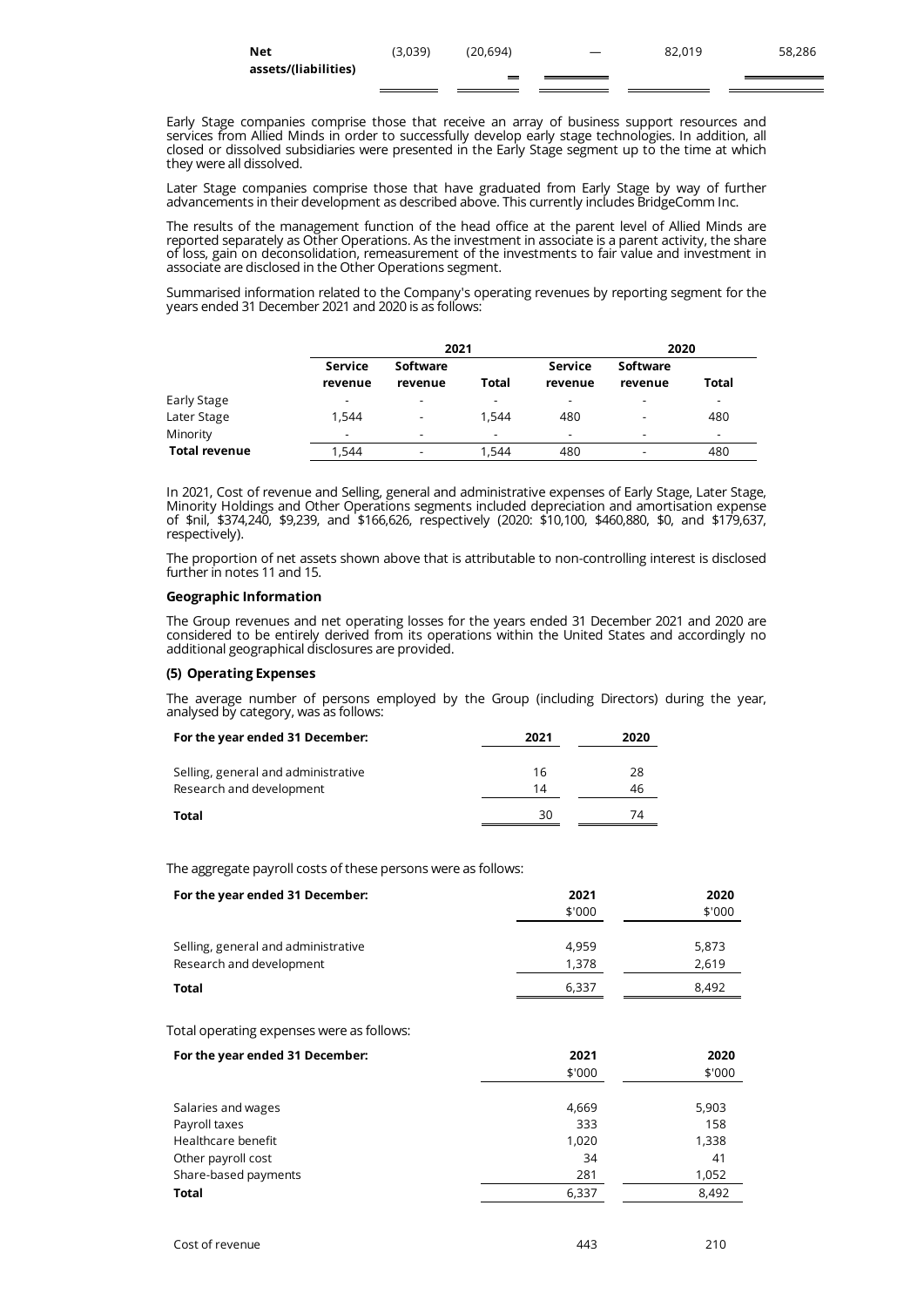| Other SG&A expenses                 | 5,610  | 4,624  |
|-------------------------------------|--------|--------|
| Other R&D expenses                  | 1,272  | 2,093  |
| <b>Total operating expenses</b>     | 13,662 | 15,419 |
|                                     |        |        |
|                                     | 2021   | 2020   |
|                                     | \$'000 | \$'000 |
| <b>Auditor's remuneration</b>       |        |        |
| Audit of these financial statements | 430    | 419    |
| Audit-related assurance services    | 96     | 96     |
|                                     | 526    | 515    |

The Group recorded an impairment charge on property and equipment of \$0.4 million (2020: \$ nil million).

See note 6 for further disclosures related to share-based payments and note 22 for management's remuneration disclosures.

# **(6) Share-Based Payments**

# **UK Long Term Incentive Plan**

Under the UK Long Term Incentive Plan ("LTIP"), awards of Ordinary Shares may be made to employees, officers and directors, and other individuals providing services to the Company and its subsidiaries. Awards may be granted in the form of share options, share appreciation rights, restricted or unrestricted share awards, performance share awards, restricted share units, phantom-share awards and other share-based awards. Vesting is subject to the achievement of certain performance conditions and continued services of the participant.

Awards have been granted under the LTIP based on the following vesting criteria:

- awards subject to performance conditions based on the Company's total shareholder return ("TSR") performance or relative total shareholder return (rTSR) performance over a defined of time;
- · awards subject to performance conditions based on a basket of shareholder value metrics ("SVM"). Performance is assessed on these measures on a scorecard basis over a defined period of time;
- awards that vest 100 per cent after a period of time subject to continued service condition only.

On 10 June 2019, the Board determined to retire the long term incentive plan (LTIP) scheme and therefore no future awards will be made to executive directors, management and other employees. Historic awards remained outstanding and eligible to vest in accordance with their terms. A significant majority of the outstanding awards are subject to relative total shareholder return (TSR) performance; however, at the current share price, the performance criteria of these awards will not be met and therefore, no shares are expected to be issued under such awards.

No shares were issued in respect of historic awards under the LTIP during 2021 (2020: 387,000 Ordinary shares). A summary of stock option activity under the UK LTIP for the years ended 31 December 2021 and 2020, respectively, is shown below:

| For the year ended 31                 |       |            |                          |                              |            |          |
|---------------------------------------|-------|------------|--------------------------|------------------------------|------------|----------|
| December:                             |       | 2021       |                          |                              | 2020       |          |
|                                       | rTSR  | <b>SVM</b> | Time                     | rTSR                         | <b>SVM</b> | Time     |
| Number of shares granted              |       |            |                          |                              |            |          |
| at maximum ('000)                     |       | -          | $\overline{\phantom{a}}$ | $\qquad \qquad \blacksquare$ |            | 387      |
| Weighted average fair<br>value $(\$)$ |       |            | -                        |                              |            | 0.36     |
| Fair value measurement                | Monte | Market     | Market                   | Monte                        | Market     | Market   |
| basis                                 | Carlo | value of   | value of                 | Carlo                        | value of   | value of |
|                                       |       | ordinary   | ordinary                 |                              | ordinary   | ordinary |
|                                       |       | share      | share                    |                              | share      | share    |

The share grants that vest upon the occurrence of a market condition (i.e. the TSR performance) and service condition were adjusted to current market price at the date of the grant to reflect the effect of the market condition on the non-vested shares' value. The Company used a Monte Carlo simulation analysis utilising a Geometric Brownian Motion process with 50,000 simulations to value those shares. The model takes into account share price volatilities, risk-free rate and other covariance of comparable UK public companies and other market data to predict distribution of relative share performance. This is applied to the reward criteria to arrive at expected value of the TSR awards.

The share grants that vest only upon the occurrence of a non-market performance condition (i.e. the SVM grants) and service condition or upon passage of time were valued at the fair value of the shares on the date of the grants the vesting conditions are taken into account. The number of instruments included in the measurement of the transaction amount is subsequently adjusted so that, ultimately, the amount of recognised share-based expense is based on the number of instruments that eventually vest. None of the outstanding awards under the LTIP as of 31 December 2021 are subject to SVM vesting.

The accounting charge does not necessarily represent the intended value of share-based payments made to recipients, which are determined by the Remuneration Committee according to established criteria. The share-based payment charge for the fiscal year ended 31 December 2021 related to the UK LTIP was \$0.3 million (2020: \$0.9 million).

### **U.S. Stock Option/Stock Issuance Plan**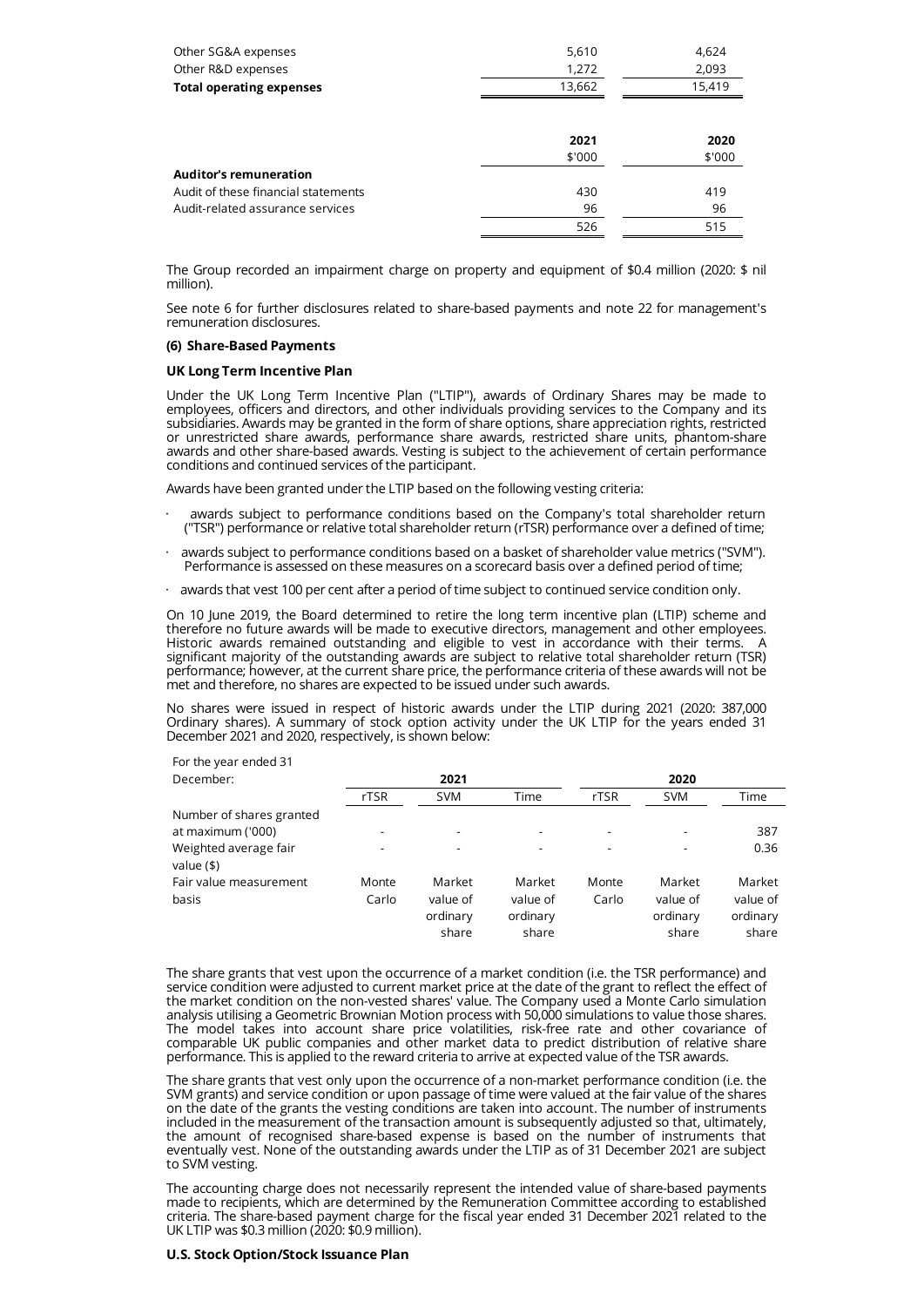The U.S. Stock Option/Stock Issuance Plan (the "U.S. Stock Plan") was originally adopted by Allied Minds, Inc. (now Allied Minds, LLC) in 2008. The U.S. Stock Plan provides for the grant of share option awards, restricted share awards, and other awards to acquire common stock of Allied Minds, Inc. (now Allied Minds, LLC). All stock options granted to employees under this plan are equity settled, for a tenyear term. Pursuant to the Company's IPO in 2014, Allied Minds Plc adopted and assumed the rights and obligations of Allied Minds, Inc. (now Allied Minds, LLC) under this plan except that the obligation to issue Common Stock is replaced with an obligation to issue ordinary shares to satisfy awards granted under the U.S. Stock Plan. As of 19 June 2014, the maximum number of options reserved under the plan were issued and outstanding and as a result of the Company's IPO in 2014, all issued and outstanding options vested on 19 June 2014. The Company does not intend to make any further grants under the U.S. Stock Plan.

No new stock option grants were awarded in 2021 and 2020 under the Allied Minds 2008 Plan. A summary of stock option activity in the U.S. Stock Plan is presented in the following table:

| For the twelve months ended:       | 31 December 2021     |                                          | 31 December 2020     |                                          |
|------------------------------------|----------------------|------------------------------------------|----------------------|------------------------------------------|
|                                    | Number of<br>options | Weighted<br>average<br>exercise<br>price | Number of<br>options | Weighted<br>average<br>exercise<br>price |
| <b>Outstanding as of 1 January</b> |                      |                                          | 230,000              | \$2.49                                   |
| Exercised during the period        |                      |                                          |                      |                                          |
| Forfeited during the period        |                      |                                          | (230,000)            | \$2.49                                   |
|                                    |                      |                                          |                      |                                          |
| Outstanding as of period end       |                      |                                          |                      |                                          |
| Exercisable at period end          |                      |                                          |                      |                                          |
| Intrinsic value of exercisable     | \$ nil               |                                          | \$ nil               |                                          |

As of 31 December 2021 no options were exercised (2020: nil) resulting in \$nil (2020: \$ nil) additional share premium for the period.

# **Allied Minds Phantom Plan**

In 2007, Allied Minds established a cash settled plan for Allied Minds employees, also known as its Phantom Plan. In 2012, the Board of Directors adopted the Amended and Restated 2007 Phantom Plan. Under the terms of the Amended and Restated Plan, upon a liquidity event Allied Minds will allocate 10% of the value (after deduction of the amount invested by Allied Minds and accrued interest at a rate not exceeding 5% per annum) of the invested capital owned by Allied Minds of each operating company to the plan account. Upon a liquidity event, plan participants holding units will receive their proportionate share of the plan account. The allocated shares at all times remain the sole and exclusive property of Allied Minds and holders of units have no rights or interests in Allied Minds.

Allied Minds has not accrued any expense relating to the Phantom Plan as of 31 December 2021 and 2020. Management records an expense relating to this plan when it is probable that a subsidiary will be sold and the amount of the payout is reasonably estimable or will be paid out in accordance with the plan. Given the current valuation of the investments and the thresholds required for payments to be made, management has judged that is unlikely there will be any future payouts in respect of this plan based on the position at 31 December 2021.

#### **Share-based Payment Expense**

The Group recorded share-based payment charge/ credit related to stock options of approximately \$281,471 and \$1,052,000 for the years ended 31 December 2021 and 2020, respectively. There was no income tax benefit recognised for share- based payment arrangements for the years ended 31 December 2021 and 2020, respectively, due to operating losses.

The following table provides the classification of the Group's consolidated share-based payment expense/ income as reflected in the Consolidated Statement of Loss:

| For the year ended 31 December:                                 | 2021<br>\$'000 | 2020<br>\$'000 |
|-----------------------------------------------------------------|----------------|----------------|
| Selling, general and administrative<br>Research and development | 270<br>11      | 991<br>61      |
| Total                                                           | 281            | 1.052          |

# **(7) Finance Cost, Net**

The following table shows the breakdown of finance income and cost:

| For the year ended 31 December:                                   | 2021   | 2020   |
|-------------------------------------------------------------------|--------|--------|
|                                                                   | \$'000 | \$'000 |
| Interest income on:                                               |        |        |
| - Bank deposits                                                   | 45     | 292    |
| Foreign exchange gain                                             |        | (1)    |
| Finance income                                                    | 45     | 291    |
| Interest expense on:<br>- Financial liabilities at amortised cost | (250)  | (313)  |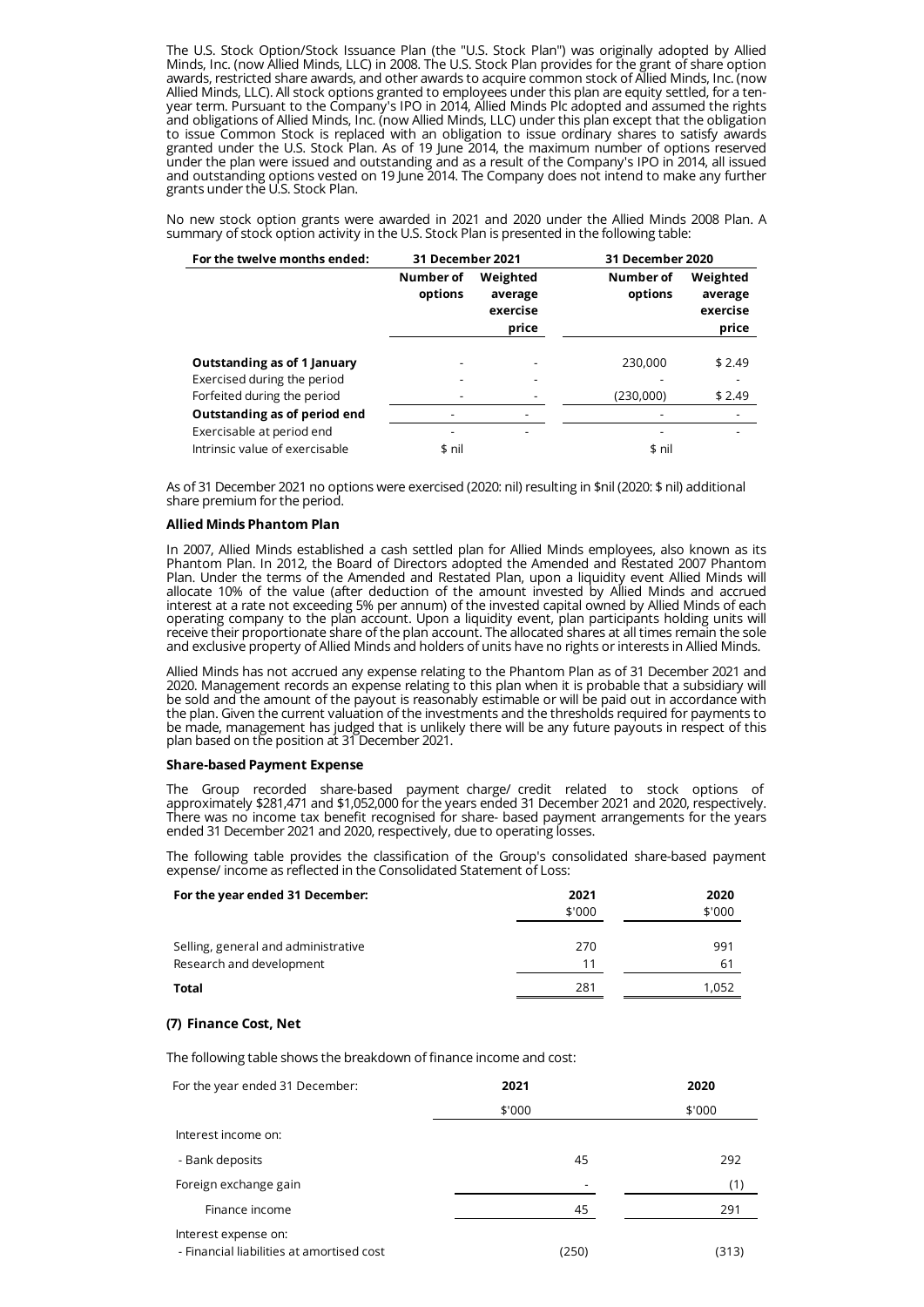| Foreign exchange loss                                         | (5)     |         |
|---------------------------------------------------------------|---------|---------|
| Finance cost contractual<br>Loss on fair value measurement of | (255)   | (314)   |
| subsidiary preferred shares                                   | (2,578) | (1,763) |
| Finance cost                                                  | (2,833) | (2,077) |
| Total finance cost, net                                       | (2.788) | (1,786) |

See note 16 for further disclosure related to subsidiary preferred shares.

# **(8) Loss Per Share**

The calculation of basic and diluted loss per share as of 31 December 2021 was based on the loss attributable to ordinary shareholders of \$15.5 million (2020: \$53.0 million) and a weighted average number of ordinary shares outstanding of 242,187,985 (2020: 241,901,871), calculated as follows:

*Loss attributable to ordinary shareholders:*

|                                                              | 2021<br>\$'000 |          | 2020<br>\$'000 |          |
|--------------------------------------------------------------|----------------|----------|----------------|----------|
|                                                              | Basic          | Diluted  | Basic          | Diluted  |
| Loss for the year attributed to<br>the owners of the Company | (15,534)       | (15,534) | (53,025)       | (53,025) |
| Loss for the year attributed to<br>the ordinary shareholders | (15,534)       | (15,534) | (53,025)       | (53,025) |

*Weighted average number of ordinary shares:*

|                                             | 2021        |             | 2020        |             |  |
|---------------------------------------------|-------------|-------------|-------------|-------------|--|
|                                             | Basic       | Diluted     | Basic       | Diluted     |  |
| Issued ordinary<br>shares on 1 January      | 242,187,985 | 242,187,985 | 241,563,123 | 241,563,123 |  |
| Effect of RSUs issued<br>Effect of dilutive |             |             | 338,748     | 338,748     |  |
| shares                                      |             |             |             |             |  |
| Weighted average<br>ordinary shares         | 242,187,985 | 242,187,985 | 241,901,871 | 241,901,871 |  |

*Loss per share:*

|                |        | 2021    | 2020   |                              |  |  |  |  |
|----------------|--------|---------|--------|------------------------------|--|--|--|--|
|                |        |         |        |                              |  |  |  |  |
|                | Basic  | Diluted | Basic  | Diluted                      |  |  |  |  |
| Loss per share | (0.06) | (0.06)  | (0.22) | $^{\prime}$ 0.22 $^{\prime}$ |  |  |  |  |

# **(9) Property and Equipment**

Information regarding the cost and accumulated depreciation of property and equipment, net, consists of the following:

**Cost**

|                  | Machinery<br>and         | <b>Furniture</b><br>and | Leasehold                | Computers<br>and   | <b>Under</b> |              |
|------------------|--------------------------|-------------------------|--------------------------|--------------------|--------------|--------------|
| in \$'000        | Equipment                | <b>Fixtures</b>         | <b>Improvements</b>      | <b>Electronics</b> | Construction | <b>Total</b> |
| Balance as of 31 |                          |                         |                          |                    |              |              |
| December 2019    | 1,049                    | 71                      | 871                      | 355                | 208          | 554          |
| Additions        | 64                       |                         | $\overline{\phantom{a}}$ | 353                | 147          | 564          |
| Transfers        | (454)                    |                         |                          |                    | 454          | 0            |
| Balance as of 31 |                          |                         |                          |                    |              |              |
| December 2020    | 659                      | 71                      | 871                      | 708                | 809          | 3,118        |
| Additions        | 309                      |                         | $\overline{\phantom{0}}$ | 15                 |              | 324          |
| Disposals        | (347)                    |                         |                          | ٠                  | (139)        | (486)        |
| Impairment       | $\overline{\phantom{a}}$ |                         | $\overline{\phantom{a}}$ |                    | (458)        | (458)        |
| Deconsolidation  |                          |                         |                          |                    |              |              |
| of subsidiaries  | ۰                        |                         |                          | (34)               |              | (34)         |
| Balance as of 31 |                          |                         |                          |                    |              |              |
| December 2021    | 621                      | 71                      | 871                      | 689                | 212          | 2,464        |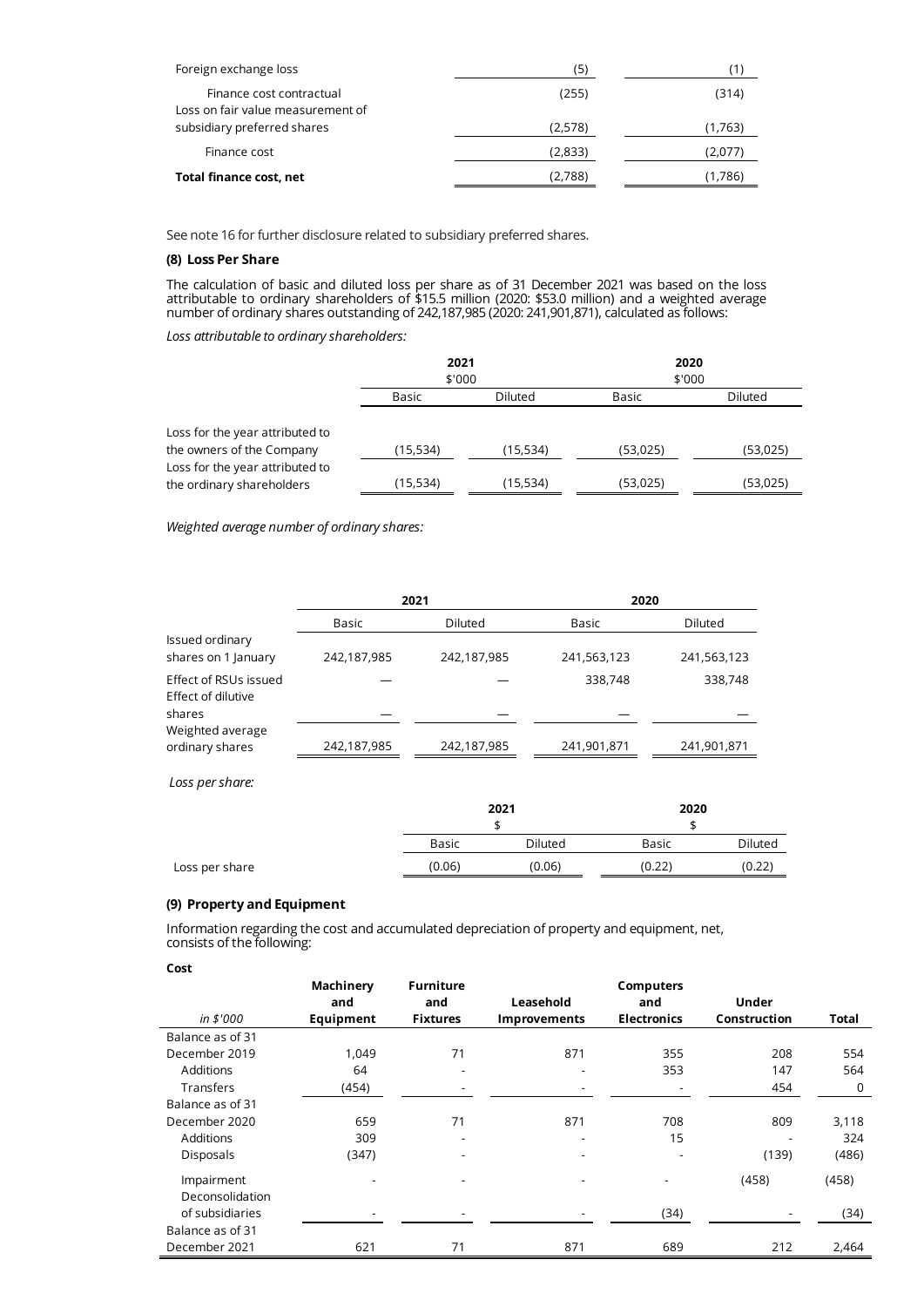# **Accumulated Depreciation and Impairment loss**

|                  | Machinery<br>and | <b>Furniture</b><br>and | Leasehold           | <b>Computers</b><br>and | <b>Under</b> |         |
|------------------|------------------|-------------------------|---------------------|-------------------------|--------------|---------|
| in \$'000        | Equipment        | <b>Fixtures</b>         | <b>Improvements</b> | <b>Electronics</b>      | Construction | Total   |
| Balance as of 31 |                  |                         |                     |                         |              |         |
| December 2019    | (300)            | (3)                     | (493)               | (273)                   |              | (1,069) |
| Depreciation     | (175)            | (14)                    | (143)               | (121)                   |              | (453)   |
| Impairment loss  |                  |                         |                     |                         |              |         |
| Disposals        |                  |                         |                     |                         |              |         |
| Balance as of 31 |                  |                         |                     |                         |              |         |
| December 2020    | (475)            | (17)                    | (636)               | (394)                   |              | (1,522) |
| Depreciation     | (221)            | (14)                    | (143)               | (144)                   |              | (523)   |
| Disposals        | 347              |                         |                     |                         |              | 347     |
| Deconsolidation  |                  |                         |                     |                         |              |         |
| of subsidiaries  |                  |                         |                     | 21                      |              | 21      |
| Balance as of 31 |                  |                         |                     |                         |              |         |
| December 2021    | (349)            | (31)                    | (779)               | (518)                   |              | (1,677) |

#### **Property and equipment, net**

| <b>Campulation</b> |           |                  |                     |                    |              |       |
|--------------------|-----------|------------------|---------------------|--------------------|--------------|-------|
|                    | Machinery | <b>Furniture</b> |                     | <b>Computers</b>   |              |       |
| in                 | and       | and              | Leasehold           | and                | Under        |       |
| \$'000             | Equipment | <b>Fixtures</b>  | <b>Improvements</b> | <b>Electronics</b> | Construction | Total |
| Balance as of 31   | 184       | 54               | 235                 | 314                | 809          | 1,596 |
| December 2020      |           |                  |                     |                    |              |       |
| Balance as of 31   | 272       | 40               | 92                  | 171                | 212          | 787   |
| December 2021      |           |                  |                     |                    |              |       |
|                    |           |                  |                     |                    |              |       |

Impairment of property and equipment of \$0.5 million and \$ nil for the years ended 31 December 2021 and 2020, respectively, is mainly attributed to the closing of subsidiary companies, which resulted in the associated assets being impaired. Impairment of property and equipment is included in selling, general and administrative expenses in the consolidated statement of comprehensive income.

Property and equipment under constructions represents assets that are in the process of being built and not placed in service as of the reporting date.

# **(10) Intangible Assets**

Information regarding the cost and accumulated amortisation of intangible assets is as follows:

**Cost**

| in \$'000                       |                 |       |
|---------------------------------|-----------------|-------|
|                                 | Software        | Total |
| Balance as of 31 December 2019  | 926             | 926   |
| Additions - Acquired separately |                 |       |
| Disposals                       |                 |       |
| Balance as of 31 December 2020  | 926             | 926   |
| Additions - Acquired separately |                 |       |
| Disposals                       |                 |       |
| Balance as of 31 December 2021  | 926             | 926   |
|                                 |                 |       |
| <b>Accumulated amortisation</b> |                 |       |
| and Impairment loss             |                 |       |
| in \$'000                       | <b>Software</b> | Total |
| lance as of 31 December 2019    | (729)           | (729) |
| Amortisation                    | (197)           | (197) |
| Balance as of 31 December 2020  | (926)           | (926) |
| Amortisation                    |                 |       |
| Impairment loss                 |                 |       |
| Balance as of 31 December 2021  | (926)           | (926) |
|                                 |                 |       |
| Intangible assets, net          |                 |       |
| in \$'000                       | Software        | Total |
|                                 |                 |       |

| Balance as of 31 December 2020 | - |  |
|--------------------------------|---|--|
| Balance as of 31 December 2021 | ۰ |  |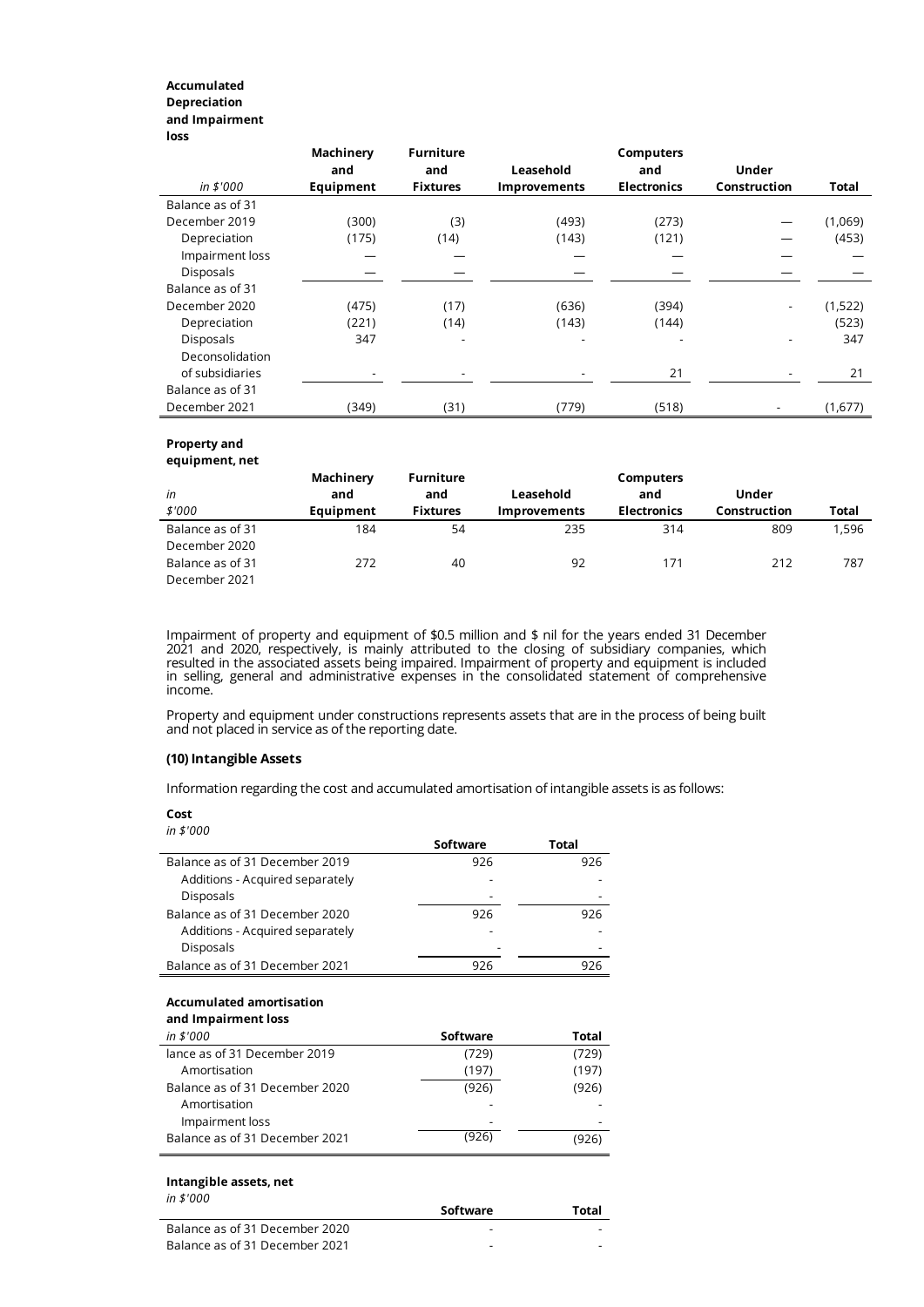Amortisation expense is included in selling, general and administrative expenses in the consolidated statement of comprehensive loss. Amortisation expense, recorded using the straight-line method, was approximately \$nil and \$197,000 for the years ended 31 December 2021 and 2020, respectively. This is mainly attributed to software assets being fully amortized.

Impairment of intangible assets was \$nil for the years ended 31 December 2021 and 2020. Impairment expense is included in selling, general and administrative expenses in the Consolidated Statement of Comprehensive Loss.

At each reporting period, management considers qualitative and quantitative factors that define the future prospects of the respective investment and assesses whether it supports the value of the underlying intangible.

# **(11) Investments**

# **Group Subsidiaries, associates and investments**

As of 31 December 2021, Allied Minds has six portfolio companies, including subsidiaries, associates and investments and two holding companies. As at the 31 December 2021 the investments in each of the companies and the accounting treatment is summarized below:

| Portfolio company                                     | <b>Financial instruments held</b>              | <b>Accounting treatment of</b><br>financial instruments                                                                                                                                                                                                                                                                                                                                                                                                                                                                                                                                                                                               |
|-------------------------------------------------------|------------------------------------------------|-------------------------------------------------------------------------------------------------------------------------------------------------------------------------------------------------------------------------------------------------------------------------------------------------------------------------------------------------------------------------------------------------------------------------------------------------------------------------------------------------------------------------------------------------------------------------------------------------------------------------------------------------------|
| <b>Allied Minds LLC</b>                               | Ordinary shares                                | Consolidated by the group in line<br>with IFRS 10 and following<br>management assessment of<br>significant control.                                                                                                                                                                                                                                                                                                                                                                                                                                                                                                                                   |
| Allied Minds Securities Corp.                         | Ordinary shares                                | Consolidated by the group in line<br>with IFRS 10 and following<br>management assessment of<br>significant control.                                                                                                                                                                                                                                                                                                                                                                                                                                                                                                                                   |
| BridgeComm, Inc.                                      | Ordinary share capital and<br>preferred shares | Consolidated by the group in line<br>with IFRS 10 and following<br>management assessment of<br>significant control.<br>Preferred shares are eliminated on<br>consolidation between group<br>companies, preferred shares held by<br>third parties are fair valued through<br>profit and loss under IFRS 9.                                                                                                                                                                                                                                                                                                                                             |
| Concirrus,<br><b>LTD</b><br>(Spark<br>Insights, Inc.) | Preferred shares                               | The Group has a minority stake in<br>the investment and does not have<br>significant influence over the<br>company. The investment in<br>preferred shares is accounted for at<br>fair value through the profit and<br>loss under IFRS 9.                                                                                                                                                                                                                                                                                                                                                                                                              |
| OcuTerra Therapeutics, Inc.                           | Ordinary share capital and<br>preferred shares | The Group has consolidated the<br>company up to the point it lost<br>control in OcuTerra due to its latest<br>financing event and was no longer a<br>majority owner. As a result, the<br>company was deconsolidated and it<br>retained a minority stake in the<br>investment. As of the year end, the<br>Group does not have significant<br>influence over the company.<br>Therefore, the investment in<br>ordinary shares is accounted for at<br>fair value through the profit and<br>loss under IFRS 9. Preferred share<br>holdings are accounted for at fair<br>value through profit and loss as<br>investments held by the Group<br>under IFRS 9. |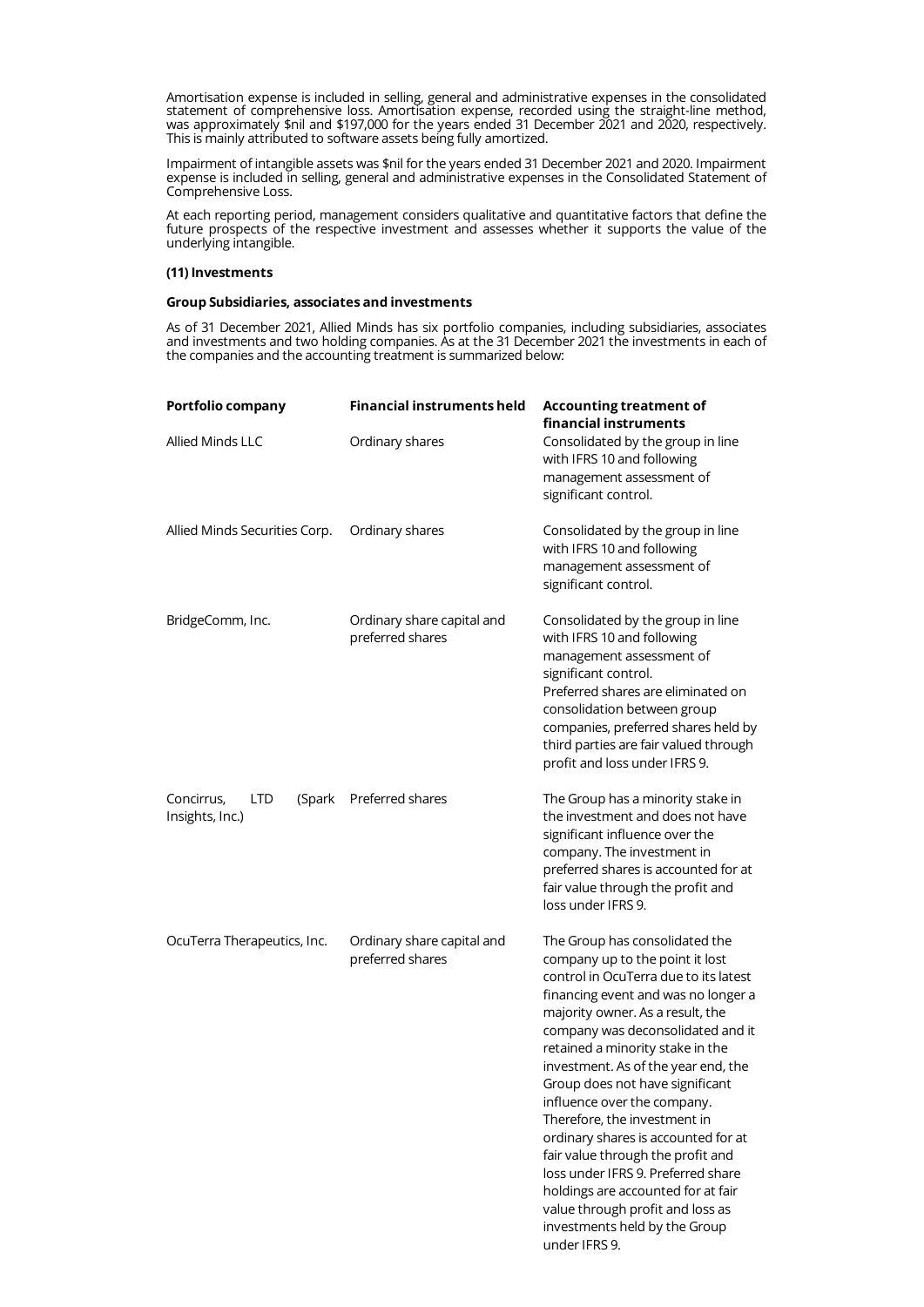| Federated Wireless, Inc. | Ordinary share capital and<br>preferred shares | The ordinary share capital<br>ownership means that the group<br>has significant influence but not<br>control over the entity. Therefore,<br>the investment in ordinary shares is<br>accounted for by the equity method<br>of accounting under IAS 28.<br>Preferred share holdings are<br>accounted for at fair value through<br>profit and loss as investments held<br>by the Group under IFRS 9. |
|--------------------------|------------------------------------------------|---------------------------------------------------------------------------------------------------------------------------------------------------------------------------------------------------------------------------------------------------------------------------------------------------------------------------------------------------------------------------------------------------|
| Orbital sidekick, Inc.   | Preferred shares                               | No ordinary shares are owned by<br>Allied Minds and the directors have<br>judged, at the year end, that the<br>group does not have significant<br>influence over the entity through its<br>preferred share holding.<br>Preferred share holdings are<br>accounted for at fair value through<br>profit and loss as investments held<br>by the Group under IFRS 9.                                   |
| TouchBistro, Inc.        | Ordinary shares                                | The group has a minority stake in<br>the investment and does not have<br>significant influence over the<br>company. Therefore, the investment<br>in ordinary shares is accounted for<br>at fair value through the profit and<br>loss under IFRS 9.                                                                                                                                                |

The following outlines the formation of each subsidiary and evolution of Allied Minds' ownership interest over the two year period ended 31 December 2021:

|                                        | Inception |                  | <b>Issued and Outstanding</b><br>Ownership percentage at<br>31 December <sup>(1)</sup> |         |
|----------------------------------------|-----------|------------------|----------------------------------------------------------------------------------------|---------|
|                                        | Date      | Location $(2)$   | 2021                                                                                   | 2020    |
| <b>Active subsidiaries</b>             |           |                  |                                                                                        |         |
| <b>Holding companies</b>               |           |                  |                                                                                        |         |
| Allied Minds, LLC                      | 19/06/14  | Boston, MA       | 100.00%                                                                                | 100.00% |
| Allied Minds Securities Corp.          | 21/12/15  | Boston, MA       | 100.00%                                                                                | 100.00% |
| Later stage company                    |           |                  |                                                                                        |         |
| BridgeComm, Inc. (3)                   | 09/02/15  | Denver, CO       | 81.15%                                                                                 | 81.15%  |
| Number of active subsidiaries at 31    |           |                  |                                                                                        |         |
| December:                              |           |                  | 3                                                                                      | 3       |
| <b>Associates</b>                      |           |                  |                                                                                        |         |
| Federated Wireless, Inc. (3)           | 08/08/12  | Arlington, VA    | 42.72%                                                                                 | 43.11%  |
| Spin Memory, Inc.                      | 03/12/07  | Fremont, CA      | N/A                                                                                    | 43.01%  |
| <b>Other investments</b>               |           |                  |                                                                                        |         |
| TouchBistro, Inc <sup>(4)</sup>        | 08/05/20  | Boston, MA       | 1.40%                                                                                  | 1.52%   |
|                                        |           | San Francisco,   | 26.29%                                                                                 | 33.23%  |
| Orbital Sidekick, Inc. (3)             | 02/08/16  | CA               |                                                                                        |         |
| OcuTerra Therapeutics, Inc. (3)<br>(4) | 14/12/10  | Cambridge,<br>MA | 17.06%                                                                                 | 62.67%  |
| Concirrus, LTD. (Spark Insights,       |           |                  |                                                                                        |         |
| $Inc.)$ (3)                            | 10/29/21  | London, UK       | 0.98%                                                                                  | 70.59%  |

# Notes:

(1) Represents ownership percentage held by Allied Minds Plc based on the equity interest owned in ordinary shares plus potential equity interest owned in convertible preference shares. The current percentage ownership of each company ordinary share capital is as follows: Allied Minds LLC 100%, Allied Minds Securities Corp. 100%, BridgeComm, Inc. 98.47%, OcuTerra Therapeutics, Inc. 75.26%, Federated Wireless 91.71%, TouchBistro 1.40%, Orbital Sidekick 0%;

(2) Allied Minds LLC, BridgeComm, Inc., OcuTerra Therapeutics, Inc., Federated Wireless, Inc. and Federated Wireless Government Solutions, Inc. have a registered office address at CT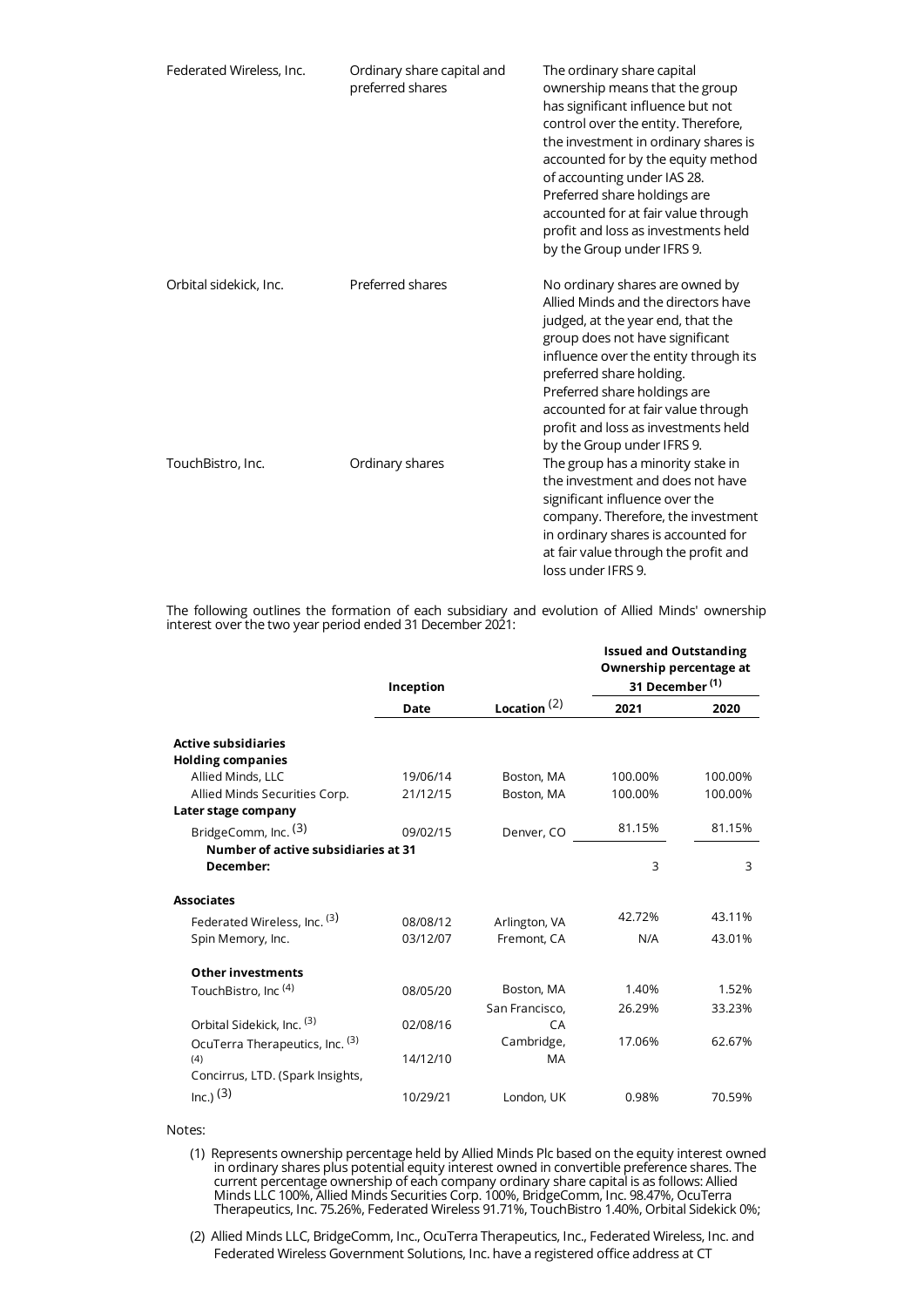Corporation System, Corporation Trust Center, and 1209 Orange Street, Wilmington, DE 19801, United States. Allied Minds Securities Corp. has a registered office address at CT Corporation System, 155 Federal Street, Suite 700, Boston, MA 02110, United States. TableUp Inc. have a registered office address at 1209 Orange Street, Wilmington, DE 19801. Orbital Sidekick Inc. has a registered office at Corporation Service Company, 251 Little Falls Drive, Wilmington, DE 19808. Concirrus, LTD. has a registred office address at New City Court, 20 St. Thomas Street, London SE1 9RS.

- (3) The preferred shares that Allied Minds has in these companies are accounted for under IFRS 9.
- (4) The common shares that Allied Minds has in these companies are accounted for under IFRS 9.

The following tables summarise the financial information related to the Group's subsidiaries with material non-controlling interests, aggregated for interests in similar entities, and before intra-group eliminations.

As of and for the year ended 31 December:

|                                                   | 2021<br>\$'000     |                    |                             |
|---------------------------------------------------|--------------------|--------------------|-----------------------------|
|                                                   | <b>Early Stage</b> | <b>Later Stage</b> | Minority<br><b>Holdings</b> |
| <b>Statement of Comprehensive Loss</b>            |                    |                    |                             |
| Revenue                                           |                    | 1,544              |                             |
| Income for the year                               |                    | 12,395             | 3,810                       |
| Other comprehensive income                        |                    |                    |                             |
| <b>Total comprehensive income</b>                 |                    | 12,395             | 3,810                       |
| Comprehensive (loss)/ income attributed<br>to NCI |                    | 186                | (896)                       |
| <b>Statement of Financial Position</b>            |                    |                    |                             |
| Non-current assets                                |                    | 820                |                             |
| Current assets                                    |                    | 6,262              |                             |
| <b>Total assets</b>                               |                    | 7,082              |                             |
| Non-current liabilities                           |                    | (75)               |                             |
| Current liabilities                               |                    | (12, 820)          |                             |
| <b>Total liabilities</b>                          |                    | (12, 895)          |                             |
| <b>Net liabilities</b>                            |                    | (5,813)            |                             |
| Carrying amount of NCI                            |                    | 168                |                             |
| <b>Statement of Cash Flows</b>                    |                    |                    |                             |
| Cash flows from operating activities              |                    | (2,089)            | 13,916                      |
| Cash flows from investing activities              |                    | (184)              |                             |
| Cash flows from financing activities              |                    | 1,387              | (1, 186)                    |
|                                                   |                    | (886)              | 12,730                      |

|                                        | \$'000             |             |                      |
|----------------------------------------|--------------------|-------------|----------------------|
|                                        | <b>Early stage</b> | Later stage | Minority<br>holdings |
| <b>Statement of Comprehensive Loss</b> |                    |             |                      |
| Revenue                                |                    | 480         |                      |
| Loss for the year                      | (1,966)            | (11,051)    |                      |
| Other comprehensive loss               |                    |             |                      |
| <b>Total comprehensive loss</b>        | (1,966)            | (11, 051)   |                      |
| Comprehensive loss attributed to NCI   | (2,024)            | (455)       |                      |
| <b>Statement of Financial Position</b> |                    |             |                      |
| Non-current assets                     | 320                | 1,288       |                      |
| Current assets                         | 502                | 7,105       |                      |
| <b>Total assets</b>                    | 822                | 8,393       |                      |
| Non-current liabilities                | (105)              | (1,380)     |                      |
| Current liabilities                    | (3,756)            | (27, 707)   |                      |
| <b>Total liabilities</b>               | (3,861)            | (29,087)    |                      |
| <b>Net liabilities</b>                 | (3,039)            | (20, 694)   |                      |
| Carrying amount of NCI                 | (3, 441)           | 1,180       |                      |
| <b>Statement of Cash Flows</b>         |                    |             |                      |
| Cash flows from operating activities   | (1, 953)           | (6,621)     |                      |
| Cash flows from investing activities   | (20)               | (538)       |                      |
| Cash flows from financing activities   | 184                | 4,707       |                      |
|                                        | (1,789)            | (2, 452)    |                      |

**2020**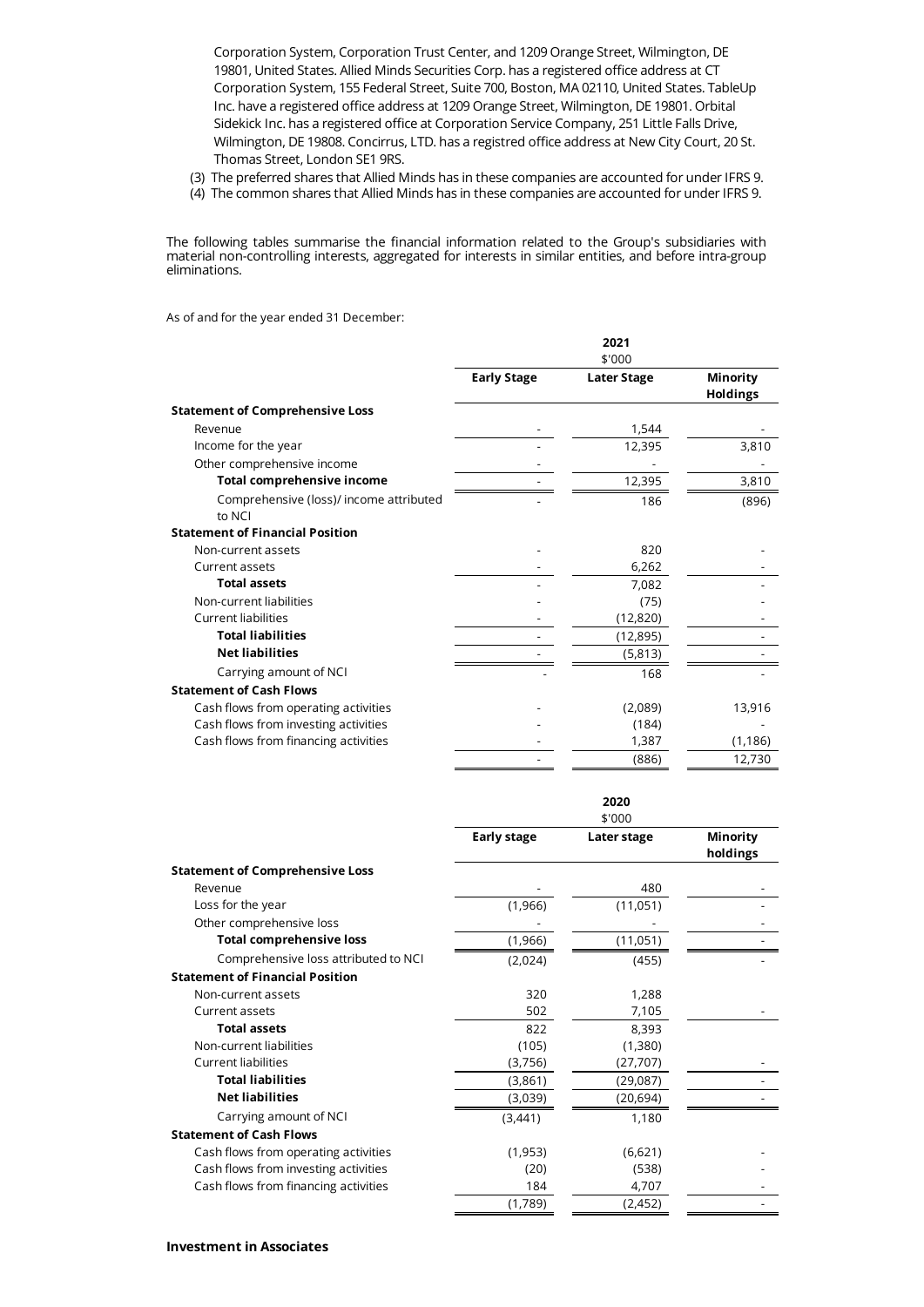At 31 December 2021, the Group has one associate, Federated Wireless, which is material to the Group and is equity accounted. During the year, the group held Spin Memory as an equity accounted for associate. Its operations were ceased in the period as the board made the decision to liquidate this company.

*Spin Memory*: : As of 31 December 2020, Allied Minds' ownership percentage went from 42.69% to 43.01% as a result of the entity's latest financing round in July 2020. In accordance with IAS 28, once the share of losses of an associate equals or exceeds its "interest in the associate", the investor discontinues recognising its share of further losses. Once Allied Minds' interest in Spin Memory was reduced to zero no further adjustments were made to the investment balance at 31 December 2020. As of 31 December 2021, Allied Minds' ownership percentage remained at 43.01%.

On 23 June 2021, the Board of Spin Memory has taken the decision to liquidate the company. Allied Minds first invested \$1.5 million in Spin Memory in November 2007 and continued to provide funding in subsequent fundraising rounds. Allied Minds' total investment in Spin Memory is \$50.5 million. As indicated at the full year results in March, and due to the fact the company was not able to secure further investment from third parties, despite shareholders providing operational and financial support, Spin Memory faced significant liquidity issues. These were due to challenges in securing new customers, alongside the impact of COVID-19 which significantly delayed the required testing of its development chip with ARM. In light of these challenges and the significant quantum of capital committed to Spin Memory to date, the Board of Allied Minds has concluded that it is no longer prepared to make any further investment into Spin Memory. As of 31 December 2021, the liquidation process is pending final environmental issues and is expected to be completed in Q2 2022. Based on the Assignments For The Benefit Of Creditors (ABC) proceedings Allied Minds expects to get no payment from the process.

|                                                                                                                                                                                                                                           |                | Ownership percentage                    |                                  |
|-------------------------------------------------------------------------------------------------------------------------------------------------------------------------------------------------------------------------------------------|----------------|-----------------------------------------|----------------------------------|
|                                                                                                                                                                                                                                           | Location       | 31<br>December<br>2021                  | 31<br>December<br>2020           |
| Spin Memory, Inc.                                                                                                                                                                                                                         | Fremont,<br>CA | 43.01%                                  | 43.01%                           |
|                                                                                                                                                                                                                                           |                | 31<br><b>December</b><br>2021<br>\$'000 | 31<br>December<br>2020<br>\$'000 |
| Group's interest in net assets of investee,<br>beginning of period<br>Share of loss from continuing operations<br>Carrying amount for equity accounted investees<br>Unrecognised share of losses in associate<br><b>Total outstanding</b> |                | (37,393)<br>(37,393)                    | (37, 393)<br>(37, 393)           |

*Federated Wireless*: As of 31 December 2020, Allied Minds' ownership percentage went from 42.57% to 43.11% and the investment in Federated Wireless continues to be subject to the equity method accounting. In accordance with IAS 28, the Company's investment was adjusted by the share of profits and losses generated by Federated Wireless subsequent to the date of deconsolidation. As a result, Allied Minds recorded a share of loss of \$6.8 million in the Consolidated Statements of Comprehensive Loss for the year ended 31 December 2020, that reduced the investment in Federated to a zero balance.

As of 31 December 2021, Allied Minds' ownership percentage went from 43.11% to 42.72% and continues to be subject to the equity method accounting. No further adjustments were made to the investment balance at 31 December 2021. If Federated Wireless subsequently reports profits, Allied Minds will resume recognising its share of those profits only after its share of the profits equals the share of losses not recognised.

|                                                                    |                  | Ownership percentage |                     |
|--------------------------------------------------------------------|------------------|----------------------|---------------------|
|                                                                    | Location         | 31 December<br>2021  | 31 December<br>2020 |
|                                                                    |                  |                      |                     |
| Federated Wireless, Inc.                                           | Arlington,<br>VA | 42.72%               | 43.11%              |
|                                                                    |                  | 31 December<br>2021  | 31 December<br>2020 |
|                                                                    |                  | \$'000               | \$'000              |
| Group's interest in net assets of investee,<br>beginning of period |                  |                      | 6,845               |
| Addition in the year<br>Share of loss from continuing operations   |                  |                      | (6, 845)            |
| Carrying amount for equity accounted investees                     |                  |                      |                     |
| Unrecognised share of losses in associate                          |                  | (53, 169)            | (19,432)            |
| <b>Total outstanding</b>                                           |                  | (53,169)             | (19,432)            |

The following is summarised financial information for Federated Wireless, based on their perspective consolidated financial statements prepared in accordance with IFRS:

| <b>Federated Wireless</b> |  |
|---------------------------|--|
| \$'000                    |  |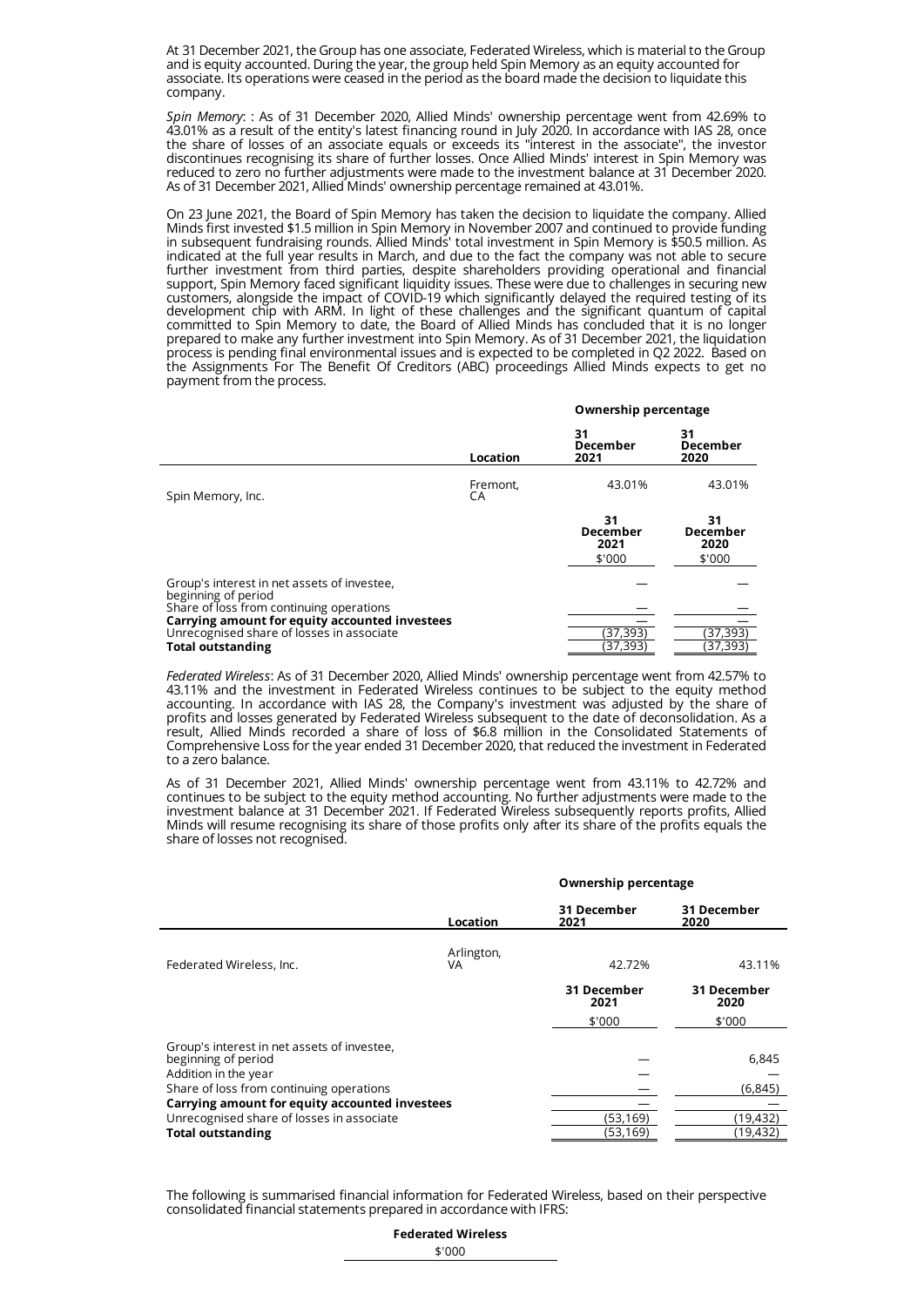|                           | 2021      | 2020       |
|---------------------------|-----------|------------|
| Revenue                   | 11,021    | 2,882      |
| Loss for the period       | (36, 788) | (28,073)   |
| Total non-current assets  |           |            |
|                           | 10,067    | 17,948     |
| Total current assets      | 24,209    | 30,597     |
| <b>Total assets</b>       | 34,276    | 48,545     |
| Total non-current         |           |            |
| liabilities               | (4,516)   | (5,804)    |
| Total current liabilities | (86, 607) | (133, 917) |
| Net assets                | (56.847)  | (91.176)   |

### **Investments at fair value**

The Group's investments at fair value represent securities of portfolio companies where Allied Minds holds preferred shares or a minority stake in those companies. These investments are initially measured at fair value through profit or loss and are subsequently re-measured at fair value at each reporting date and on derecognition.

The fair value of these investments is derived using the option pricing model ("OPM"), the Probability- Weighted Expected Return Method ("PWERM") or a hybrid of the two.

The key inputs into these valuation models include the equity value of the portfolio company, the term of the instrument, risk free rate and volatility.

The valuation methodologies utilised for determining the equity value include market approach, income approach or cost approach or hybrid of these approaches. Other methodologies such as asset based and cash in are also utilised where deemed appropriate. It is noted that in the current year none of the equity values were determined using the income approach.

#### *Other valuation approaches*

In certain cases, the value of a portfolio company is determined using a market instead of incomebased approach.

Where there has been a third party funding round in the year this has been used as the implied value of the portfolio company or comparable guideline public companies or comparable transactions, adjusted for indexation where this is deemed to be appropriate.

Whilst the Board considers the methodologies and assumptions adopted in the valuation are supportable, reasonable and robust, because of the inherent uncertainty of valuation, those estimated values may differ significantly from the values that would have been used had a ready market for the investment existed and the differences could be material.

#### *PWERM and OPM*

The principal methods the Group applies for allocation of value are the PWERM, the OPM as well as a hybrid of the two. These models take assumptions such as the equity values, term of the instruments, risk free rate and volatility to determine the fair value of each share class.

The PWERM estimates the value of equity securities based on an analysis of various discrete future outcomes, such as an IPO, merger or sale, dissolution, or continued operation as a private enterprise until a later exit date. The equity value today is based on the probability-weighted present values of expected future investment returns, considering each of the possible outcomes available to the enterprise, as well as the rights of each security class. The key judgement relates to probability weighting of the scenarios.

The OPM treats common stock or derivatives thereof as call options on the enterprise's value or overall equity value. The value of a security is based on the optionality over and above the value securities that are senior in the capital structure (e.g. preferred stock), considering the dilutive effects of subordinate securities. In the OPM, the exercise price is based on a comparison with the overall equity value rather than per-share value.

Those investments are presented in the below table:

|                             |             |                  | <b>Finance</b>   |            |             |
|-----------------------------|-------------|------------------|------------------|------------|-------------|
|                             |             |                  | (income)/cost    |            |             |
|                             |             |                  | from IFRS 9 fair |            |             |
|                             | 31 December |                  | value            |            | 31 December |
|                             | 2021        | <b>Disposals</b> | accounting       | Additions* | 2020        |
|                             | \$'000      | \$'000           | \$'000           | \$'000     | \$'000      |
| Federated Wireless,         |             |                  |                  |            |             |
| Inc.                        | 14,154      |                  | (14, 378)        |            | 28,532      |
| Spin Memory, Inc.           |             |                  | (4,821)          |            | 4,821       |
| Orbital Sidekick, Inc.      | 8,528       |                  | 564              | 2,500      | 5,464       |
| TouchBistro, Inc.           | 4,330       |                  | 1,559            |            | 2,771       |
| OcuTerra Therapeutics,      |             |                  |                  |            |             |
| Inc.                        | 6,276       |                  | 2,965            | 3,311      |             |
| Concirrus, LTD              | 696         |                  |                  | 696        |             |
| <b>Total investments at</b> |             |                  |                  |            |             |
| fair value                  | 33,984      |                  | (14, 111)        | 6,507      | 41,588      |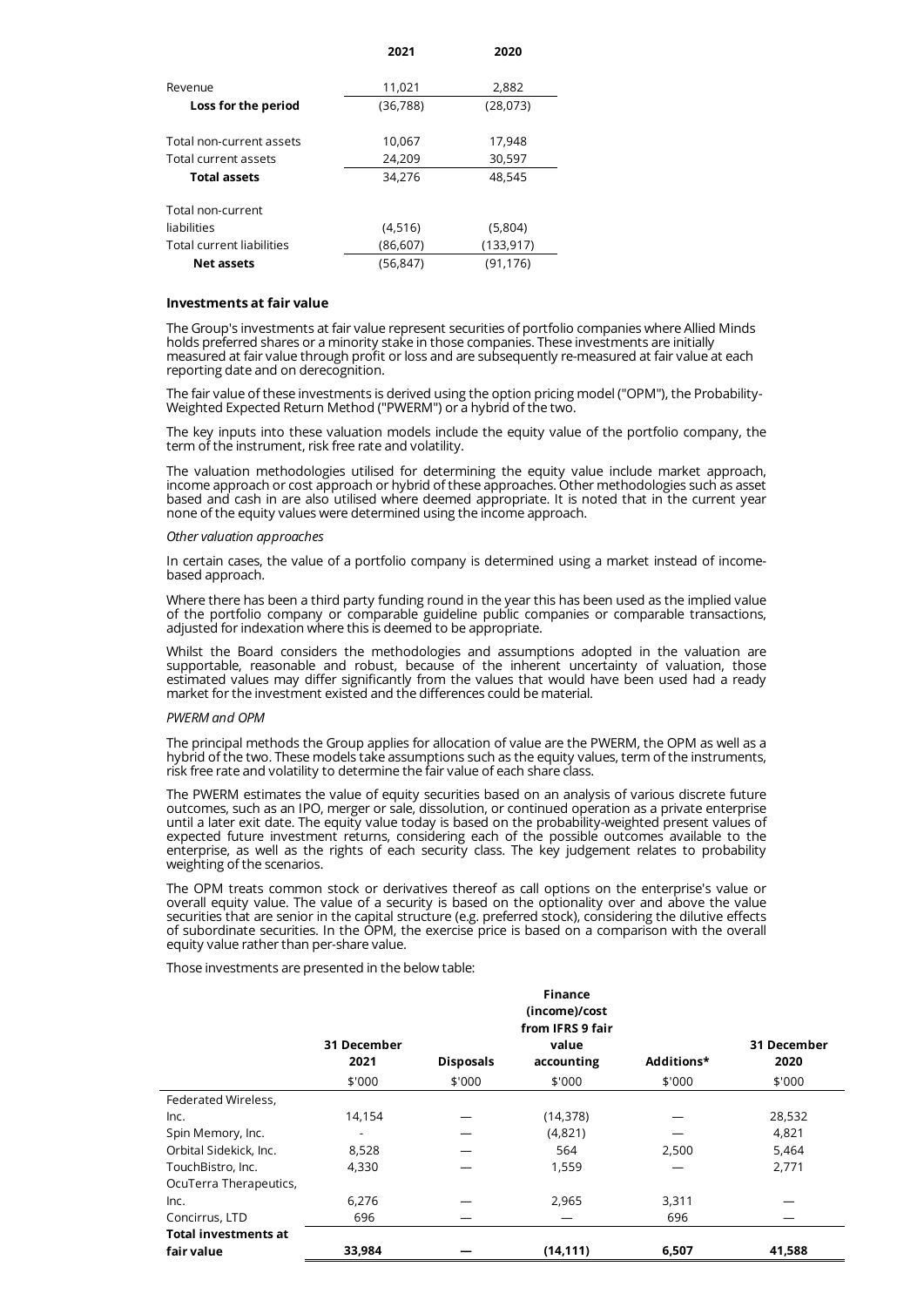\* Of the total amount presented in the additions column, \$1.0 million was cash used in investing activities. related to Orbital Sidekick's latest financing. As such, on the cash flow statement, the total cash used for purchase of investments consists of that \$1.0 million and the \$4.3 million noted below related to Federated Wireless SAFE.

*Federated Wireless*: The Company's investment at fair value in Federated Wireless has changed from \$28.5 million, as reported at 31 December 2020, to \$14.2 million at 31 December 2021. The decrease in investment balance primarily relates to the IFRS 9 fair value accounting during the period.

In November 2021, Allied Minds invested \$4,283,000 in the form of SAFEs (simple agreements for equity) in Federated Wireless, which will convert into shares of preferred stock in the company's next equity financing round. The entire instrument is measured at fair value through profit or loss. The SAFE is classified as a current receivable on Allied Minds' financial position. At 31 December 2021, the entire instrument was adjusted by a fair market gain of \$0.2 million.

*Spin Memory*: The company's investment at fair value in Spin Memory has changed from \$4.8 million, as reported at 31 December 2020, to \$nil at 31 December 2021. The change was due to the Board's decision to liquidate the company.

*Orbital Sidekick*: On 6 April 2018, Allied Minds made an investment in Orbital Sidekick, a company developing capabilities in aerial and space-based hyperspectral imaging and analytics, initially for the oil and gas industry. Allied Minds has significant influence over financial and operating policies of the investee by virtue of its large, albeit minority, stake in the company and its representation on the entity's board of directors. Allied Minds only held shares of preferred stock in Orbital Sidekick. The preferred shares held by Allied Minds are not equity-like and therefore these fall under the guidance of IFRS 9 and will be treated as a financial asset held at fair value where all movements to the value of Allied Minds' share in the preferred stock will be recorded through the Consolidated Statements of Comprehensive Loss.

On 13 April 2021, Orbital Sidekick, Inc. ("OSK") completed the closing of its \$16 million Series A funding round led by Temasek, an investment company headquartered in Singapore, with participation from Energy Innovation Capital, Syndicate 708, and existing investors Allied Minds and 11.2 Capital. Out of the total financing capital raised, Allied Minds invested \$2.5 million (including the conversion of its SAFE of \$1.5 million). As of 31 December 2021, Allied Minds' ownership of Orbital Sidekick's issued share capital is 26.29% compared to 33.23% at 31 December 2020. As of 31 December 2021, Allied Minds investment held at fair value related to its Preferred Shares in Orbital Sidekick was valued at \$8.5 million (31 December 2020: \$5.5 million).

*TouchBistro*: On 6 April 2018, Allied Minds made an investment in TableUp, a software provider enabling end-to-end transparency through the restaurant supply chain to enable more effective inventory and operations management. On 5 August 2020, TableUp was acquired by TouchBistro, Inc. ("TouchBistro"). The acquisition was structured as a stock-for-stock transaction in which TouchBistro acquired 100% of the shares of TableUp in exchange for the issuance of TouchBistro common shares to the shareholders of TableUp. As such, Allied Minds's investment in preferred stock, along with the convertible note, was fully converted into common shares in TouchBistro. A total of 2,542,662 common shares of TouchBistro was paid to Allied Minds valued at \$5.99 million at the time of the transaction. As a result of the acquisition, Allied Minds' ownership percentage was 1.52% at 31 December 2020. Allied Minds does not have significant influence over the investee as it does not hold 20% or more of the voting power of the investee as well as it does not have any board representation. As such, the investment does not meet the definition of an associate under IAS 28 Equity Accounting ("IAS 28") and therefore, the common shares are classified as an investment at fair value, under IFRS 9 Financial Instruments ("IFRS 9"). As of 31 December 2021, Allied Minds' ownership of TouchBistro's issued share capital is 1.40% compared to 1.52% at 31 December 2020. At 31 December 2021, the fair value of Allied Minds' investment in TouchBistro was measured at \$4.3 million (31 December 2020: \$2.8 million).

*OcuTerra Therapeutics*: As of April 2021, OcuTerra Therapeutics was deconsolidated from the Group's financial statements as a result of the first closing of its Series B Preferred Stock financing round. On that date Allied Minds' issued and outstanding ownership percentage dropped from 62.67% to 27.58%.

Consequently, since the Company no longer held a majority of the voting rights in OcuTerra Therapeutics and did not hold a majority on its board of directors, Allied Minds did not exercise effective control over OcuTerra Therapeutics. However, even after the transaction, Allied Minds was able to exercise significant influence over the entity by virtue of its large, albeit minority, stake in the company and its representation on the OcuTerra Therapeutics's board of directors. As such, only the profits and losses generated by OcuTerra Therapeutics through April 2021 were included in the Group's Consolidated Statements of Comprehensive Loss. Upon the date of deconsolidation, Allied Minds recognised an investment in OcuTerra Therapeutics related to its common shares of \$2.4 million. Series A Preferred Stock and Series B Preferred Stock (collectively the "OcuTerra Therapeutics Preferred Stock") held by Allied Minds are not equity-like and therefore these fall under the guidance of IFRS 9 and will be treated as a financial asset held at fair value where all movements to the value of Allied Minds' share in the preferred stock will be recorded through the Consolidated Statements of Comprehensive Loss. At the date of deconsolidation these were classified as an investment at fair value of \$3.3 million. The fair value of the investment in associate at the date of deconsolidation was based on the value implied from the third party funding round which lead to the loss of control. This is a market based valuation approach. As a result of the deconsolidation, Allied Minds recorded an unrealised gain of \$14.2 million in the Consolidated Statements of Comprehensive Loss. The gain was calculated by taking the difference between the fair value of the interest retained in the former subsidiary at the date control is lost less the carrying amount of net assets adjusted for the noncontrolling interests of the former subsidiary.

On 21 June 2021, OcuTerra completed the third closing of the same Series B financing and as a result, Allied Minds' ownership dropped to 18.98% of the issued and outstanding shares. In addition, Allied Minds has only 1 out 7 Board of Directors representation and therefore it is limited in its participation in operating and capital. Based on these factors management have judged that Allied Minds cannot alone impact the policy making processes of the company and there are no other material transaction between the investor and investee. It has therefore been determined, Allied Minds no longer has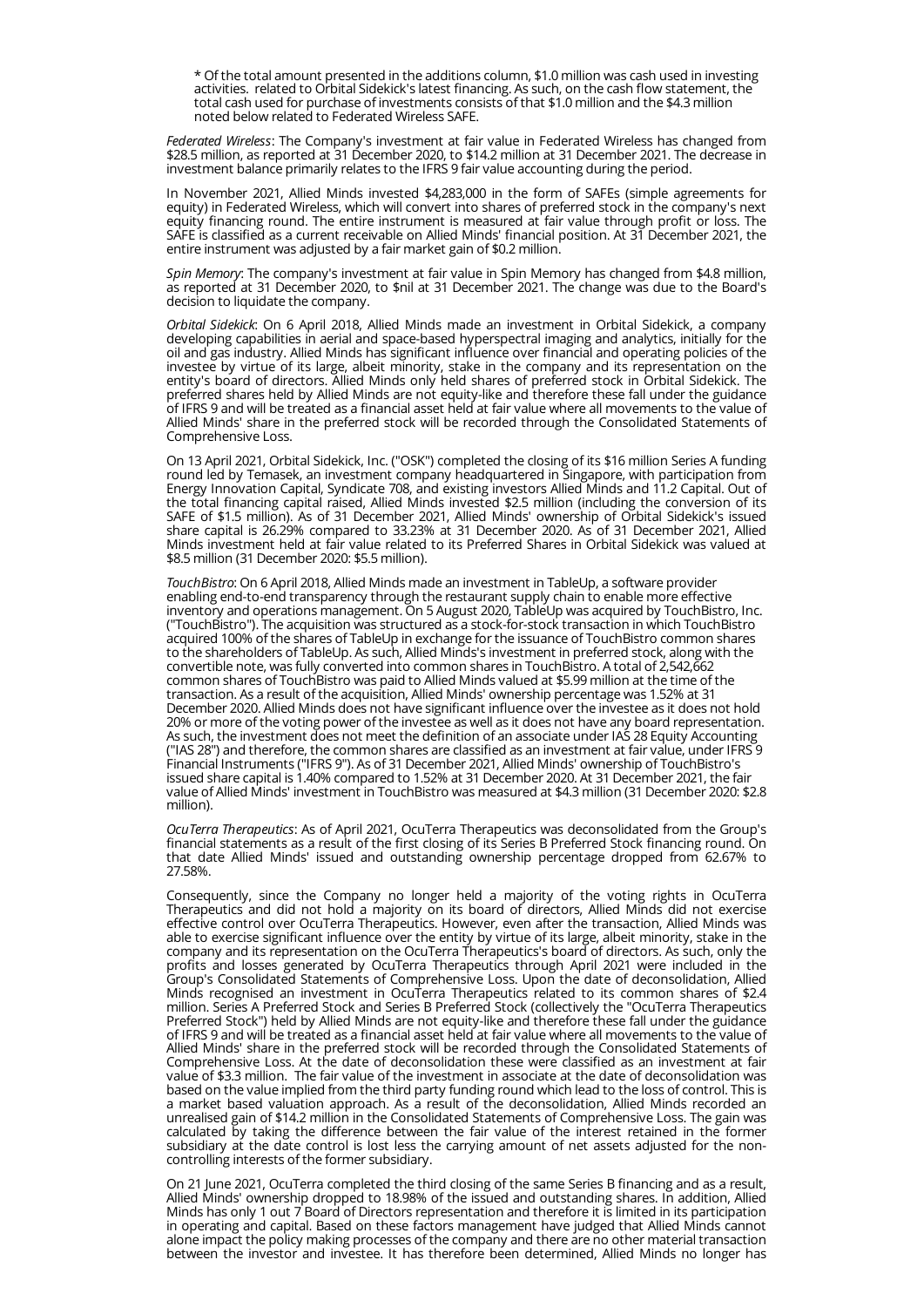significant influence over the investee and the investment does not meet the definition of an associate under IAS 28 at this date. As such, Allied Minds' share of common stock is accounted as an investment at fair value in accordance with IFRS 9 for the period beyond 21 June 2021.

Allied Minds' investment in common shares was adjusted by the share of loss of \$2.4 million generated by OcuTerra Therapeutics for the period 27 April through 21 June 2021. This reduced the investment in OcuTerra to a zero balance. At 21 June 2021, the investment in OcuTerra's common shares was accounted as an investment at fair value in accordance with IFRS 9. The investment in OcuTerra's common shares was subsequently measured at \$2.6 million from \$nil at 21 June 2021. This resulted in a gain through profit and loss in relation to the fair value of this amount.

Allied Minds recognised \$2.4 million as its share of loss from OcuTerra Therapeutics through the Consolidated Statements of Comprehensive Loss as follows:

#### **Ownership percentage**

|                                                                    | Location         | 31 December<br>2021 | 31<br><b>December</b><br>2020 |
|--------------------------------------------------------------------|------------------|---------------------|-------------------------------|
| OcuTerra Therapeutics, Inc.                                        | Cambridge,<br>MA | 17.06%              | 62.67%                        |
|                                                                    |                  | 31 December 2021    | 31<br><b>December</b><br>2020 |
|                                                                    |                  | \$'000              | \$'000                        |
| Group's interest in net assets of<br>investee, beginning of period |                  |                     |                               |
| Addition in the year                                               |                  | 2,362               |                               |
| Share of loss from continuing<br>operations                        |                  | (2, 362)            |                               |
| Carrying amount for equity accounted investees                     |                  |                     |                               |
| Unrecognised share of losses in associate                          |                  | (1.406)             |                               |
| Total outstanding                                                  |                  | (1,406)             |                               |

*Spark Insights*: On 29 October 2021, Allied Minds Plc has disposed of its portfolio company, Spark Insights, Inc. to Concirrus, a private UK-based insurance technology company. The acquisition was structured as a stock-for-stock transaction in which Concirrus acquired 100% of the shares of Spark in exchange for the issuance of Concirrus' Series A1 preferred shares. As such, Allied Minds's investment in preferred stock, along with the promissory notes, was fully converted into preferred shares in Concirrus. A total of 61,252 Series A1 preferred shares of Concirrus was paid to Allied Minds, valued at \$700,000. As at 29 October 2021, Allied Minds' issued and outstanding ownership of Spark Insights was 70.44% and fully-diluted ownership was 60.00%. As a result of the acquisition, Allied Minds' ownership percentage in Concirrus is 0.98%. Allied Minds has not retained any board representation as it waived that with the disposal of Spark Insights. As such, the company does not exercise effective control over Spark and as a result was deconsolidated from the Group's financial statements.

### **Allocation Model Inputs**

Allied Minds holds shares of preferred stock in Federated Wireless and Orbital sidekick and has significant influence over financial and operating policies of the investee by virtue of its stake in the companies and representation on the entity's board of directors. Allied Minds holds a minority interest in the ordinary share capital of TouchBistro and a minority interest in the preferred share of Concirrus, where significant influence is not held. It also hold a minority interest in the ordinary share capital and preferred stock of OcuTerra Therapeutics. The preferred shares and ordinary share capital in the investments noted above fall under the guidance of IFRS 9 and will be treated as a financial asset held at fair value and all movements to the value of Allied Minds' share of these assets will be recorded through the Consolidated Statements of Comprehensive Income/(Loss). The following presents the quantitative information about the significant unobservable inputs used in the fair value measurement of the Group's financial assets:

| As of 31 December:        | 2021              | 2020             |
|---------------------------|-------------------|------------------|
| Volatility                | 51.8%-81.2%       | 38.8%-73.5%      |
| Time to Liquidity (years) | $0.75 - 2.75$     | $1.50 - 3.27$    |
| Risk-Free Rate            | $0.29\% - 0.89\%$ | $0.10\% - 0.2\%$ |
| IPO/M&A/Sale Probability  | 0%/100%/n/a       | 0%/100%/n/a      |

# **Sensitivity Analysis**

The following summarises the sensitivity from the assumptions made by the Company in respect to the unobservable inputs used in the fair value measurement of the Group's financial assets. The sensitivities provided reflect reasonably possible changes to the key assumptions:

| As of 31 December: |                   | 2021   | 2020                                 |
|--------------------|-------------------|--------|--------------------------------------|
|                    |                   | \$'000 | \$'000                               |
| Input              | Sensitivity range |        | Financial assets increase/(decrease) |
| Enterprise Value   | $-2%$             | (780)  | (451)                                |
|                    | $+2%$             | 677    | 613                                  |
| Volatility         | $-10%$            | 171    | 602                                  |
|                    | $+10%$            | (79)   | (290)                                |
| Time to Liquidity  | -6 months         | 534    | 445                                  |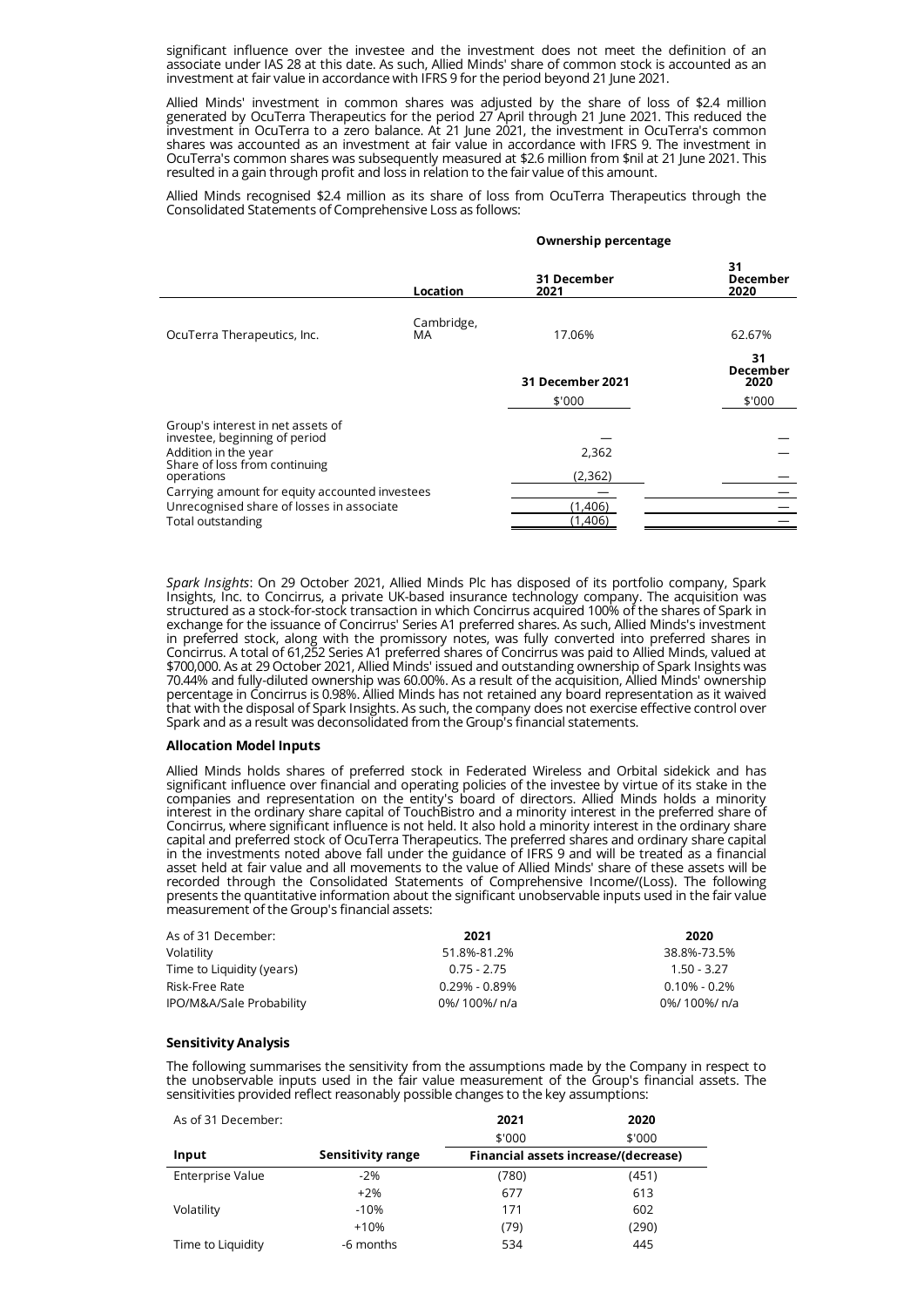|                    | +6 months     | (1,756) | (198) |
|--------------------|---------------|---------|-------|
| Risk-Free Rate (1) | -0.23%/-0.09% | 809     | 445   |
|                    | 0.18% / 0.02% | (465)   | (198) |

(1) Risk-free rate is a function of the time to liquidity input assumption.

# **(12) Cash and Cash Equivalents**

| As of 31 December:              | 2021<br>\$'000 | 2020<br>\$'000 |
|---------------------------------|----------------|----------------|
| Bank balances                   | 9.710          | 24.489         |
| Total cash and cash equivalents | 9.710          | 24.489         |

# **(13) Trade and Other Receivables**

| As of 31 December:                   | 2021<br>\$'000 | 2020<br>\$'000 |
|--------------------------------------|----------------|----------------|
| Trade receivables                    | 434            | 394            |
| Prepayments and other current assets | 5.478          | 5.422          |
| Total trade and other receivables    | 5.912          | 5.816          |

# **(14) Equity**

ALM's Board of Directors (the "Board") approved a new programme to buy back up to \$3.0 million of the Group's shares ("Buyback Programme") during 2021. Share purchases took place in open market transactions and were made from time to time depending on market conditions, share price, trading volume and other factors. The Buyback Programme ran from the date of the announcement to 6 October 2021. The Buyback Programme was in accordance with Allied Minds' general authority to purchase a maximum of 24,218,799 Ordinary Shares, granted by its shareholders at the Annual General Meeting held on 12 May 2021 and the purpose was to reduce share capital. Shares purchased under the Buyback Programme will be cancelled. As of 31 December 2021, the company has repurchased 2,537,712 of its own shares for a total value of \$737,678.

During 2021 and 2020, there were no options exercised under the U.S. Stock Plan. Additionally, no shares (2020: 624,862 shares) were issued to existing and former employees of the Group during the year as result of vesting of RSUs under the LTIP.

As of 31 December 2021, 11,551,496 ordinary shares were reserved under the U.S. Stock Plan and 24,781,174 were reserved under the LTIP, see note 6 for further discussion of the share-based payment plans.

The table below explains the composition of equity:

| As of 31 December:                                     | 2021   | 2020    |
|--------------------------------------------------------|--------|---------|
|                                                        | \$'000 | \$'000  |
| Equity                                                 |        |         |
| Share capital, \$0.01 par value, issued and fully paid | 3.767  | 3,767   |
| 242,187,985 and 242,187,985, respectively              |        |         |
| Treasury shares                                        | (738)  |         |
| <b>Translation reserve</b>                             | 1.302  | 1,343   |
| Accumulated profit                                     | 40,156 | 55,440  |
| Equity attributable to owners of the                   | 44.487 |         |
| Company                                                |        | 60,550  |
| Non-controlling interests                              | 168    | (2,264) |
| <b>Total equity</b>                                    | 44,655 | 58.286  |

Holders of Ordinary Shares are entitled to vote, on all matters submitted to shareholders for a vote. Each Ordinary Share is entitled to one vote. Each ordinary share is entitled to receive dividends when and if declared by the Company's Board of Directors. The Company has not declared any dividends prior to 2020. In February 2020, Allied Minds made a special cash dividend payment to shareholders of \$39.7 million as a result of the sale of Allied Minds' share in HawkEye in the second half of 2019.

Translation reserve comprises all foreign exchange differences arising from the translation of the financial statements of foreign operations.

# **(15) Changes in Non-Controlling Interest ("NCI")**

The following summarises the changes in the non-controlling ownership interest in subsidiaries by reportable segment, calculated on the basis of percentage ownership of non-controlling interest in voting stock on an as converted basis, excluding liability classified preferred shares:

|                    | Later |              |
|--------------------|-------|--------------|
| <b>Early Stage</b> | Stage | Consolidated |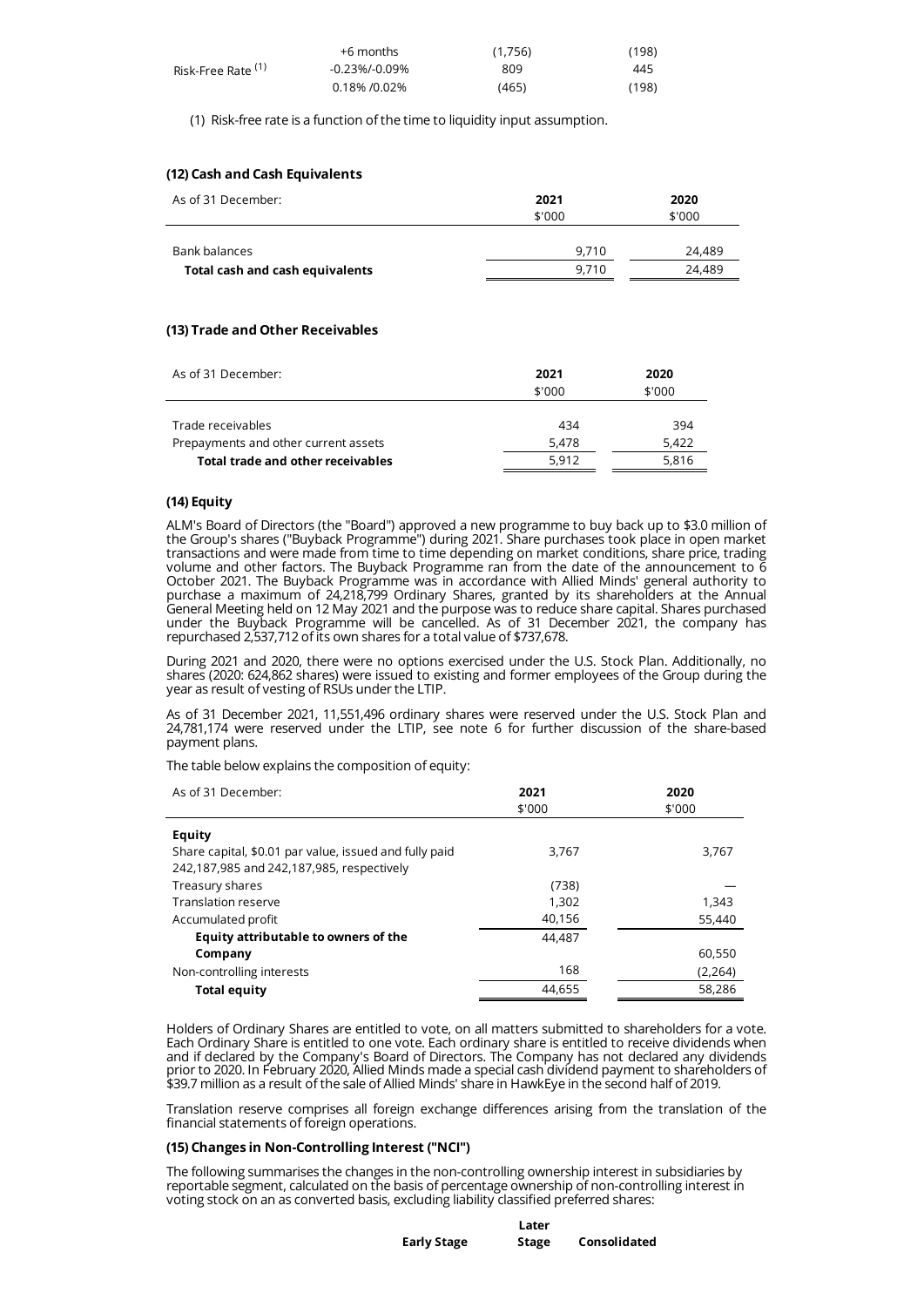|                                   | \$'000   | \$'000  | \$'000   |
|-----------------------------------|----------|---------|----------|
| Non-controlling interest as of 31 |          |         |          |
| December 2019                     | (1, 418) | 1,533   | 115      |
| Share of comprehensive loss       | (2,024)  | (455)   | (2, 479) |
| Effect of change in Company's     |          |         |          |
| ownership interest                |          | (18)    | (18)     |
| Equity-settled share based        |          |         |          |
| payments                          | 1        | 117     | 118      |
| Non-controlling interest as of 31 |          |         |          |
| December 2020                     | (3,441)  | 1,177   | (2,264)  |
| Share of comprehensive loss       | 2,714    | (3,424) | (710)    |
| Effect of change in Company's     |          |         |          |
| ownership interest                | (58)     | (38)    | (96)     |
| Equity-settled share based        |          |         |          |
| payments                          | (1)      | 32      | 31       |
| Deconsolidation of subsidiaries   | 786      | 2,421   | 3,207    |
| Non-controlling interest as of 31 |          |         |          |
| December 2021                     |          | 168     | 168      |

# **(16) Preferred Shares**

Certain of the Group's subsidiaries have outstanding preferred shares which have been classified as a subsidiary preferred shares in current liabilities in accordance with IFRS 9 as the subsidiaries have a contractual obligation to deliver cash or other assets to the holders under certain future liquidity events, and/or a requirement to deliver an uncertain number of common shares upon conversion. The preferred shares do not contain mandatory dividend rights. The preferred shares are convertible into common stock of the subsidiary at the option of the holder and mandatorily convertible into common stock of the subsidiary upon a qualified public offering at or above certain value and gross proceeds specified in the agreements or upon the vote of the holders of a majority of the subsidiary preferred shares. Under certain scenarios the number of common stock shares receivable on conversion will change. The Group has elected not to bifurcate the variable conversion feature as a derivative liability, but account for the entire instrument at fair value through the income statement.

The preferred shares are entitled to a vote with holders of common stock on an as converted basis. The holders of the preferred shares are entitled to a liquidation preference amount in the event of a liquidation or a deemed liquidation event of the respective subsidiary. The Group recognises the subsidiary preferred shares balance upon the receipt of cash financing, and records the change in its fair value for the respective reporting period through profit and loss. Preferred shares are not allocated shares of the subsidiary losses.

As of April 2021, OcuTerra Therapeutics was deconsolidated from the Group's financial statements as a result of the first closing of its Series B Preferred Stock financing round and Allied Minds' issued and outstanding ownership percentage dropped from 62.67% to 27.58%. On that date, OcuTerra has issued \$14.1 million in Series B Preferred Shares to its third party investors. In addition, as a result of the round OcuTerra's Series A Preferred Shares and Special Stock went up in value by \$7.7 million.

The following summarises the subsidiary preferred shares balance:

|                                             |                | <b>Fair value</b><br>gain or<br>loss under |                            |                            |                |
|---------------------------------------------|----------------|--------------------------------------------|----------------------------|----------------------------|----------------|
| As of 31 December:                          | 2021<br>\$'000 | <b>IFRS 9</b><br>\$'000                    | <b>Disposals</b><br>\$'000 | <b>Additions</b><br>\$'000 | 2020<br>\$'000 |
| <b>BridgeComm</b><br>OcuTerra Therapeutics  | 1,255          | (5,242)<br>7,704                           | (21, 841)                  | 14,137                     | 6,497          |
| <b>Total subsidiary preferred</b><br>shares | 1,255          | 2,462                                      | (21, 841)                  | 14,137                     | 6,497          |

The redemption is conditional on occurrence of uncertain future events beyond the control of the Group. The amount that would be payable in case of such events is as follows:

|                                     | 2021   | 2020   |
|-------------------------------------|--------|--------|
| As of 31 December:                  | \$'000 | \$'000 |
|                                     |        |        |
| BridgeComm                          | 1.260  | 6,500  |
| <b>Total liquidation preference</b> | 1.260  | 6,500  |
|                                     |        |        |

The fair value is derived using the option pricing model ("OPM"), the Probability-Weighted Expected Return Method ("PWERM") or a hybrid of the two.

The key inputs into these valuation models include the equity value of the subsidiary, the term of the instrument, risk free rate and volatility.

The valuation methodologies utilised for determining the equity value include the market approach, income approach or cost approach or hybrid of these approaches. Other methodologies such as asset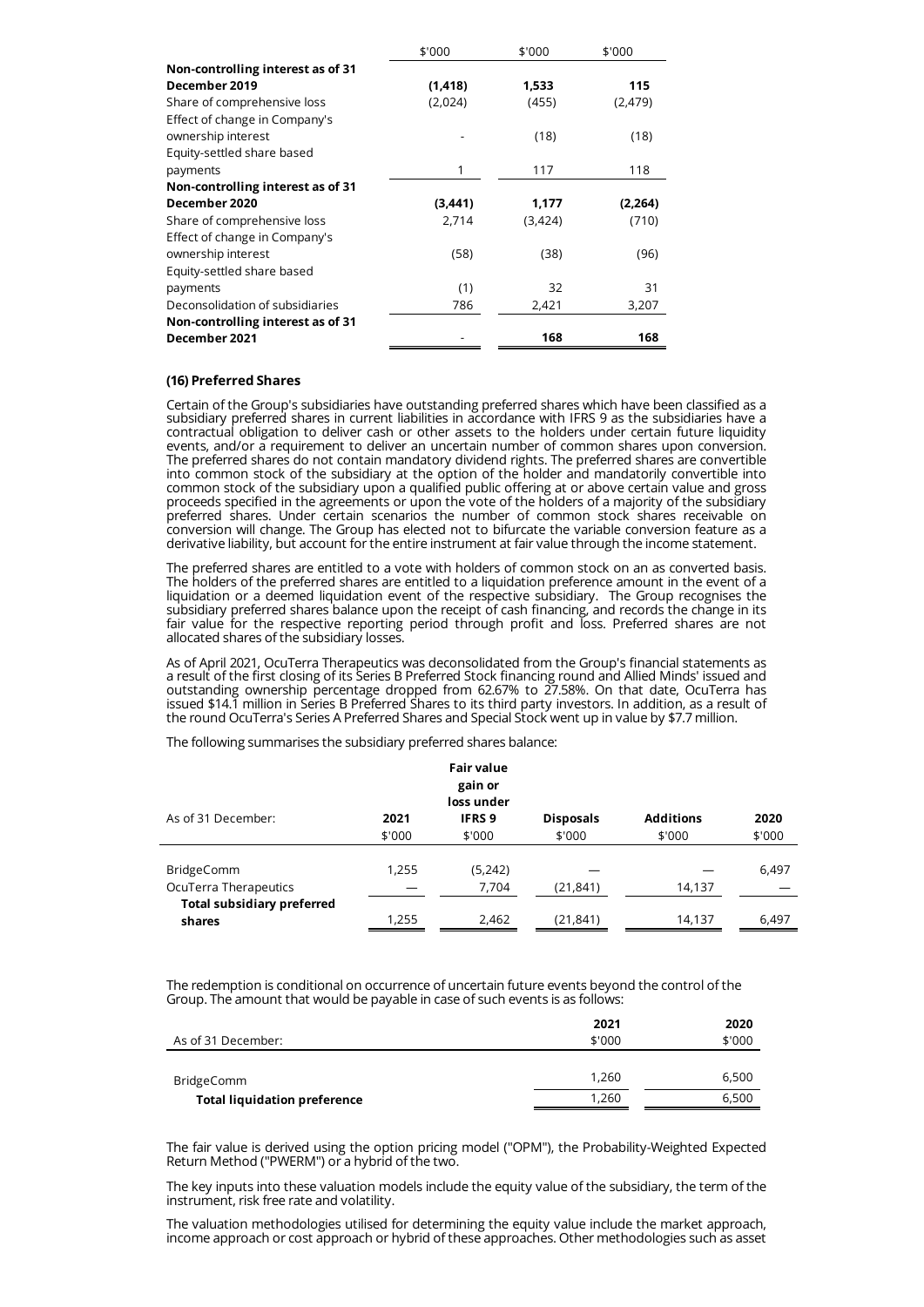based are also utilised where deemed appropriate. It is noted that in the current year none of the equity values were determined using the income approach.

Where there has been a third party funding round in the year this has been used as the implied value of the portfolio company or comparable guideline public companies or comparable transactions, adjusted for indexation where this is deemed to be appropriate.

Whilst the Board considers the methodologies and assumptions adopted in the valuation are supportable, reasonable and robust, because of the inherent uncertainty of valuation, those estimated values may differ significantly from the values that would have been used had a ready market for the investment existed and the differences could be significant.

# *PWERM and OPM*

The principal methods the Group applies for allocation of value are the PWERM, the OPM as well as a hybrid of the two. These models take assumptions such as the equity values, term of the instruments, risk free rate and volatility to determine the fair value of each share class.

The PWERM estimates the value of equity securities based on an analysis of various discrete future outcomes, such as an IPO, merger or sale, dissolution, or continued operation as a private enterprise until a later exit date. The equity value today is based on the probability-weighted present values of expected future investment returns, considering each of the possible outcomes available to the enterprise, as well as the rights of each security class. The key judgement relates to probability weighting of the scenarios.

The OPM treats common stock or derivatives thereof as call options on the enterprise's value or overall equity value. The value of a security is based on the optionality over and above the value securities that are senior in the capital structure (e.g. preferred stock), considering the dilutive effects of subordinate securities. In the OPM, the exercise price is based on a comparison with the overall equity value rather than per-share value.

#### **Allocation Model Inputs**

The following presents the quantitative information about the significant unobservable inputs used in the fair value measurement of the Group's subsidiary preferred shares liability:

| As of 31 December:        | 2021  | 2020  |
|---------------------------|-------|-------|
| Volatility                | 77.7% | 53.6% |
| Time to Liquidity (years) | 2.00  | 2.00  |
| Risk-Free Rate            | 0.73% | 0.10% |
| Probability M&A           | n/a   | 100%  |

# **Sensitivity Analysis**

The following summarises the sensitivity from the assumptions made by the Company in respect to the unobservable inputs used in the fair value measurement of the Group's subsidiary preferred shares liability. Option Pricing Model and Probability Weighted Expected Return Method Inputs for Investments Held at Fair Value at 31 December 2021 and 2020 respectively:

| As of:            |                          | 2021   | 2020   |
|-------------------|--------------------------|--------|--------|
|                   |                          | \$'000 | \$'000 |
| Input             | <b>Sensitivity range</b> |        |        |
| Enterprise Value  | $-2%$                    | (3)    | (112)  |
|                   | $+2%$                    | 35     | 114    |
| Volatility        | $-10%$                   | 35     | 266    |
|                   | $+10%$                   | (3)    | (264)  |
| Time to Liquidity | -6 months                | 35     | 117    |
|                   | +6 months                | (3)    | (112)  |
| Risk-Free Rate    | $-0.17/-0.02$            | 35     | 117    |
|                   | 0.12/0.02                | (3)    | (112)  |
|                   |                          |        |        |

OPM Measurement Date

(1) Risk-free rate is a function of the time to liquidity input assumption.

The subsidiary preferred shares are measured at fair value through profit/loss (FVTPL) according to IFRS 9 at initial recognition and upon subsequent measurement. Hence, any gains and losses on the preferred shares liability are recognised in profit or loss, unless they relate to changes in the entity's own credit risk for financial liability designated as at fair value through profit or loss. The effect of changes in the entity's own credit risk in the fair value of the financial liabilities are presented in other comprehensive income. There were no adjustments considered for movement in credit risk as this is not applicable within the specific valuation frameworks utilized for the fair values of the Group's preferred share liability. The subsidiary preferred shares values and movement in credit risk, if applicable, are being constantly monitored as new information becomes available. For the year ended 31 December 2021, the change in fair value of the subsidiary preferred shares is recorded in Finance cost, net in the consolidated statement of comprehensive loss.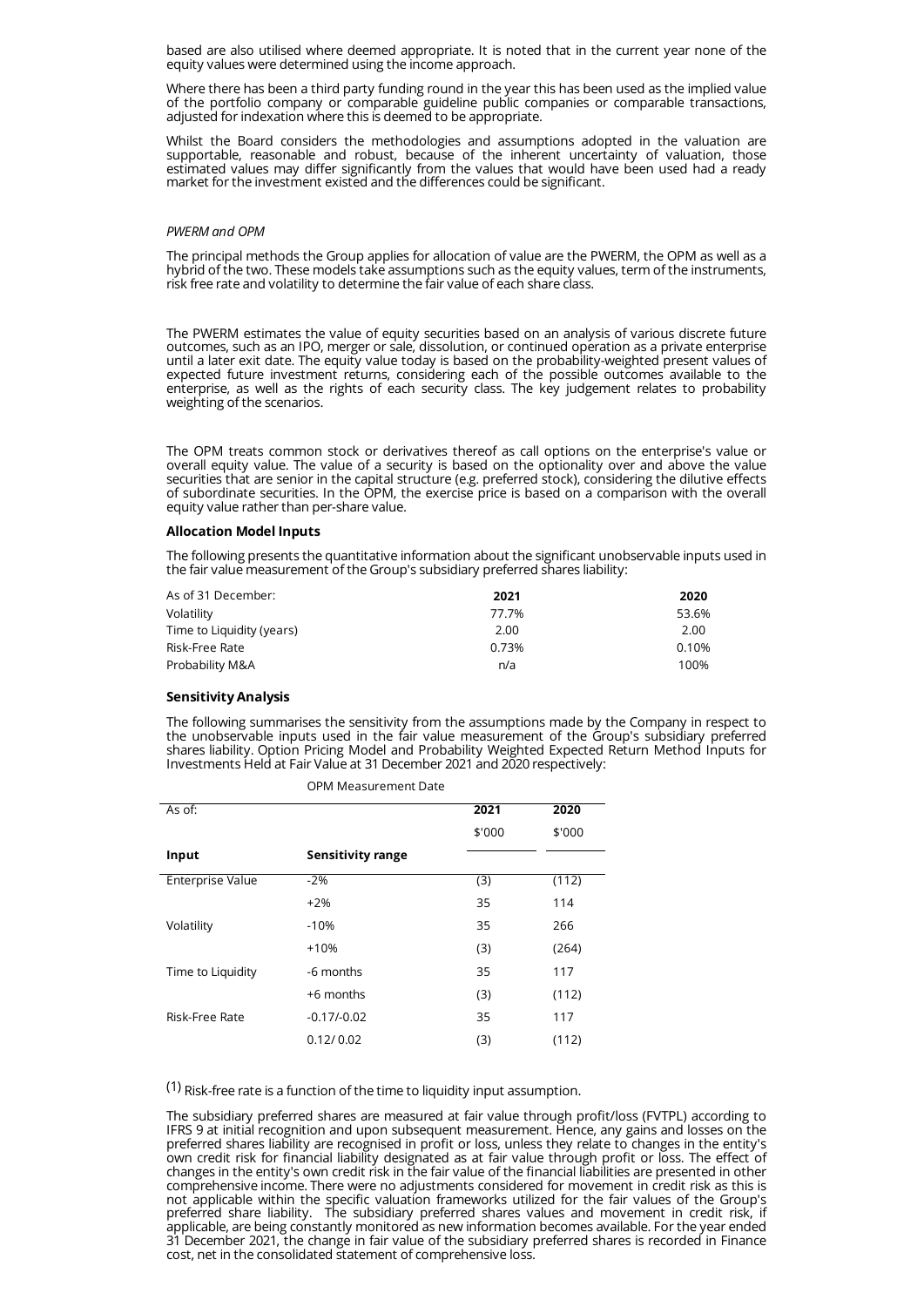# **(17) Trade and Other Payables**

| As of 31 December:                | 2021   | 2020   |
|-----------------------------------|--------|--------|
|                                   | \$'000 | \$'000 |
|                                   |        |        |
| Trade payables                    | 210    | 319    |
| Accrued expenses                  | 525    | 1,457  |
| Other current liabilities         | 326    | 325    |
| Trade and other payables, current | 1.061  | 2.101  |

# **(18) Loans**

| As of 31 December:                | 2021<br>\$'000 | 2020<br>\$'000 |
|-----------------------------------|----------------|----------------|
| Current liabilities - Loans:      |                |                |
| Unsecured loans                   | 3,109          | 2,965          |
| Paycheck Protection Program (PPP) |                |                |
| $loans*$                          |                | 184            |
| Non- Current liabilities - Loans: |                |                |
| Unsecured loans                   |                | 1,440          |
| <b>Total loans</b>                | 3,109          | 4.589          |

\*Two subsidiaires of the Group during the year, Spark Insights and BridgeComm, have received PPP loans under the CARES Act in 2020 (\$0.2 million) and 2021 (\$0.2 million). At 31 December 2021, the full PPP balance decreased from \$443 thousand to \$nil due to PPP loan forgiveness in current period.

The terms and conditions of outstanding loans are as follows:

|                                     |            |                             |                     |               | 2021<br>\$'000     |               | 2020<br>\$'000  |
|-------------------------------------|------------|-----------------------------|---------------------|---------------|--------------------|---------------|-----------------|
| As of 31<br>December:               | Currency   | Nominal<br>interest<br>rate | Year of<br>maturity | Face<br>value | Carrying<br>amount | Face<br>value | Carrying amount |
|                                     |            |                             |                     |               |                    |               |                 |
| Unsecured<br>Ioan <sup>(1)</sup>    | <b>USD</b> | 5.0%                        | 2020-22             | 2,500         | 3,109              | 2,500         | 2,862           |
| Unsecured<br>Ioan <sup>(2)</sup>    | <b>USD</b> | 12.0%                       | 2021-21             |               |                    | 100           | 103             |
| Unsecured<br>Ioan <sup>(3)</sup>    | <b>USD</b> | 8.0%                        | 2020-22             |               |                    | 1,325         | 1,440           |
| <b>Total</b><br>interest<br>bearing |            |                             |                     |               |                    |               |                 |
| liabilities                         |            |                             |                     | 2,500         | 3,109              | 3,825         | 4,589           |

# **BridgeComm convertible note (1)**

On 16 December 2020, BridgeComm secured \$1.0 million of funding through the issuance of a convertible bridge note to Boeing HorizonX Ventures, LLC ("Boeing"). All principal and accrued interest shall be due and payable on 30 June 2022. In August 2021, as a result of achieving certain development milestones under the JDA with Boeing, BridgeComm secured the remaining \$1.5 million of convertible debt from Boeing. The \$2.5 million promissory note was issued at a 5.0% interest rate that will be compounded monthly and computed on the basis of a year of 365 days for the actual number of days elapsed and shall be paid on the maturity date. The loan balance is due to amortize withinthe 12 months following the reporting date and will be classed as a current liability**.** The entire instrument is measured at fair value through profit or loss due to the conversion feature being an embedded derivative. At 31 December 2021, the entire instrument was adjusted upward by a fair market change of \$0.1 million.

# **OcuTerra Therapeutics promissory note (2)**

On 23 September 2020, OcuTerra Therapeutics secured \$0.1 million of funding through the issuance of a promissory note to multiple investors at annual interest rate of 12.0% payable within one year from the date of issuance. The note was issued at an interest rate that will accrue on the unpaid Principal Amount at the rate of twelve (12%) per annum computed on the basis of a 365-day year. The note converted into preferred shares upon the closing of the Series B funding in April 2021.

# **OcuTerra Therapeutics convertible note (3)**

On 5 November 2020, OcuTerra Therapeutics secured \$0.95 million of funding through the issuance of a convertible bridge note to multiple investors at annual interest rate of 8.0%. On 10 January 2021, OcuTerra Therapeutics raised an additional \$0.4 million in the second closing of its convertible note financing. The note was issued at an interest rate that will accrue on the unpaid Principal Amount at the rate of eight (8%) per annum, payable at the maturity date (36 month anniversary of the closing date). All accrued interest shall be computed on the basis of a 360-day year consisting of twelve 30-day months, and shall be payable on the date the outstanding principal amount shall become due and payable, whether on the Maturity Date or by acceleration or otherwise, or upon conversion. The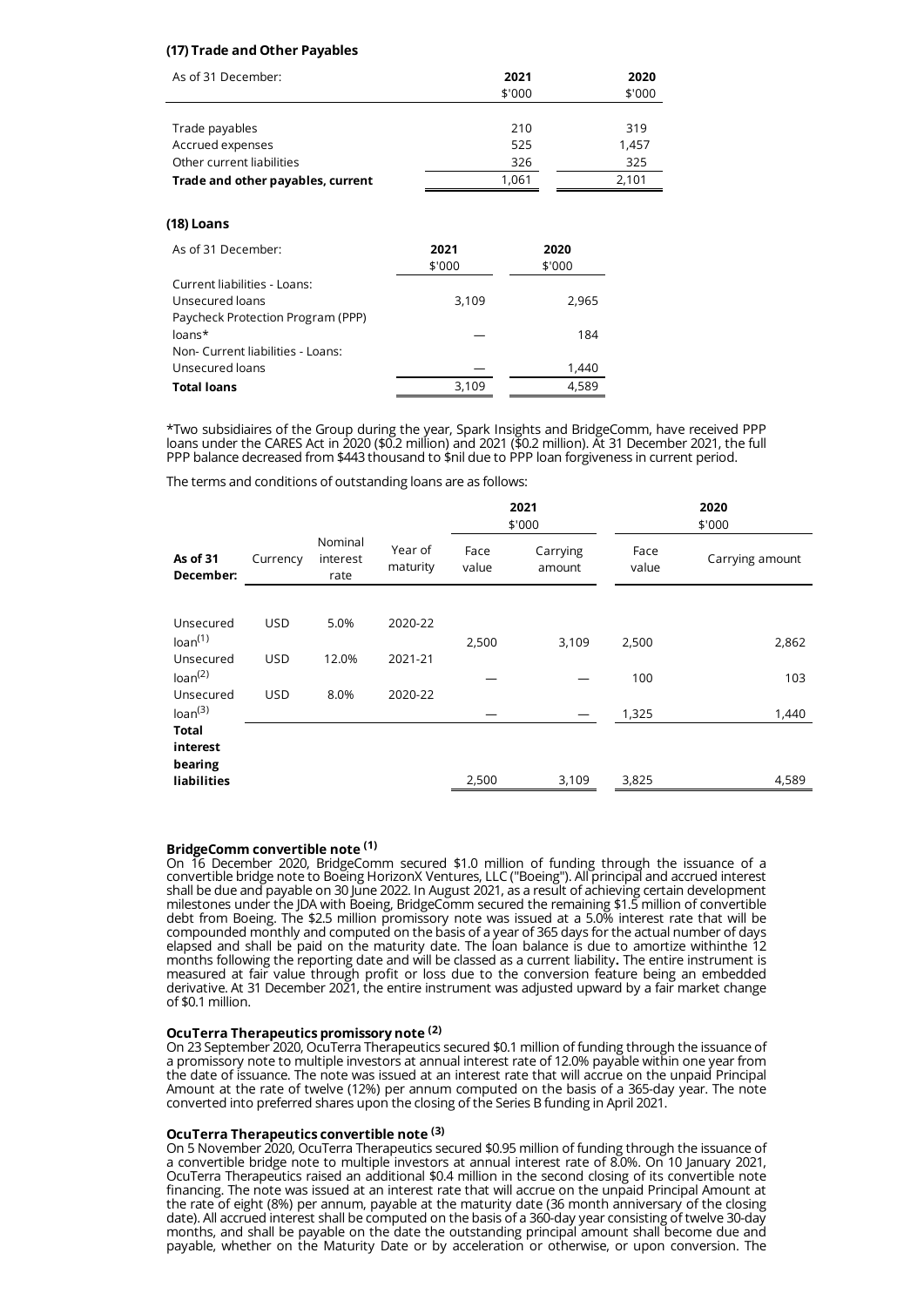entire instrument and the offsetting discount will be measured at fair value through profit or loss as the conversion feature fails the fixed for fixed equity classification. The convertible note of \$1.5 million converted into preferred shares upon the closing of the Series B funding in April 2021.

#### **(19) Leases**

Office and laboratory space is rented under non-cancellable operating leases. These lease agreements contain various clauses for renewal at the Group's option and, in certain cases, escalation clauses typically linked to rates of inflation.

### **Right of use asset**

|                               | 2021   | 2020   |
|-------------------------------|--------|--------|
|                               | \$000s | \$000s |
| Balance at 1 January          | 651    | 1,016  |
| Additions                     | 192    | -      |
| Depreciation                  | (316)  | (365)  |
| Deconsolidation               | (113)  |        |
| <b>Balance at 31 December</b> | 414    | 651    |

#### **Lease liability**

|                               | 2021    | 2020     |
|-------------------------------|---------|----------|
|                               | \$000s  | \$000s   |
| Balance at 1 January          | 1,830   | 2,854    |
| Additions                     | 192     |          |
| Cash paid                     | (1,100) | (1, 150) |
| Interest expense              | 71      | 126      |
| Deconsolidation               | (120)   | -        |
| <b>Balance at 31 December</b> | 873     | 1,830    |

The following details the short term and long-term portion of the lease liability as at 31 December 2021:

|                                         | <b>Total lease liability</b> |  |
|-----------------------------------------|------------------------------|--|
|                                         | \$000s                       |  |
| Lease liability released in $<$ 1 year  | 660                          |  |
| Lease liability released in over 1 year | 213                          |  |
| <b>Total Lease Liability</b>            | 873                          |  |

During 2019, the Group relocated its corporate headquarters and as a result it sub-leased the office space that has been presented as part of a right-of-use asset. As the sub-lease is for all of the remaining useful economic life of the right-of-use asset, the sub-lease is classified as a finance lease.

The following table sets out a maturity analysis of lease receivables, showing the undiscounted lease payments to be received after the reporting date. Under IAS 17, the Group did not have any finance leases as a lessor.

| In thousands of $$$                 | 31 December 2021 |
|-------------------------------------|------------------|
| Less than 1 year                    | 438              |
| Between 1 and 5 years               |                  |
| More than 5 years                   | ٠                |
| Total undiscounted lease receivable | 438              |
| Unearned finance income             | (24)             |
| Net investment in the lease         | 414              |

Additions in the period relate to site leases that were entered into by Allied Minds' consolidated subsidiaries during 2021. Amounts were arrived at using the contractual minimal lease payments, present valued using the applicable incremental borrowing rate of 5.0%.

### **Amounts recognised in profit or loss**

| In thousands of $\frac{2}{3}$                                                 | 31 December 2021 |  |
|-------------------------------------------------------------------------------|------------------|--|
| 2021 - Leases under IFRS 16                                                   |                  |  |
| Interest on lease liabilities                                                 | 71               |  |
| Income from sub-leasing right-of-use assets presented in<br>'interest income' | 45               |  |

# **(20) Financial Instruments and Related Disclosures**

The following table shows the carrying amounts and fair values of financial assets and financial liabilities, including their levels in the fair value hierarchy: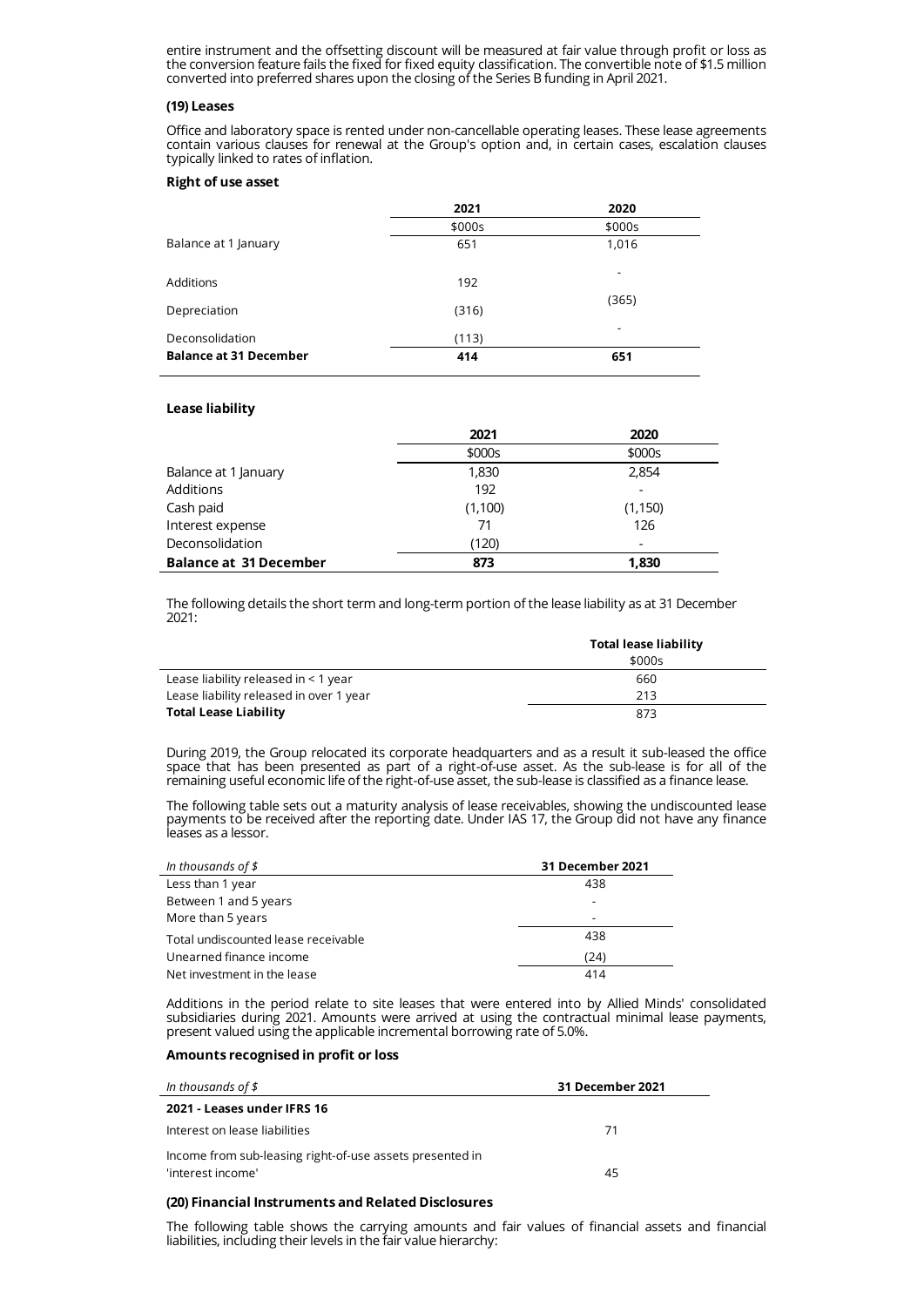| As of 31 December:                                                                               |          |                |                | 2021<br>\$'000    |                |
|--------------------------------------------------------------------------------------------------|----------|----------------|----------------|-------------------|----------------|
|                                                                                                  | Carrying |                |                | <b>Fair value</b> |                |
|                                                                                                  | Amount   | Level 1        | Level 2        | Level 3           | <b>Total</b>   |
| Financial assets designated as<br>fair value through profit or loss<br>Investments at fair value | 33,984   |                |                | 33,984            | 33,984         |
| Convertible note receivable                                                                      | 4,500    |                |                | 4,500             | 4,500          |
| <b>Loans and receivables</b>                                                                     |          |                |                |                   |                |
| Cash and cash equivalents                                                                        | 9,710    |                |                |                   |                |
| Trade and other receivables                                                                      | 5,912    |                |                |                   |                |
| Security and other deposits                                                                      | 594      |                |                |                   |                |
| Total                                                                                            | 54,700   |                |                | 38,484            | 38,484         |
| <b>Financial liabilities designated</b><br>as fair value through profit or                       |          |                |                |                   |                |
| loss<br>Convertible notes                                                                        | 3,109    |                |                | 3,109             | 3,109          |
| Subsidiary preferred shares                                                                      | 1,255    |                |                | 1,255             | 1,255          |
| <b>Financial liabilities measured at</b><br>amortised cost                                       |          |                |                |                   |                |
| Trade and other payables                                                                         | 1,061    |                |                |                   |                |
| Lease liability                                                                                  | 873      |                |                |                   |                |
| Total                                                                                            | 6,298    |                |                | 4,364             | 4,364          |
| As of 31 December:                                                                               |          | 2020<br>\$'000 |                |                   |                |
|                                                                                                  | Carrying |                |                | <b>Fair value</b> |                |
|                                                                                                  | Amount   | Level 1        | Level 2        | Level 3           | Total          |
| Financial assets designated as<br>fair value through profit or loss<br>Investments at fair value | 41,588   |                |                | 41,588            | 41,588         |
| Convertible note receivable                                                                      | 1,500    |                |                | 1,500             | 1,500          |
| <b>Loans and receivables</b>                                                                     |          |                |                |                   |                |
| Cash and cash equivalents                                                                        | 24,489   |                |                |                   |                |
| Trade and other receivables                                                                      | 5,816    |                |                |                   |                |
| Security and other deposits                                                                      | 1,360    |                |                |                   |                |
| Total                                                                                            | 74,753   |                |                | 43,088            | 43,088         |
| <b>Financial liabilities designated</b><br>as fair value through profit or<br>loss               |          |                |                |                   |                |
| Convertible notes                                                                                | 4,590    |                |                | 4,590             | 4,590          |
| Subsidiary preferred shares                                                                      | 6,497    |                |                | 6,497             | 6,497          |
| Financial liabilities measured at<br>amortised cost<br>Trade and other payables                  | 2,101    |                |                |                   |                |
| Lease liability                                                                                  | 1,830    |                |                |                   |                |
| Total                                                                                            | 15,018   |                |                | 11,087            | 11,087         |
| Total other financials assets were as follows:                                                   |          |                |                |                   |                |
| For the year ended 31 December:                                                                  |          |                | 2021<br>\$'000 |                   | 2020<br>\$'000 |
| Deposits<br>Other long term assets                                                               |          |                | 44             |                   | 81<br>500      |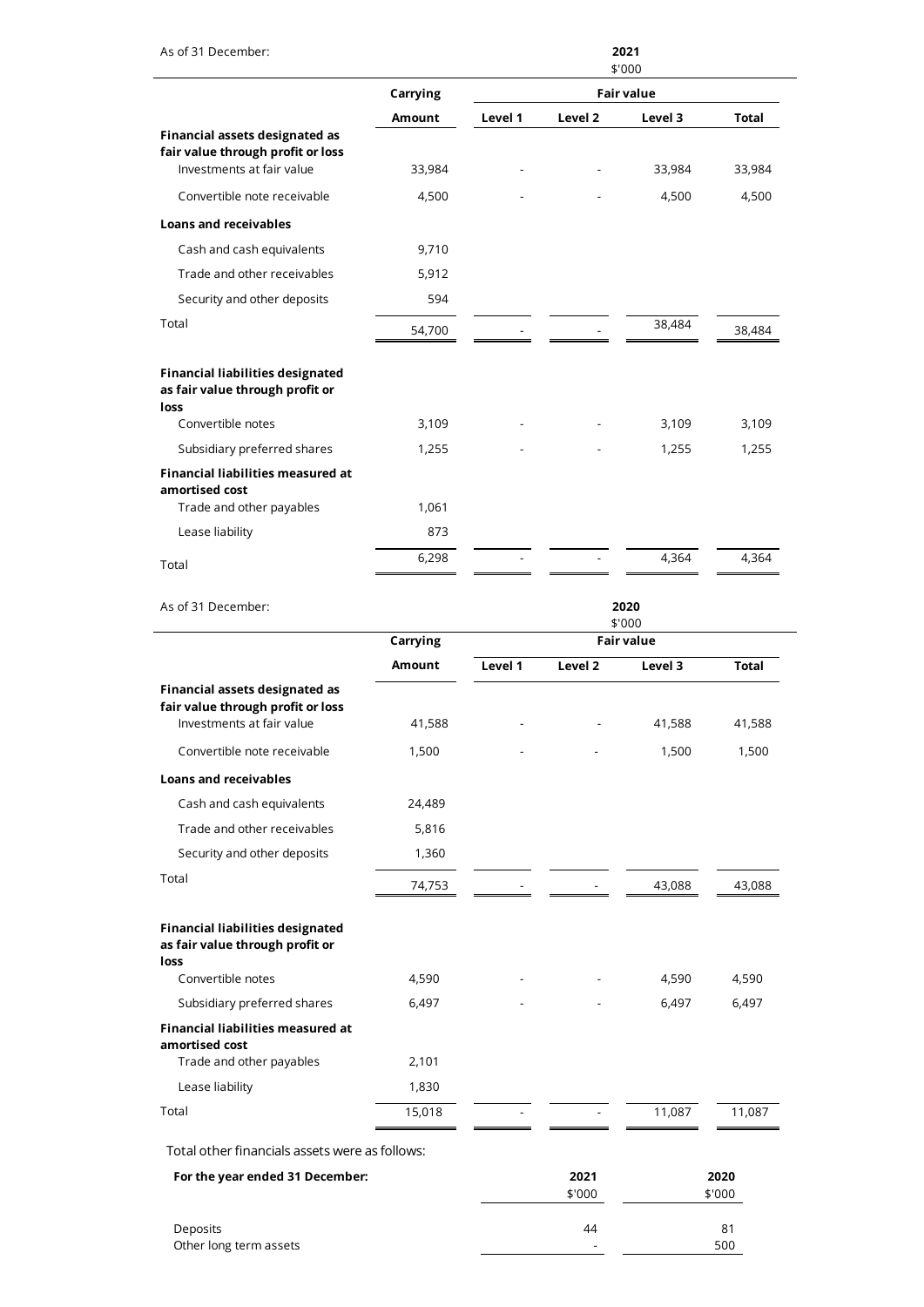| <b>Total</b>                | 44    | 581   |
|-----------------------------|-------|-------|
|                             |       |       |
| Convertible note receivable | 4,500 | 1,500 |
| Other current assets        | 550   | 779   |
| <b>Total</b>                | 5,050 | 2.279 |
|                             | 5,094 | 2,860 |

The fair value of financial instruments that are not traded is determined by using valuation techniques that maximise the use of observable market data where it is available and rely as little as possible on entity specific estimates. If all significant inputs required to fair value an instrument are observable, the instrument is included in Level 2. Where the inputs for determining the fair value of financial instruments are not based on observable market data, the instrument is included in Level 3. See the assumptions for the valuation of the Convertible note receivable as disclosed in note 11 of the financial statements. As such, for assumptions used in the fair value measurement of the Group's convertible notes designated as Level 3, see note 18.

For assumptions used in the fair value measurement of the Group's subsidiary preferred shares liability designated as Level 3, see note 16. For assumptions used in the fair value measurement of Investments at fair value designated as Level 3, see note 11.

Cash and cash equivalents, trade receivables, and trade payables are carried at cost, which approximates fair value because of their short-term nature.

The movement in the convertible loan note assets are presented in the below table:

|                               | 31 December<br>2021 | <b>Disposals</b> | <b>Movement from</b><br><b>IFRS 9 fair value</b><br>accounting | <b>Additions</b> | 31 December<br>2020 |
|-------------------------------|---------------------|------------------|----------------------------------------------------------------|------------------|---------------------|
|                               | \$'000              | \$'000           | \$'000                                                         | \$'000           | \$'000              |
| Federated Wireless,           |                     |                  |                                                                |                  |                     |
| Inc.                          | 4,500               |                  | 217                                                            | 4,283            |                     |
| Orbital Sidekick, Inc.        |                     | (2,500)          |                                                                | 1,000            | 1,500               |
| <b>Total convertible loan</b> |                     |                  |                                                                |                  |                     |
| note assets at fair           |                     |                  |                                                                |                  |                     |
| value                         | 4,500               | (2,500)          | 217                                                            | 5.283            | 1,500               |

# **(21) Capital and Financial Risk Management**

The Group's policy is to maintain a strong asset base so as to maintain investor, creditor and market confidence and to sustain future development of the business. Management monitors the level of capital deployed and available for deployment in subsidiary projects. The Board of Directors seeks to maintain a balance between the higher returns that might be possible with higher levels of deployed capital and the advantages and security afforded by a sound capital position.

The Group's executive management and Board of Directors have overall responsibility for establishment and oversight of the Group's risk management framework. The Group is exposed to certain risks through its normal course of operations. The Group's main objective in using financial instruments is to promote the commercialisation of intellectual property through the raising and investing of funds for this purpose. The Group's policies in calculating the nature, amount and timing of funding are determined by planned future investment activity. Due to the nature of activities and with the aim to maintain the investors' funds secure and protected, the Group's policy is to hold any excess funds in highly liquid and readily available financial instruments and reduce the exposure to other financial risks.

The Group has exposure to the following risks arising from financial instruments:

# **Credit Risk**

Credit risk is the risk of financial loss to the Group if a customer or counterparty to a financial instrument fails to meet its contractual obligations. Financial instruments that potentially subject the Group to concentrations of credit risk consist principally of cash and cash equivalents, investments held at fair value, and trade and other receivables.

The Group held following balances:

| As of 31 December:                                                                         | 2021<br>\$'000                     | 2020<br>\$'000                      |
|--------------------------------------------------------------------------------------------|------------------------------------|-------------------------------------|
| Cash and cash equivalents<br>Investments held at fair value<br>Trade and other receivables | 9.710<br>33,984<br>5,912<br>49,606 | 24.489<br>41,588<br>5,816<br>71,893 |

Risk control assesses the credit quality of the customer, taking into account its financial position, past experience and other factors. Individual risk limits are set based on ratings in accordance with limits set by the Board. The utilisation of credit limits is regularly monitored. The credit quality of financial assets that are neither past due nor impaired can be assessed by reference to credit ratings (if available) or to historical information about counterparty default rates.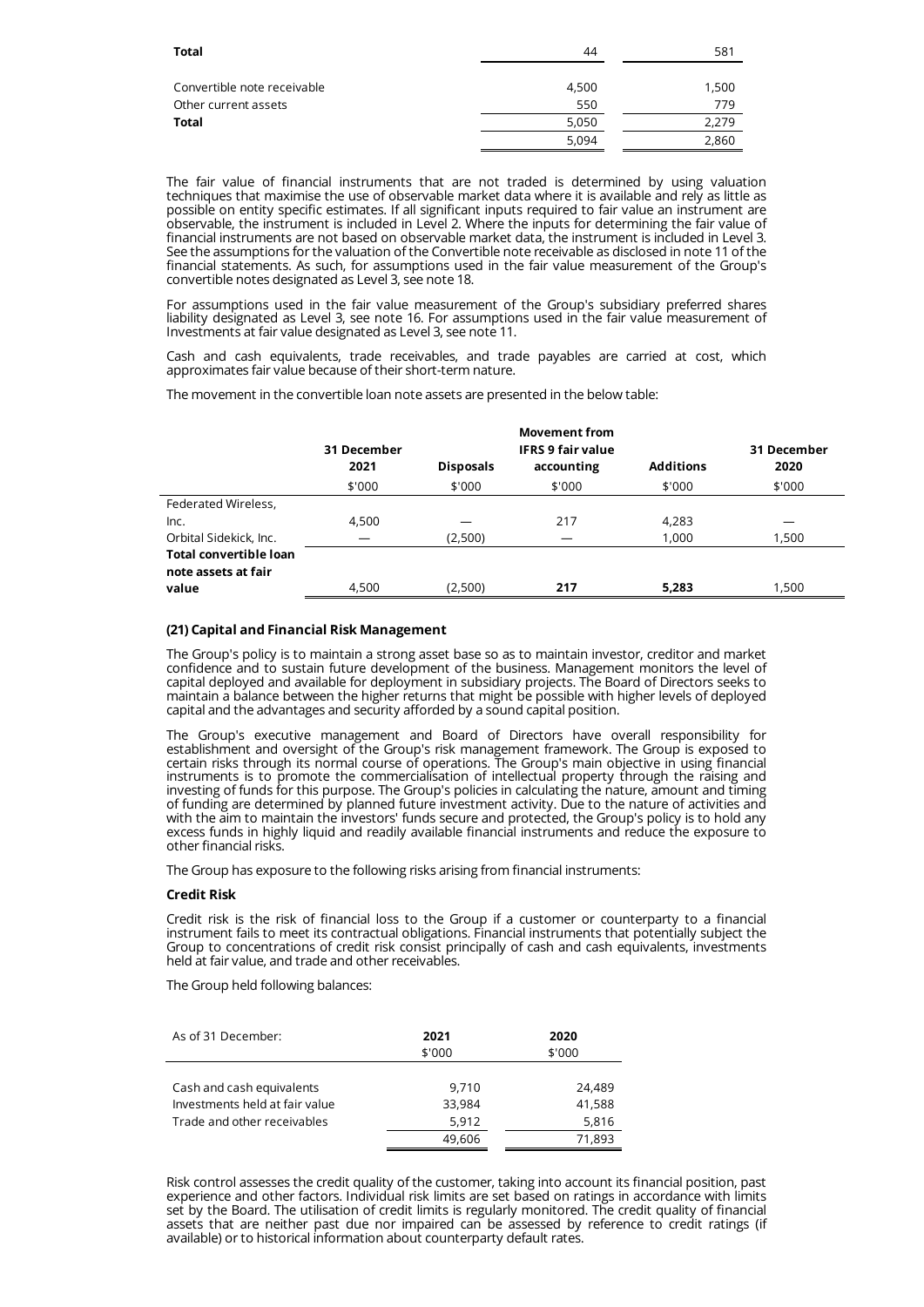Group policy is to maintain its funds in highly liquid deposit accounts with reputable financial institutions.

The Group's investments in preferred stock are accounted for at fair value through profit or loss (FVTPL) in accordance with IFRS 9. This measurement is appropriate as these financial assets are not held with the objective to collect contractual cash flows which are solely payments of principal and interest (SPPI) on the principal amount outstanding. The entity is primarily focused on fair value information and uses that information to assess the asset's performance and to make decisions. The subsidiary preferred shares values and movement in credit risk are being constantly monitored as new information becomes available.

The Group has a concentration of credit risk in respect of its financial assets held at fair value through the profit or loss which relate to ordinary and preferred share investments with movements in fair value of \$14.1 million. Of this balance \$14.4 million in losses relates specifically to the preferred shares held in Federate Wireless for the period. These investments are reviewed in detail in note 11. The Group assesses the credit quality of customers, taking into account their current financial position.

The aging of trade receivables that were not impaired was as follows:

| As of 31 December:            | 2021<br>\$'000 | 2020<br>\$'000 |
|-------------------------------|----------------|----------------|
|                               |                |                |
| Neither past due nor impaired | 434            | 135            |
| Past due 30-90 days           |                | 259            |
| Past due over 90 days         |                |                |
| Reserve for bad debt          |                |                |
|                               | 434            | 394            |

An analysis of the credit quality of trade receivables that are neither past due nor impaired is as follows:

| As of 31 December: | 2021   | 2020   |
|--------------------|--------|--------|
|                    | \$'000 | \$'000 |
|                    |        |        |

| Customers with less than three years of |     |     |
|-----------------------------------------|-----|-----|
| trading history with the Group          | 434 | 394 |
|                                         | 434 | 394 |

# **Liquidity Risk**

Liquidity risk is the risk that the Group will encounter difficulty in meeting the obligations associated with its financial liabilities that are settled by delivering cash or another financial asset. The Group's approach to managing liquidity is to ensure, as far as possible, that it will have sufficient liquidity to meet its liabilities when they are due, under both normal and stressed conditions, without incurring unacceptable losses or risking damage to the Group's reputation.

The Group seeks to manage liquidity risk, ensuring that sufficient liquidity is available to meet foreseeable requirements.

The following are the remaining contractual maturities of financial liabilities at the reporting date. The amounts are gross and undiscounted, and include estimated interest payments and exclude the impact of netting agreements.

| As of 31 December<br>2021:                                                             |                | <b>Contractual cash flows</b> |                |                                                              |           |
|----------------------------------------------------------------------------------------|----------------|-------------------------------|----------------|--------------------------------------------------------------|-----------|
|                                                                                        | Carrying       |                               | Less than      | $2 - 5$                                                      | More than |
| \$'000                                                                                 | amount         | <b>Total</b>                  | 1 year         | years                                                        | 5 years   |
| Trade<br>other<br>and<br>payables<br>Convertible loan notes<br>Subsidiary<br>preferred | 1,061<br>3,109 | 1,061<br>3,109                | 1,061<br>3,109 | $\qquad \qquad \blacksquare$<br>$\qquad \qquad \blacksquare$ |           |
| shares                                                                                 | 1,255          | 1,255                         | 1,255          | $\qquad \qquad \blacksquare$                                 |           |
| Lease liability                                                                        | 873            | 873                           | 660            | 213                                                          |           |
|                                                                                        | 6,298          | 6,298                         | 6.085          | 213                                                          |           |

| As of 31 December<br>2020:        |          | <b>Contractual cash flows</b> |           |                          |           |
|-----------------------------------|----------|-------------------------------|-----------|--------------------------|-----------|
|                                   | Carrying |                               | Less than | $2 - 5$                  | More than |
| \$'000                            | amount   | Total                         | 1 year    | years                    | 5 years   |
| other<br>Trade<br>and<br>payables | 2,101    | 2,101                         | 2,101     | ٠                        |           |
| Convertible loan notes            | 4,590    | 4,590                         | 3,150     | 1,440                    |           |
| Subsidiary<br>preferred<br>shares | 6.497    | 6.497                         | 6,497     | $\overline{\phantom{a}}$ |           |
| Lease liability                   | 1,830    | 1,830                         | 1,830     | $\overline{\phantom{a}}$ |           |
|                                   | 15,018   | 15,018                        | 13,578    | 1,440                    |           |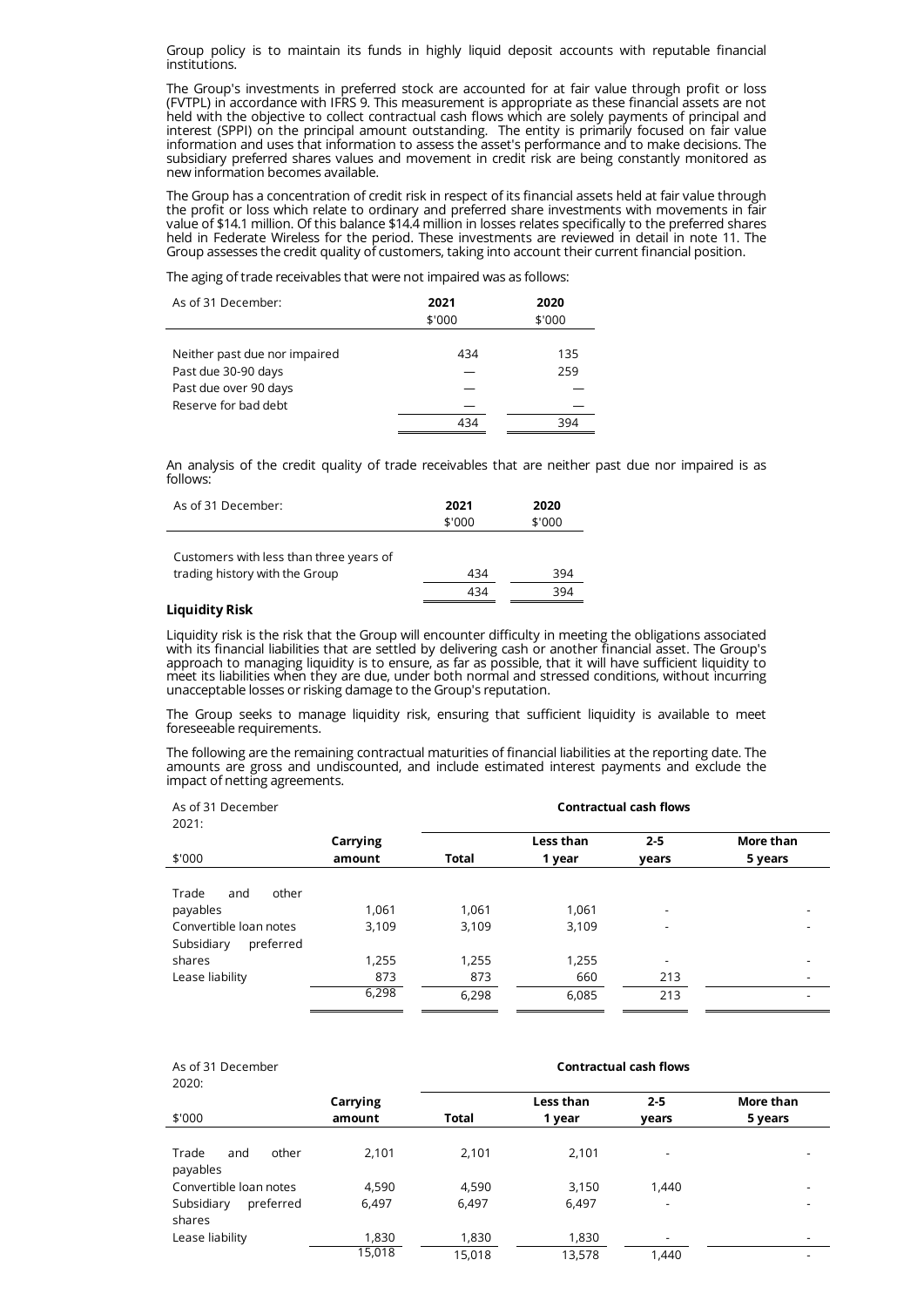It is not expected that the cash flows included in the maturity analysis could occur significantly earlier, or at significantly different amounts.

# **Market Risk**

Market risk is the risk that changes in market prices - such as foreign exchange rates, interest rates and equity prices - will affect the Group's income or the value of its holdings of financial instruments. The objective of market risk management is to manage and control market risk exposures within acceptable parameters, while optimising the return. The Group maintains the exposure to market risk from such financial instruments to insignificant levels. The Group exposure to changes in interest rates is determined to be insignificant.

# **Capital Risk Management**

The Group is funded by equity finance and long term borrowings. Total capital is calculated as 'total equity' as shown in the consolidated statement of financial position.

The Group's objectives when managing capital are to safeguard the Group's ability to continue as a going concern in order to provide returns for shareholders and benefits for other stakeholders and to maintain an optimal capital structure to reduce the cost of capital. In order to maintain or adjust the capital structure, the Group may issue new shares or borrow new debt. The Group has some external debt in the form of preferred shares and no material externally imposed capital requirements. The Group's share capital is set out in note 16.

#### **(22) Related Parties**

#### **Transactions with Key Management Personnel**

*Key Management Personnel Compensation*

Key management personnel compensation received comprised the following:

| For the year ended 31 December: | 2021                     | 2020   |
|---------------------------------|--------------------------|--------|
|                                 | \$'000                   | \$'000 |
| Short-term employee benefits    | 18                       | 1.022  |
| Share-based payments            | $\overline{\phantom{a}}$ | 105    |
| Total                           | 18                       | 1.127  |

Short-term employee benefits of the Group's key management personnel include salaries and bonuses, health care and other non-cash benefits.

Share-based payments include the value of awards granted under the LTIP during the year. Sharebased payments under the LTIP are subject to vesting terms over future periods. See further details of the two plans in note 6.

# *Key Management Personnel Transactions*

Directors' remuneration for the year comprised the following:

| For the year ended 31 December: | 2021   | 2020   |
|---------------------------------|--------|--------|
|                                 | \$'000 | \$'000 |
| Executive Directors' fees       | 18     | 1.127  |
| Non-executive Directors' fees   | 345    | 359    |
| Total                           | 363    | 1.486  |

Executive management and Directors of the Company control 0.6% of the voting shares of the Company as of 31 December 2021 (2020: 0.6 %).

The Group has not engaged in any other transactions with key management personnel or other related parties.

#### **(23) Taxation**

# **Amounts recognised in profit or loss**

No current income tax expense was recorded for the years ended 31 December 2021 and 2020 due to accumulated losses.

| For the year ended 31 December: | 2021     | 2020     |
|---------------------------------|----------|----------|
|                                 | \$'000   | \$'000   |
|                                 |          |          |
| Net income/(loss)               | (15,534) | (53,025) |
| Income taxes                    | -        |          |
| Net income/(loss) before taxes  | (15,534) | (53,025) |
|                                 |          |          |

# **Reconciliation of Effective Tax Rate**

The Group is primarily subject to taxation in the US, therefore the reconciliation of the effective tax rate has been prepared using the US statutory tax rate. A reconciliation of the US statutory rate to the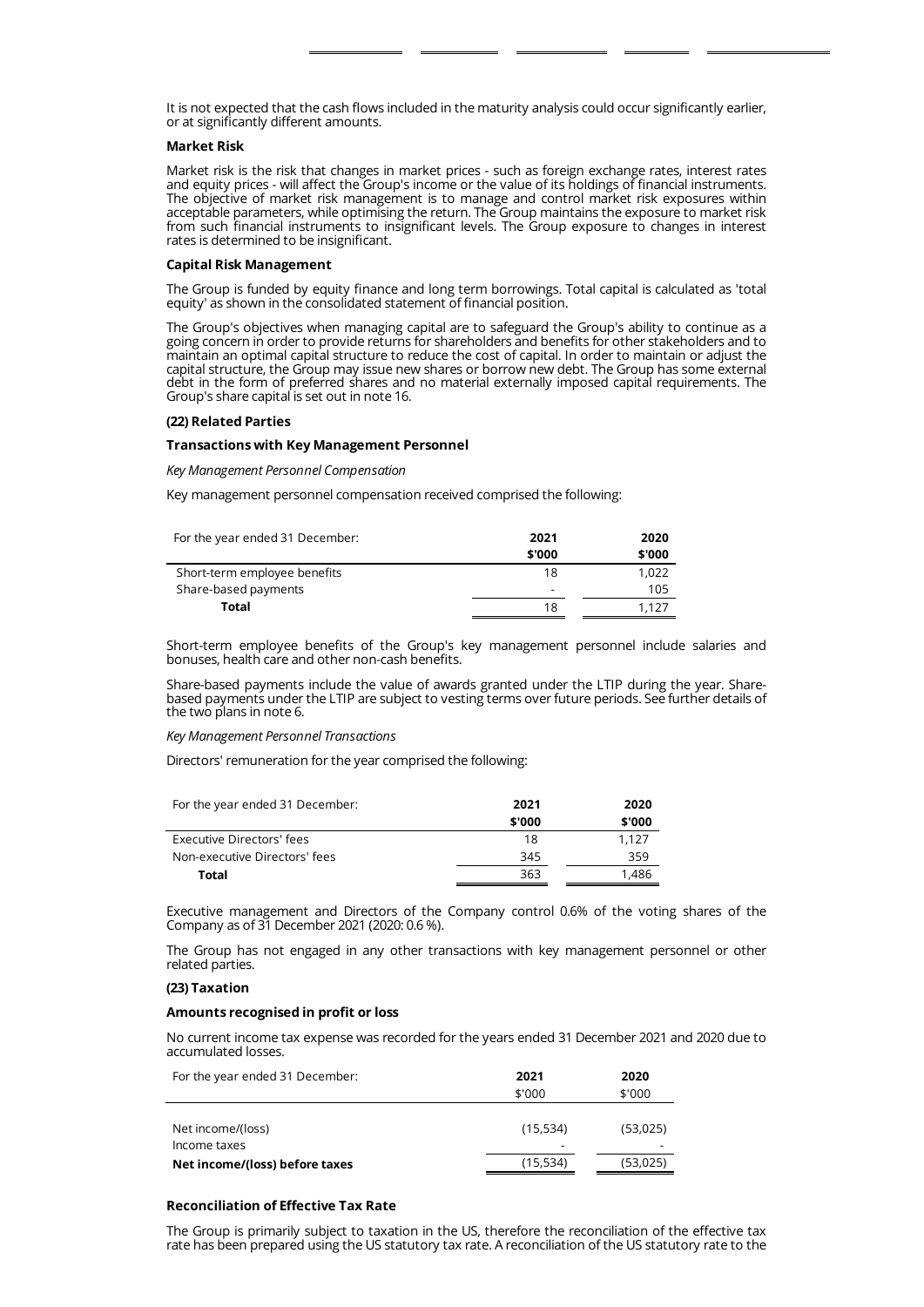### effective tax rate is as follows:

|                                                    | 2021   | 2020   |
|----------------------------------------------------|--------|--------|
|                                                    | %      | %      |
| US federal statutory rate                          | 21.0   | 21.0   |
| Effect of state tax rate in US                     | 5.7    | 5.3    |
| Research credits                                   | 1.4    | 0.7    |
| Share-based payment remeasurement                  | (0.5)  | (0.4)  |
| Permanent differences from consolidation           | 52.7   | 1.2    |
| Other permanent differences                        | 2.2    | (0.7)  |
| Current year income/(losses) for which no deferred |        |        |
| tax asset/(liability) is recognised                | (82.5) | (27.1) |
|                                                    |        |        |

#### *Factors that may affect future tax expense*

The Group is subject to taxation in the US and UK. Additionally, the Group is exposed to state taxation in various jurisdictions throughout the US. Changes in corporate tax rates can change both the current tax expense (benefit) as well as the deferred tax expense (benefit). A UK corporation tax rate of 25% (effective 1 April 2023) was substantively enacted on 23 May 2021, increasing the rate from 19% to 25% for future periods.

#### **Unrecognised Deferred Tax Assets**

Deferred tax assets have not been recognised in respect of the following items, due to history of operating losses and no convincing evidence that future taxable profit will be available against which the Group can use the benefits therefrom, as well as due to potential permanent restrictions under Internal Revenue Code Section 382 rules:

| As of 31 December:                       | 2021<br>\$'000 | 2020<br>\$'000 |  |
|------------------------------------------|----------------|----------------|--|
| Tax loss carry forward                   | 74,282         | 79,285         |  |
| Research credits                         | 5,201          | 7,022          |  |
| Temporary differences                    | 24,291         | 15,494         |  |
| Deferred tax assets                      | 103,774        | 101,801        |  |
| Other temporary differences              |                |                |  |
| Deferred tax liabilities                 |                |                |  |
| Deferred tax assets, net, not recognised | 103,774        | 101,801        |  |

Deferred tax is measured at the rates that are expected to apply in the period when the temporary differences are expected to reverse, based on tax rates and laws that have been enacted or substantially enacted by the statement of financial position date.

As of 31 December 2021 the Company had United States federal net operating losses carry forwards ("NOLs") of approximately \$277.6 million (2020: \$292.7 million) available to offset future taxable income, if any. These carryforwards start to expire in 2024 and are subject to review and possible adjustment by the Internal Revenue Service. The Company may be subject to limitations under Section 382 of the Internal Revenue Code as a result of changes in ownership. The Company's preliminary analysis on the impact from Section 382 limitations suggests that there is unlikely to be a material restriction on NOLs. A detailed exercise is ongoing. Upon the completion of the study, there may or may not be limitations on the Company's ability to utilise its current NOLs against future profits, although these are not expected to be material.

# **(24) Subsequent Events**

On 28 March 2022, Allied Minds plc (LSE: ALM) has completed the disposal of its residual shareholding in TouchBistro for \$5.5 million CAD (\$4.4 million USD) in line with its strategy of monetising its investment portfolio. Of the sale proceeds, \$5.0 million CAD has been received and \$0.5 million CAD is to be held in escrow, with an initial release date in the third quarter of 2022, subject to any then outstanding claims.

On 2 May 2022, Federated Wireless, Inc., ("Federated"), the industry leader in enterprise shared spectrum 5G private wireless, completed a \$72.0 million in Series D funding at a pre new-money valuation of \$230.0 million. Participants in Federated's latest financing round include an affiliate of Cerberus Capital Management, L.P. ("Cerberus"), a new investor, alongside existing investors GIC (Singapore's sovereign wealth fund) and Allied Minds.

On 8 June 2022, Allied Minds and AE Industrial HorizonX Venture Fund I, LP (HorizonX), jointly contributed an aggregate of \$0.8 million of convertible bridge financing to BridgeComm, each contributing \$0.4 million. The bridge financing will be applied to support the business to the completion of a new financing round.